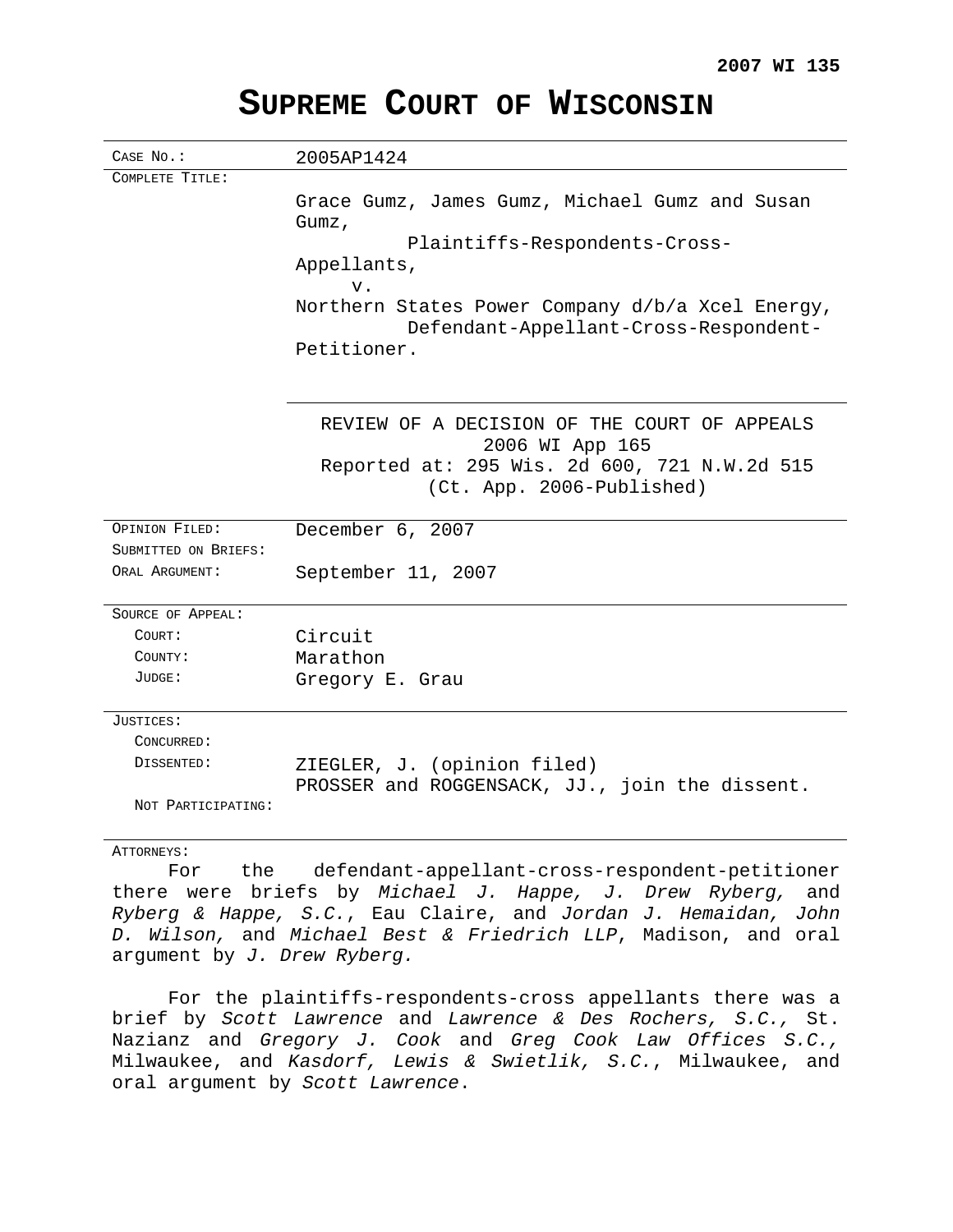An amicus curiae brief was filed by Trevor J. Will, G. Michael Halfenger, and Foley & Lardner LLP, Milwaukee on behalf of Wisconsin Public Service Corporation.

An amicus curiae brief was filed by Lynn R. Laufenberg and Laufenberg & Hoefle, Milwaukee, and William C. Gleisner, III, Milwaukee on behalf of Wisconsin Academy of Trial Lawyers.

An amicus curiae brief was filed by O. Thomas Armstrong, William P. Croke, and von Briesen & Roper, S.C., Milwaukee on behalf of Wisconsin Electric Power Company.

An amicus curiae brief was filed by H. Dale Peterson, John J. Laubmeier, and Stroud, Willink & Howard, LLC, Madison on behalf of Wisconsin Farm Bureau Federation, Cooperative.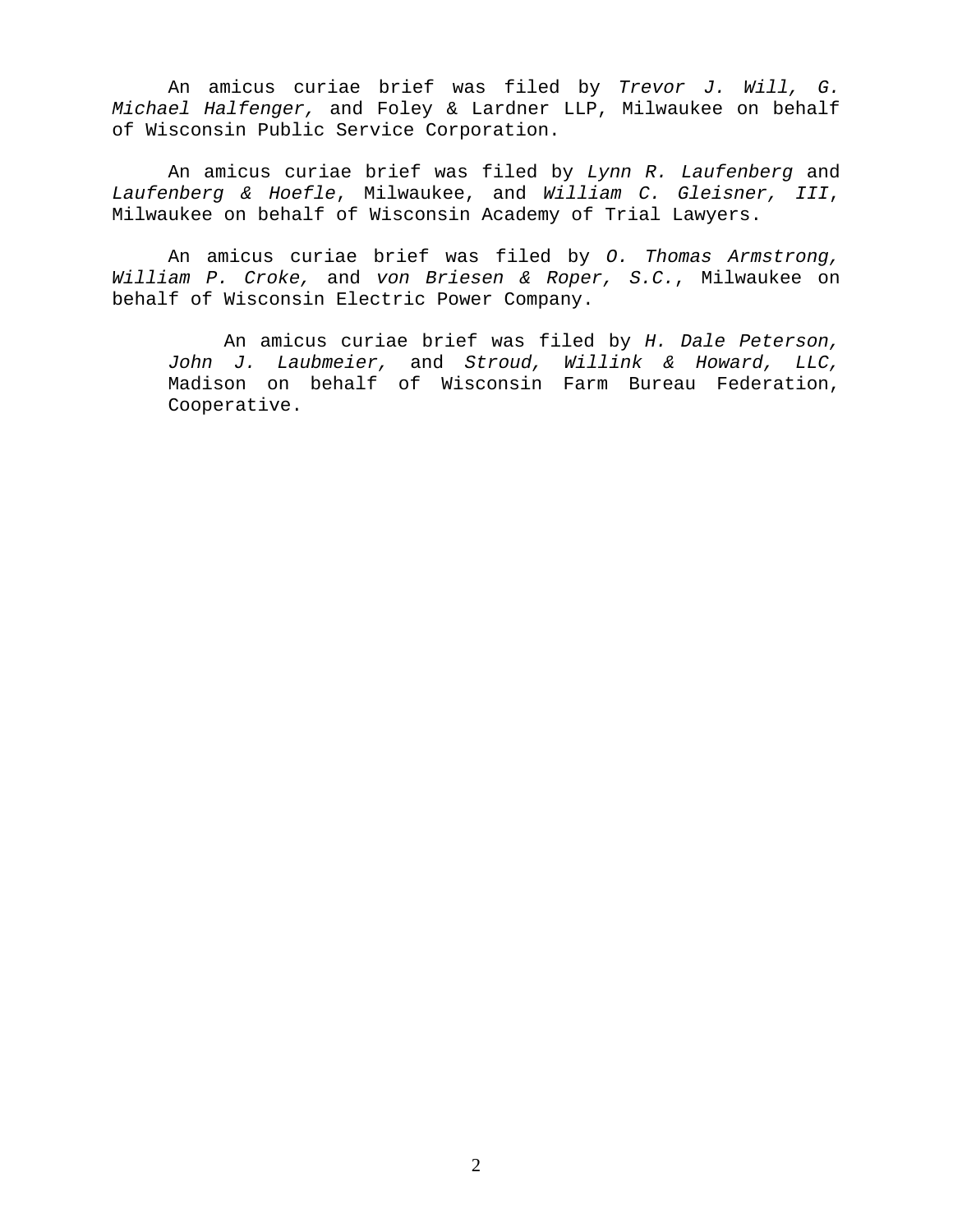#### **2007 WI 135**

NOTICE

**This opinion is subject to further editing and modification. The final version will appear in the bound volume of the official reports.**

No. 2005AP1424 (L.C. No. 2001CV998)

STATE OF WISCONSIN THE RESERVE STATE OF WISCONSIN STATE OF THE SUPREME COURT

**Grace Gumz, James Gumz, Michael Gumz and Susan Gumz,**

> **Plaintiffs-Respondents-Cross-Appellants,**

### **FILED**

**v.**

**Northern States Power Company d/b/a Xcel Energy,**

David R. Schanker Clerk of Supreme Court

**DEC 6, 2007**

**Defendant-Appellant-Cross-Respondent-Petitioner.**

REVIEW of a decision of the Court of Appeals. Affirmed.

¶1 ANN WALSH BRADLEY, J. The petitioner, Northern States Power Company ("Northern States"), seeks review of a published court of appeals decision affirming a judgment of the circuit court for Marathon County entered in favor of James, Grace, Michael, and Susan Gumz. $^{\rm l}$  In this private nuisance action

 $1$  See Gumz v. Northern States Power Co., 2006 WI App 165, 295  $W$ is. 2 $\overline{d}$  600, 721  $\overline{N}$ . W. 2d 515, affirming a judgment of the circuit court of Marathon County, Gregory E. Grau, Judge.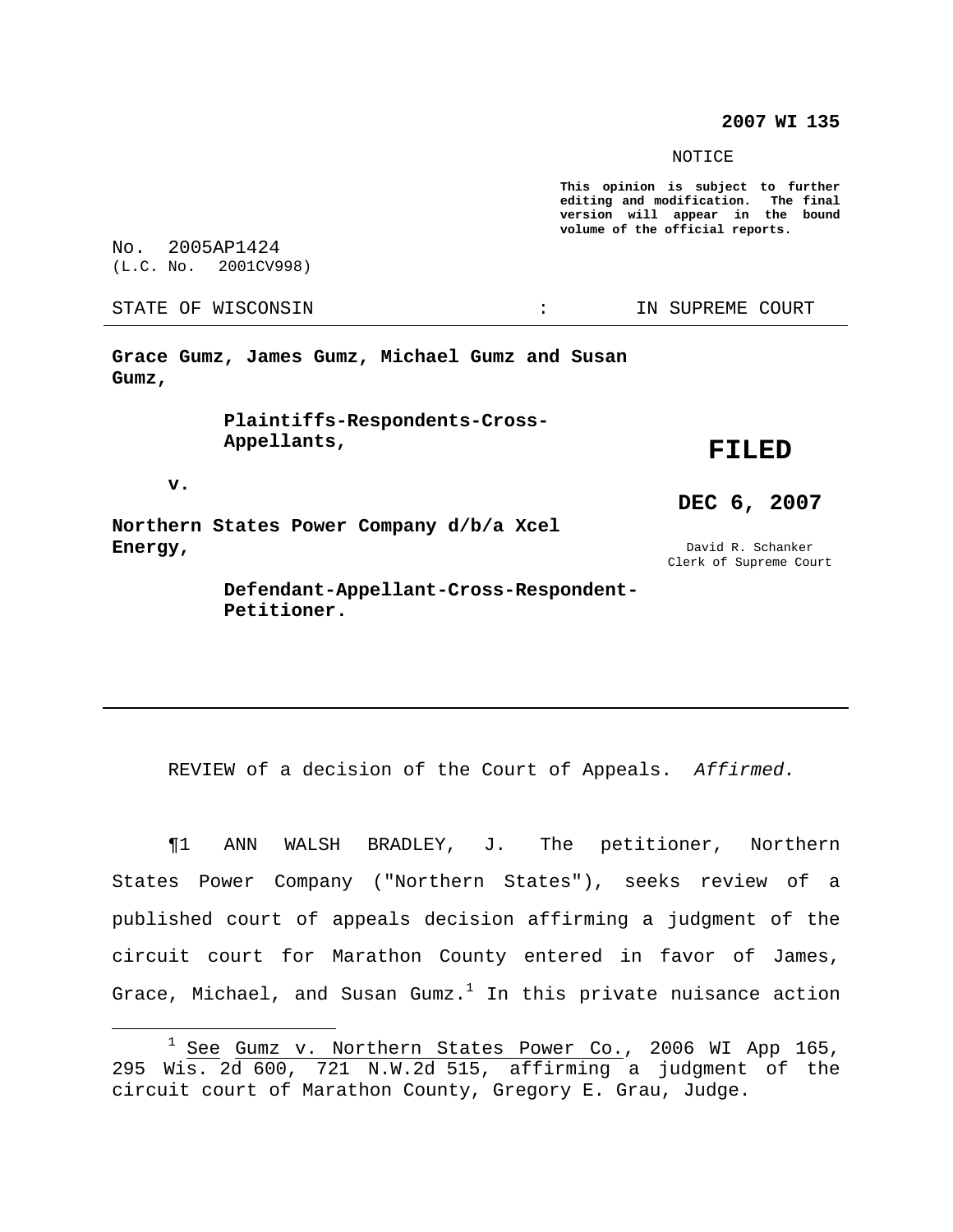based on negligence, the Gumzs alleged that stray voltage from Northern States' distribution system caused damage to their dairy herd and also resulted in an invasion of and interference with the use and enjoyment of their property. After a jury trial, the circuit court entered judgment in favor of the Gumzs for damages in the amount awarded by the jury.

¶2 Northern States contends that the circuit court erred in the formulation of the special verdict. It asserts that the circuit court erroneously (1) failed to include a special verdict question asking whether the Gumzs commenced their lawsuit within the statute of limitations; (2) declined to give a special verdict question regarding whether the Gumzs were contributorily negligent in the management of their farm; and (3) refused to limit the damages only to those that occurred after Northern States had notice that stray voltage was harming the Gumzs' cows.

¶3 We conclude that the circuit court did not erroneously exercise its discretion in the formulation of the special verdict. Following precedent, we determine that the circuit court did not err in failing to include in the special verdict a question addressing the statute of limitations. Based on the facts of this case, the circuit court correctly concluded as a matter of law that the Gumzs' action was not time barred because they had exercised reasonable diligence in discovering that stray voltage from Northern States' distribution system was a cause of damages to their herd.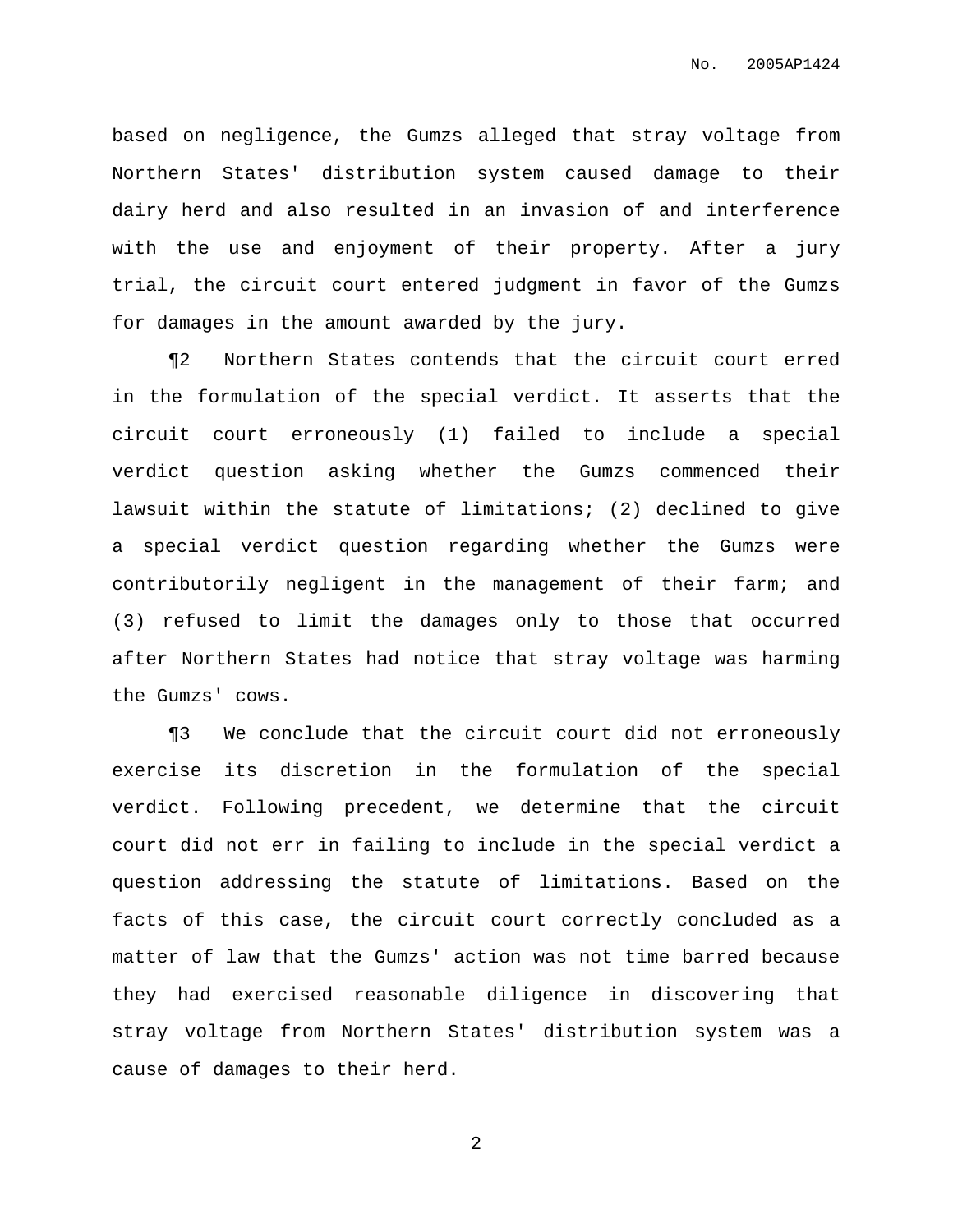¶4 We also determine that the circuit court did not err in declining to give Northern States' proposed special verdict question regarding whether the Gumzs were contributorily negligent in the management of their farm. Finally, we determine that the circuit court appropriately allowed damages to be awarded for the period before Northern States had notice that stray voltage from its distribution system was harming the Gumzs' cows. Accordingly we affirm the court of appeals.

I

¶5 In 1981 James and Michael Gumz purchased a dairy farm from their parents, who had farmed at the location for many years. Northern States owns the electrical distribution system that serves the Gumzs' farm. Approximately the last mile of Northern States' distribution line to the farm consists of the original Copperweld conductor wire installed in 1937.

¶6 Around 1991, the Gumzs began to notice behavioral and physical problems with their herd. The cows showed signs of increased aggravation, "jumping" and "stepping around" during milking. The problem got worse over the next three years. The cows stopped drinking normally and appeared hesitant to drink out of their drinking cups. They exhibited nervous tail twitching and "dancing" (lifting their feet off the ground) during milking. The herd did not breed successfully enough to maintain its size, and milk production suffered.

¶7 In 1992 the Gumzs consulted their herd nutritionist, Dwight Tolk, regarding the health of their cows. Tolk observed that the cows did not come to the barn easily, walked stiff-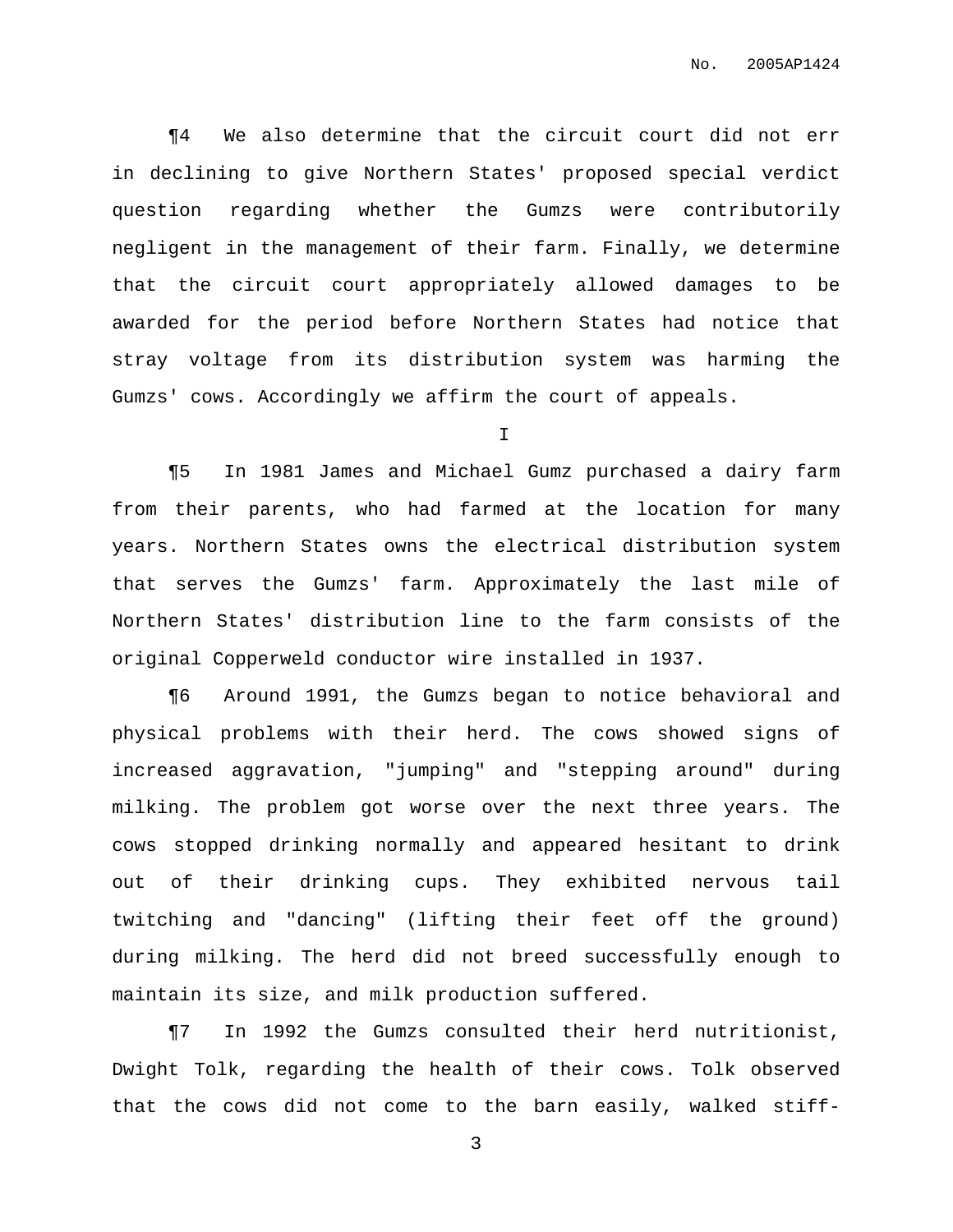legged, were thin, seemed sluggish, and did not lay down much. He monitored their behavior and worked with their nutrition. By approximately the summer of 1993 Tolk had ruled out the possibility that the problems were due to nutrition. Instead he believed that some "outside phenomenon . . . was causing the cows to be stressed and uncomfortable." He suggested to the Gumzs that the problem was due to stray voltage.

¶8 From 1994 through 1996 the Gumzs continued to work to improve the health of their herd. In the fall of 1994, the Gumzs began using Dr. Theresa Peterson as their primary herd veterinarian. Dr. Peterson testified that she was aware of some of the behavioral and health problems in cows that can result from exposure to stray voltage. However, she recommended that the Gumzs engage in a process of elimination of other causes before initiating testing for stray voltage. She testified that "I try to rule other things out before I get to the point of thinking about requesting electrical testing."

¶9 Around the same time they hired Dr. Peterson, the Gumzs also sought help for the herd's problems by hiring Rick Guralski to be the nutritionist for their milk cows. Tolk continued to work with the Gumzs' heifers.

¶10 Consistent with suggestions, the Gumzs tried to address the problems by changing their farming practices. They changed milking equipment, installing automatic take-off devices for their milking machines. The Gumzs also tried using different feeds and feed mills. In 1994, they switched to a new total mixed ration system designed to improve their feeding methods.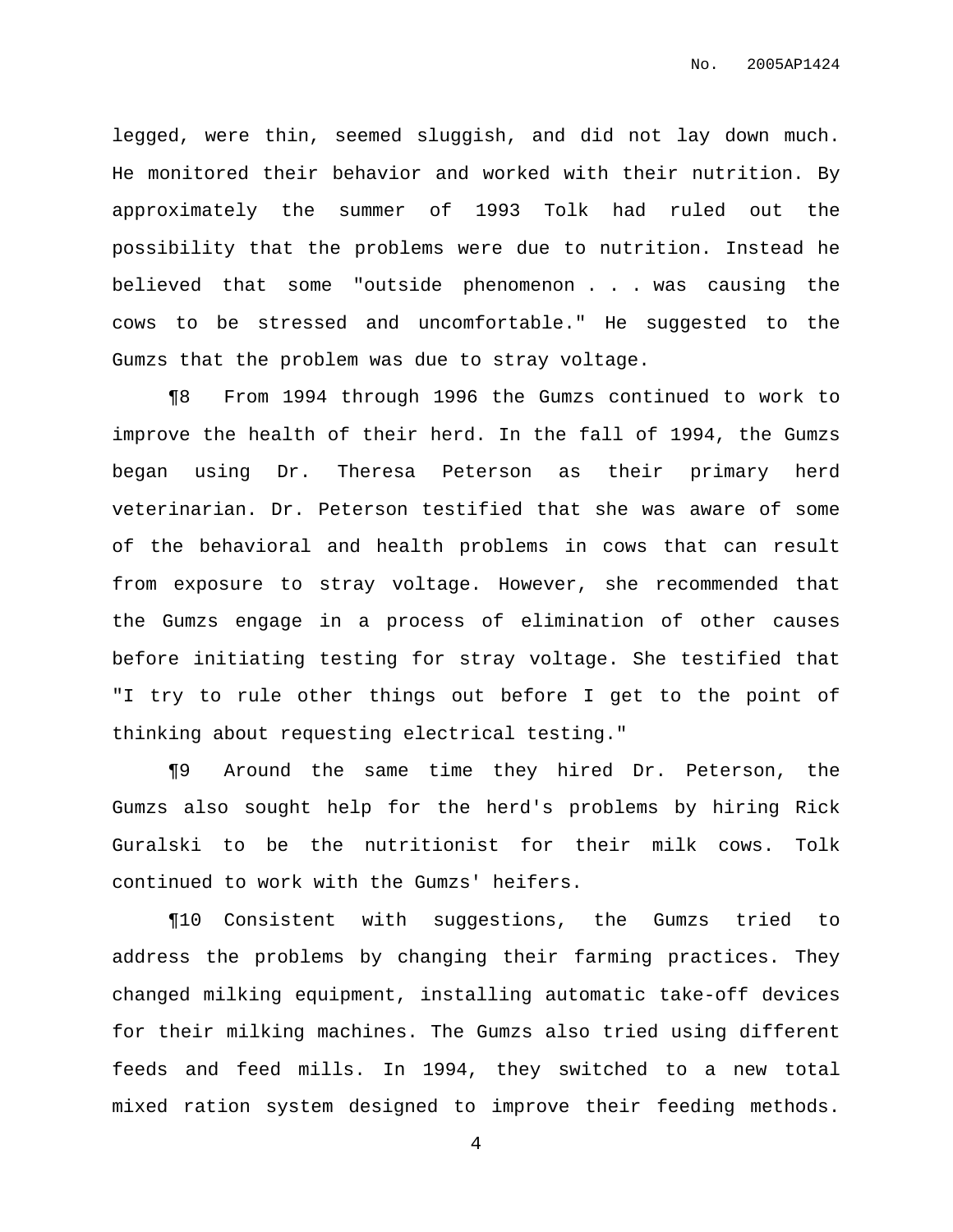An electrician who wired the barn addition for the ration system also checked the farm's wiring at that time. He determined that it was in good condition.

¶11 Despite these efforts the herd continued to deteriorate. At trial, Dr. Peterson testified that in late 1995 and 1996 she observed numerous health problems, including poor body condition, feet and leg problems, infections and mastitis, pneumonia, and weakened immune systems.

The cows had poor body condition, a lot of feet and leg problems. They started to look crippled. They had problems getting up, walked very slow, were lame, limping around. A lot of infections started, like mastitis outbreaks, . . . where the cow would become physically sick, and, without treatment, would go down and die. There was quite a bit of pneumonias at that time. A few uterine infections or nutritis cases. So their immune systems were becoming weakened.

In addition, she observed that there were numerous abortions and the herd had a poor fertility rate.

¶12 Dr. Peterson further testified that the problems with the Gumzs' herd were more difficult to alleviate than in other herds, and recently purchased animals that were healthy and vaccinated would get sick when they came to the Gumzs' farm. She ordered testing on blood and tissue but was still unable to isolate a particular disease causing the herd's problems.

¶13 In early 1996, after eliminating other potential causes, Dr. Peterson suggested to James Gumz that the farm be tested for stray voltage. On May 6, 1996, Dr. Peterson wrote a letter to Northern States listing the herd's health problems and stating her opinion that the problems were due to stray voltage.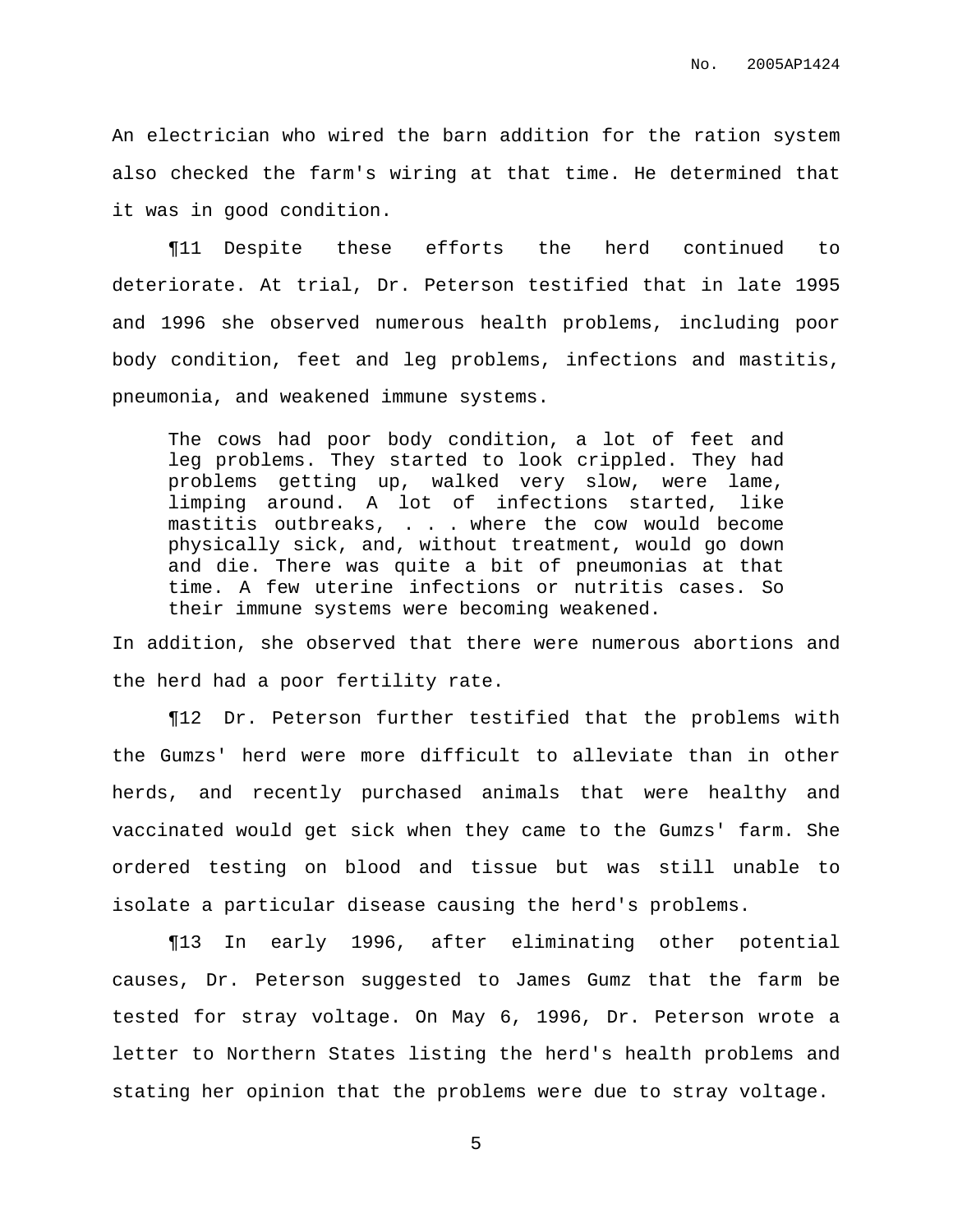¶14 Later in May 1996, she prepared a report detailing the herd's health problems and her efforts to determine the cause of those problems. She described the management practices at the Gumzs' dairy farm as "above average," and stated that those practices "should allow a herd to remain healthy, produce quality milk, and have good production records." Ultimately Dr. Peterson concluded that the problems were not due to poor management, nutrition, or a specific disease. Rather, she stated that the poor health and performance of the herd were due to stray voltage and recommended that the farm be tested.

¶15 Consistent with Dr. Peterson's suggestion, the Gumzs had their farm checked for stray voltage by Northern States on May 7, 1996, and by an independent electrician, John Ritchie, on May 14, 1996. Northern States' tests showed that the "cow contact voltage" was below the "level of concern." Using different testing equipment, Ritchie found much higher levels of voltage flowing onto the farm and determined that it was coming from off-farm.

¶16 Upon Ritchie's recommendation, the Gumzs installed an isolation transformer. After installing the device, the herd improved. Fewer animals died, the herd's food consumption improved, and the overall herd health increased.

¶17 In 1998 and 1999, the herd's health began to decline again. The Gumzs again asked Northern States to test for stray voltage, and again Northern States did not find voltage over the level of concern. They then hired another independent electrician, David Stetzer. Stetzer provided the Gumzs with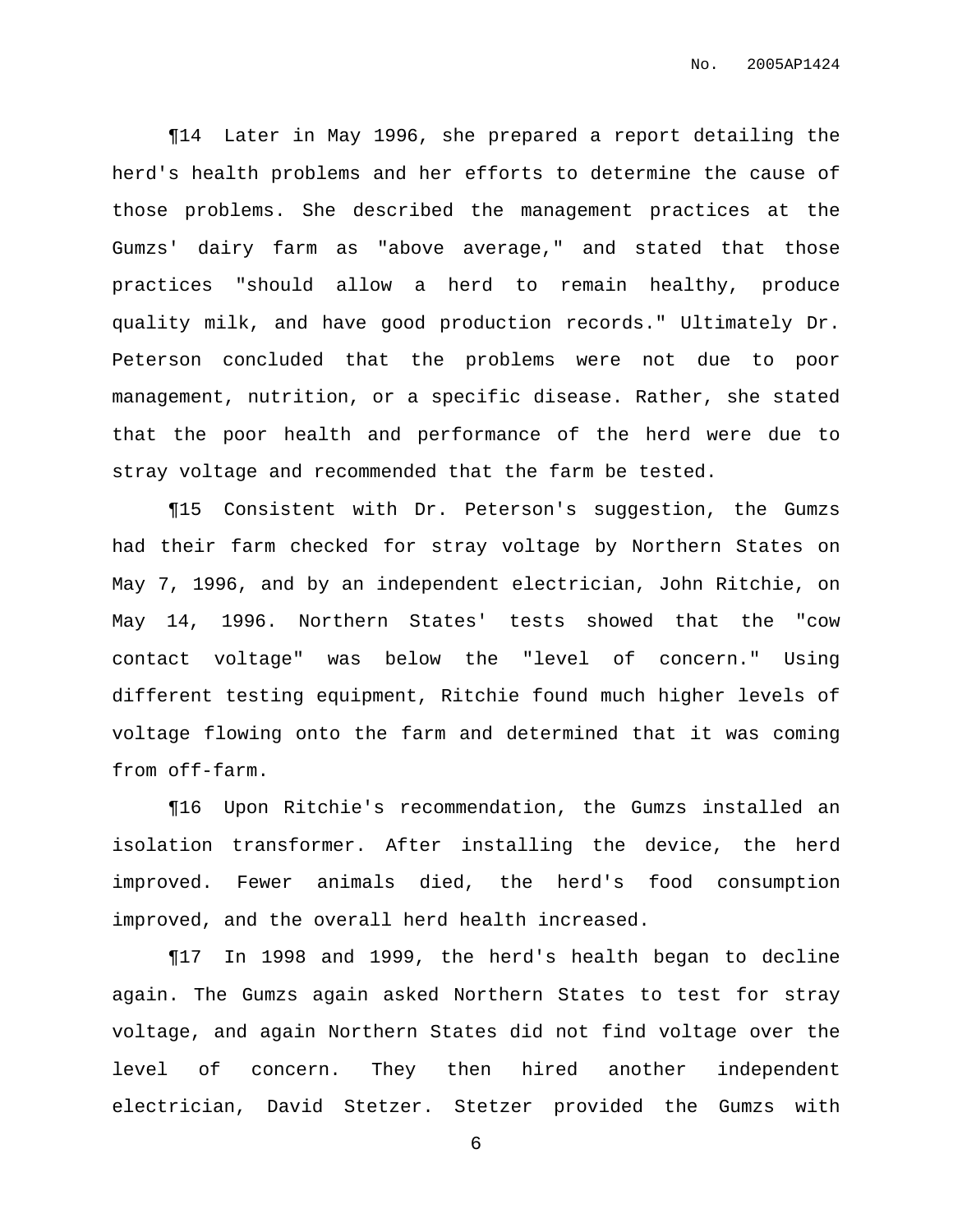equipment that monitored voltage on the barn floor. Measurements taken with that equipment indicated that as voltage decreased, milk production increased, and as voltage increased, milk production decreased.

¶18 On December 21, 2001, the Gumzs filed suit against Northern States for damages resulting from stray voltage from Northern States' system. Northern States moved for summary judgment on the ground that the Gumzs had not filed suit within the six-year period of limitations imposed by Wis. Stat. § 893.52.<sup>2</sup> The circuit court denied the motion.

¶19 The case was tried to a jury. The Gumzs' causation expert testified that exposure to stray voltage had a substantial adverse effect on the herd's production. An agricultural economist testified that the total economic damages due to lost productivity were \$901,183.

¶20 An expert for Northern States testified that the estimates of productivity adduced by the Gumzs were unrealistic, and maintained that the Gumzs' productivity levels were likely due to a variety of factors, not just stray voltage. He testified that there were a number of ways in which the herd was managed that likely harmed productivity. These included problems with herd nutrition, inconsistent feeding, inadequate biosecurity and disease prevention, and animal discomfort.

 $2$  All references to the Wisconsin Statutes are to the 2005-06 version unless otherwise noted.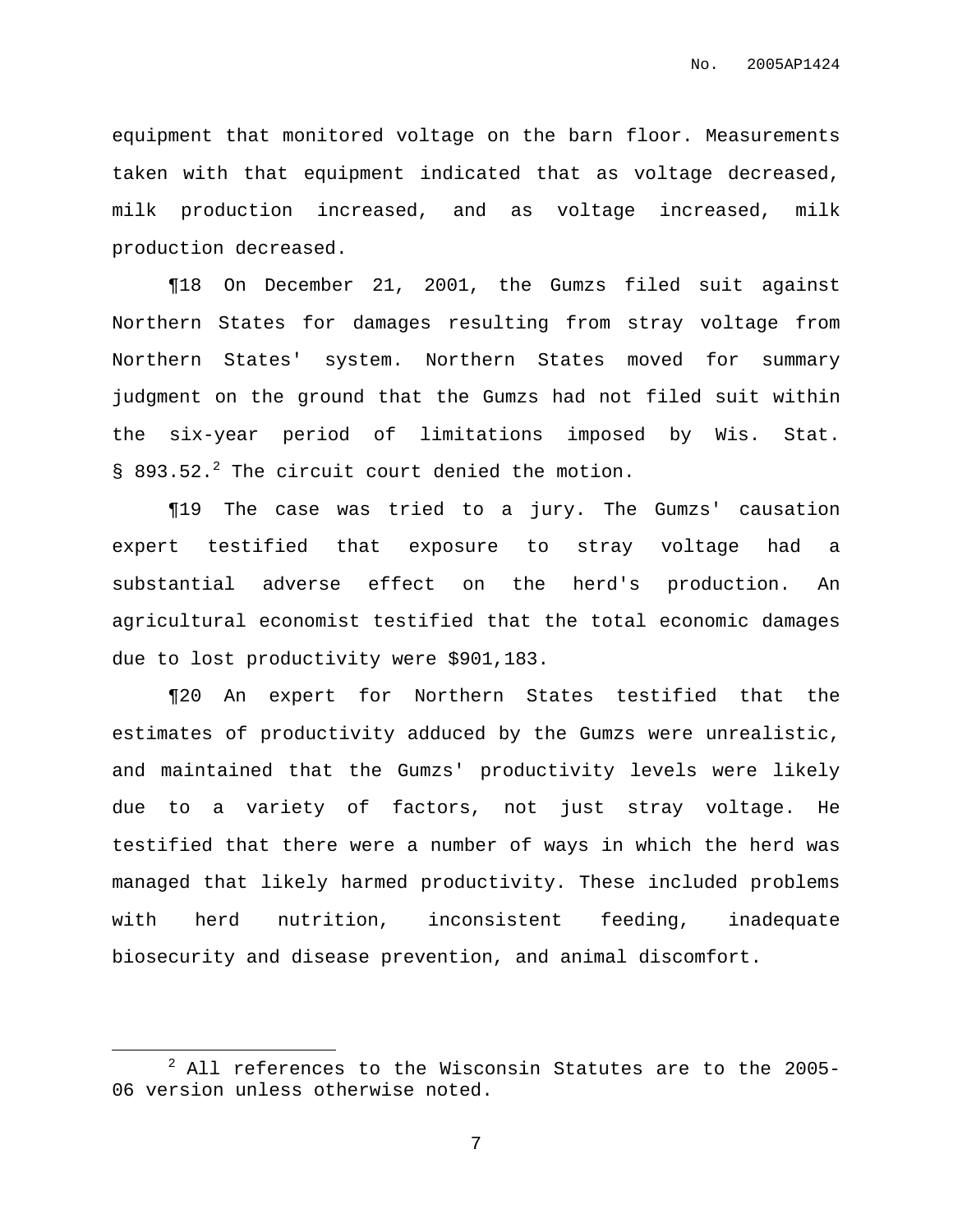¶21 The jury found that Northern States was negligent with respect to the electrical service or facilities it provided to the Gumzs, and that Northern States' negligence caused damages attributable to harmful levels of electricity. It also found that Northern States' negligence caused damages to the Gumzs due to invasion of or interference with the use and enjoyment of their land. It awarded the Gumzs total damages of \$532,336.

¶22 The circuit court entered judgment in favor of the Gumzs, and Northern States appealed. The court of appeals affirmed, and Northern States petitioned for review.

II

¶23 This case requires that we address whether the circuit court erroneously exercised its discretion in the formulation of a special verdict. A circuit court has wide discretion in determining the words and form of a special verdict. Hannemann v. Boyson, 2005 WI 94, ¶30, 282 Wis. 2d 664, 698 N.W.2d 714. We will not disturb a circuit court's determination unless the court has erroneously exercised its discretion.

¶24 A court erroneously exercises its discretion if the special verdict questions fail to cover all issues of fact or are inconsistent with the law. Estate of Hegarty v. Beauchaine, 2006 WI App 248, ¶46, 297 Wis. 2d 70, 727 N.W.2d 857. Whether a special verdict reflects an accurate statement of the law applicable to the issues of fact in a given case presents a question of law that we review independently of the determinations rendered by the circuit court and the court of appeals. Id.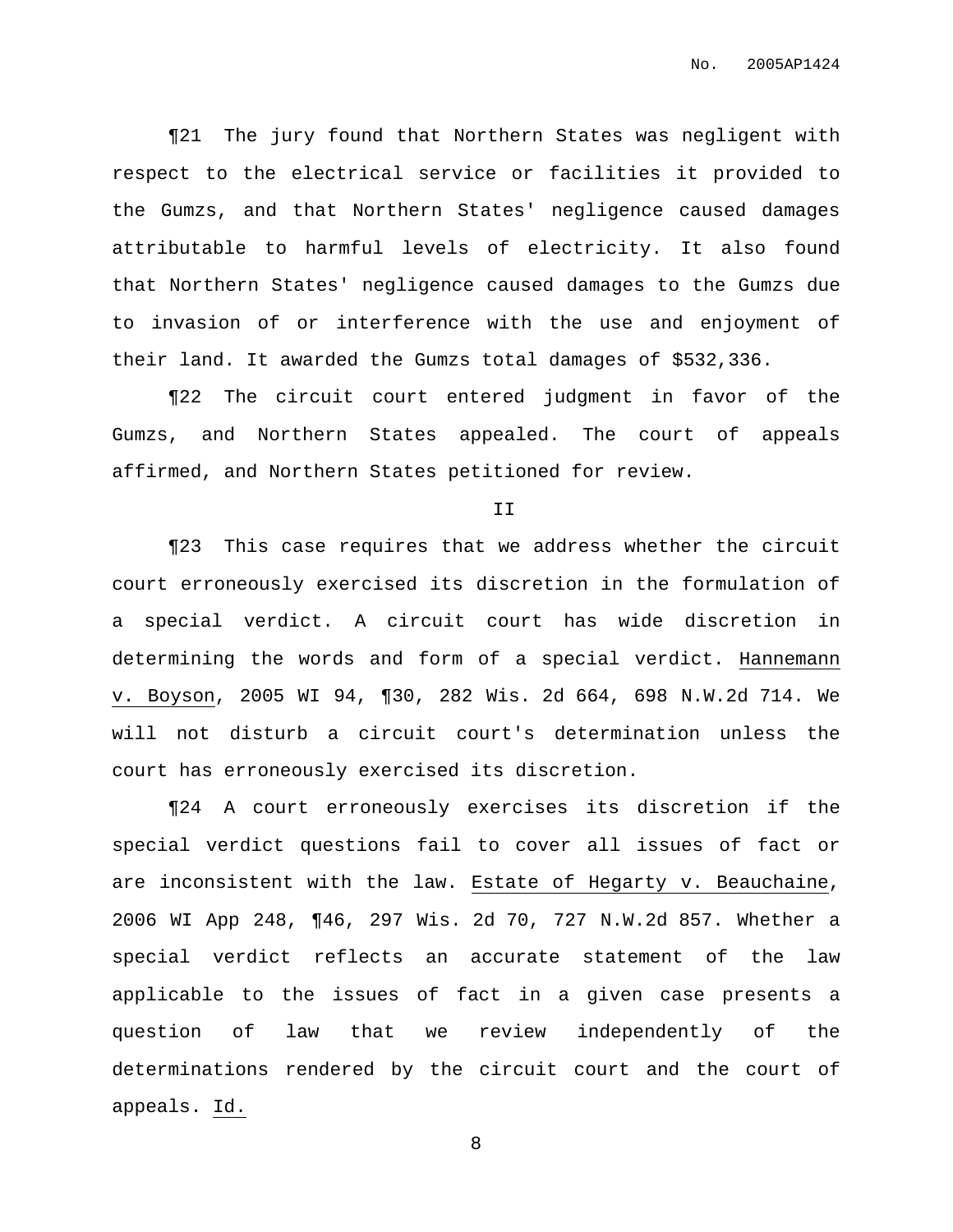¶25 We turn first to Northern States' statute of limitations argument. The period of limitations for the Gumzs' lawsuit is governed by Wis. Stat. § 893.52. It provides that an action to recover for injury to property "shall be commenced within 6 years after the cause of action accrues or be barred . . . ."<sup>3</sup> This court adopted the discovery rule in Hansen v. A.H. Robins, Inc., 113 Wis. 2d 550, 335 N.W.2d 578 (1983). Under the discovery rule, tort claims "accrue on the date the injury is discovered or with reasonable diligence should be discovered, whichever occurs first." Id. at 560. Actions for negligence in stray voltage cases are subject to the discovery rule. Kolpin v. Pioneer Power & Light Co., 162 Wis. 2d 1, 27, 469 N.W.2d 595 (1991).

¶26 Accrual requires that plaintiffs discover, or with reasonable diligence should have discovered, "not only the fact of injury but also that the injury was probably caused by the defendant's conduct . . . . Borello v. U.S. Oil Co., 130 Wis. 2d 397, 411, 388 N.W.2d 140 (1986). Plaintiffs can rely on the discovery rule only if they have exercised reasonable

<sup>3</sup> Wisconsin Stat. § 893.52 provides in full:

Action for damages for injury to property. An action, not arising on contract, to recover damages for an injury to real or personal property shall be commenced within 6 years after the cause of action accrues or be barred, except in the case where a different period is expressly prescribed.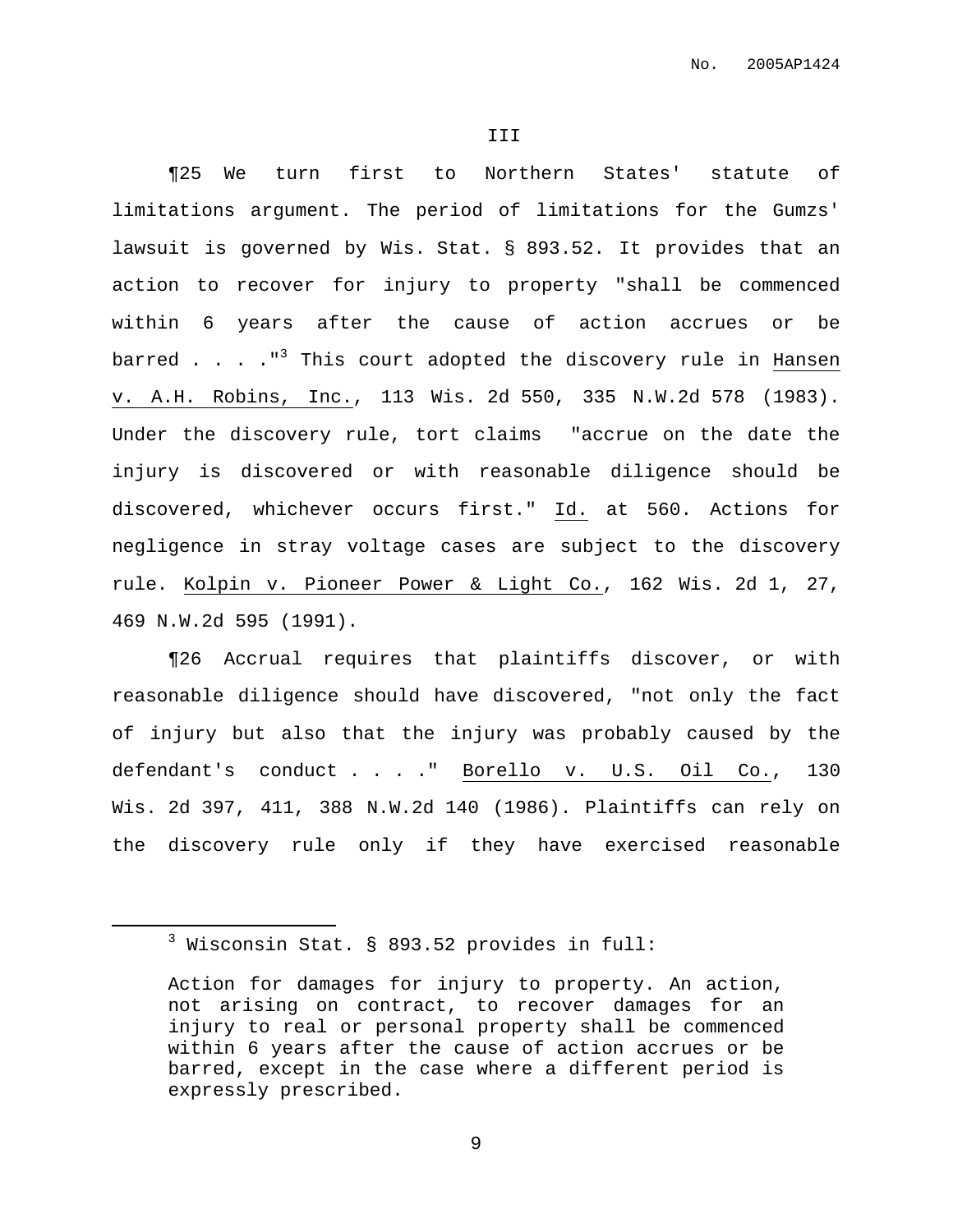diligence in the discovery. Spitler v. Dean, 148 Wis. 2d 630, 638, 436 N.W.2d 308 (1989).

¶27 Northern States maintains that there is a question of fact as to whether the Gumzs exercised reasonable diligence in discovering that stray voltage from Northern States' distribution system was the cause of damage to their herd. It argues that under the discovery rule, there is a question of fact as to whether the Gumzs' action is barred by the statute of limitations. Northern States therefore claims that the circuit court erred in not providing a separate special verdict question regarding whether the Gumzs knew, or with reasonable diligence should have known or discovered, that electricity from Northern States caused damage to the dairy herd by December 21, 1995, six years before the Gumzs commenced this action.

¶28 We disagree. The statute of limitations question falls squarely within the scope of Kolpin and Allen v. Wisconsin Public Serv. Corp., 2005 WI App 40, 279 Wis. 2d 488, 694 N.W.2d 420.

¶29 Like the present case, Kolpin involved the application of the discovery rule in a lawsuit for damages to a dairy herd caused by stray voltage. 162 Wis. 2d at 7-8. In March 1977 the Kolpins first noticed behavioral problems in their herd, including refusing to enter the milking parlor, poor eating and drinking, increased milking time, and a dramatic increase in mastitis. Id. at 11.

¶30 The Kolpins consulted their veterinarian and had experts check their equipment, but they did not find any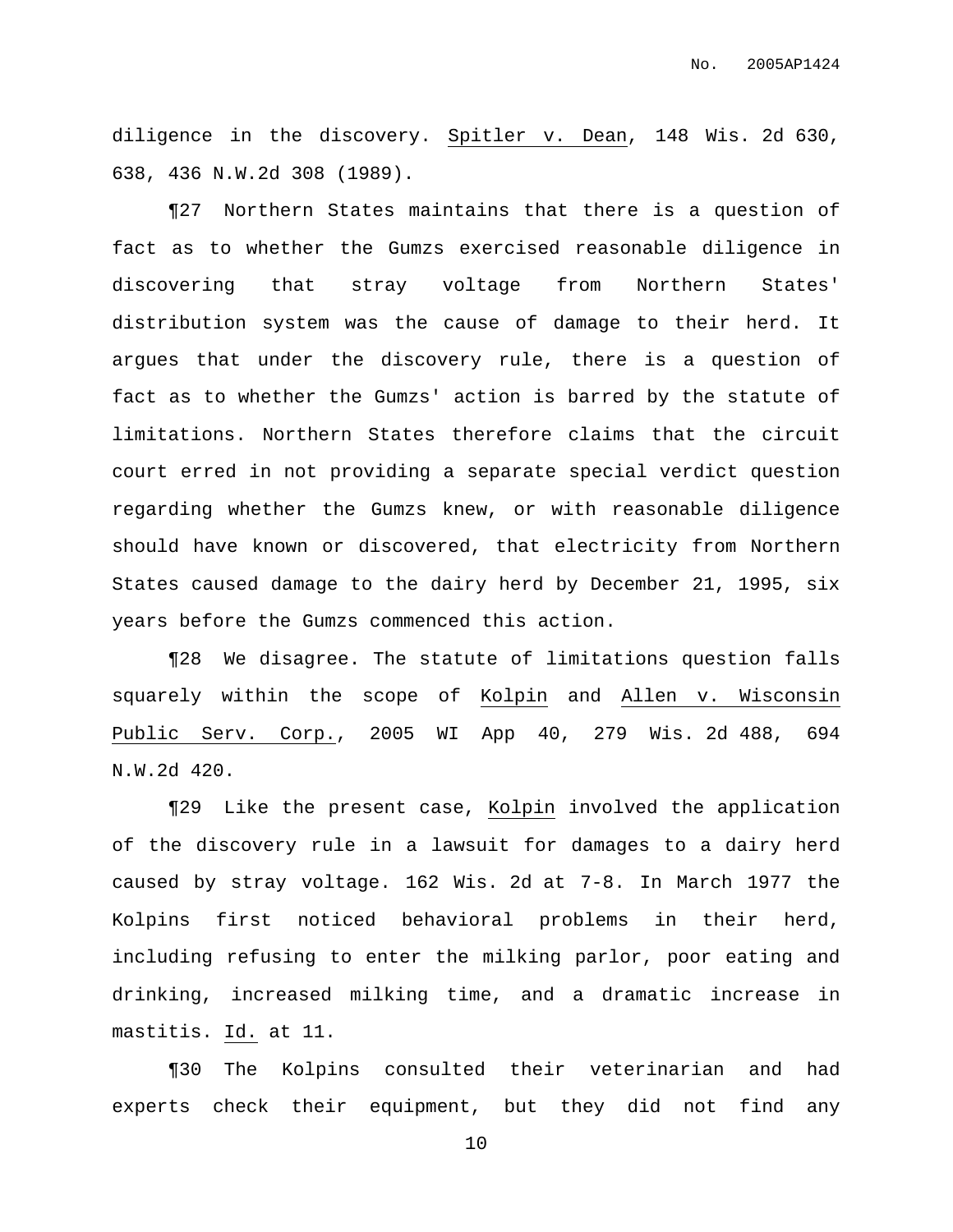problems. In 1980, after reading about stray voltage in a magazine, Mr. Kolpin and an electrician checked for voltage in the milking parlor. Although they found voltage, they did not know what the readings meant. Id. at 12. Mr. Kolpin then contacted the utility company, Pioneer, which sent a representative who did not know how to measure for stray voltage. Shortly after, a representative of the Public Service Commission took voltage readings on the farm, but did not communicate the results to the Kolpins. Id. at 12-13.

¶31 The Kolpins made some changes to electric motors and circuitry suggested by the Public Service Commission representative, and Pioneer made changes in its system that led to a drop in voltage in the Kolpins' barn. However, the herd's problems did not abate. Id. at 13. In 1983, the Kolpins hired an electrical contractor to install a grounding device, after which the herd's behavior and milk production returned to normal. The Kolpins filed suit against Pioneer in 1987. Id. at 14.

¶32 The case was tried to a jury, which found Pioneer liable for damages. Id. at 15. The jury also answered "yes" to a special verdict question asking whether the Kolpins knew, "or should they with the exercise of reasonable care have known, prior to February 17, 1981, that Pioneer's electrical distribution system was a cause of damage to their dairy operation?" Id.

¶33 On review, this court concluded that the jury's answer to the question of discovery should be changed as a matter of law. Relying on Borello, 130 Wis. 2d 397, the court determined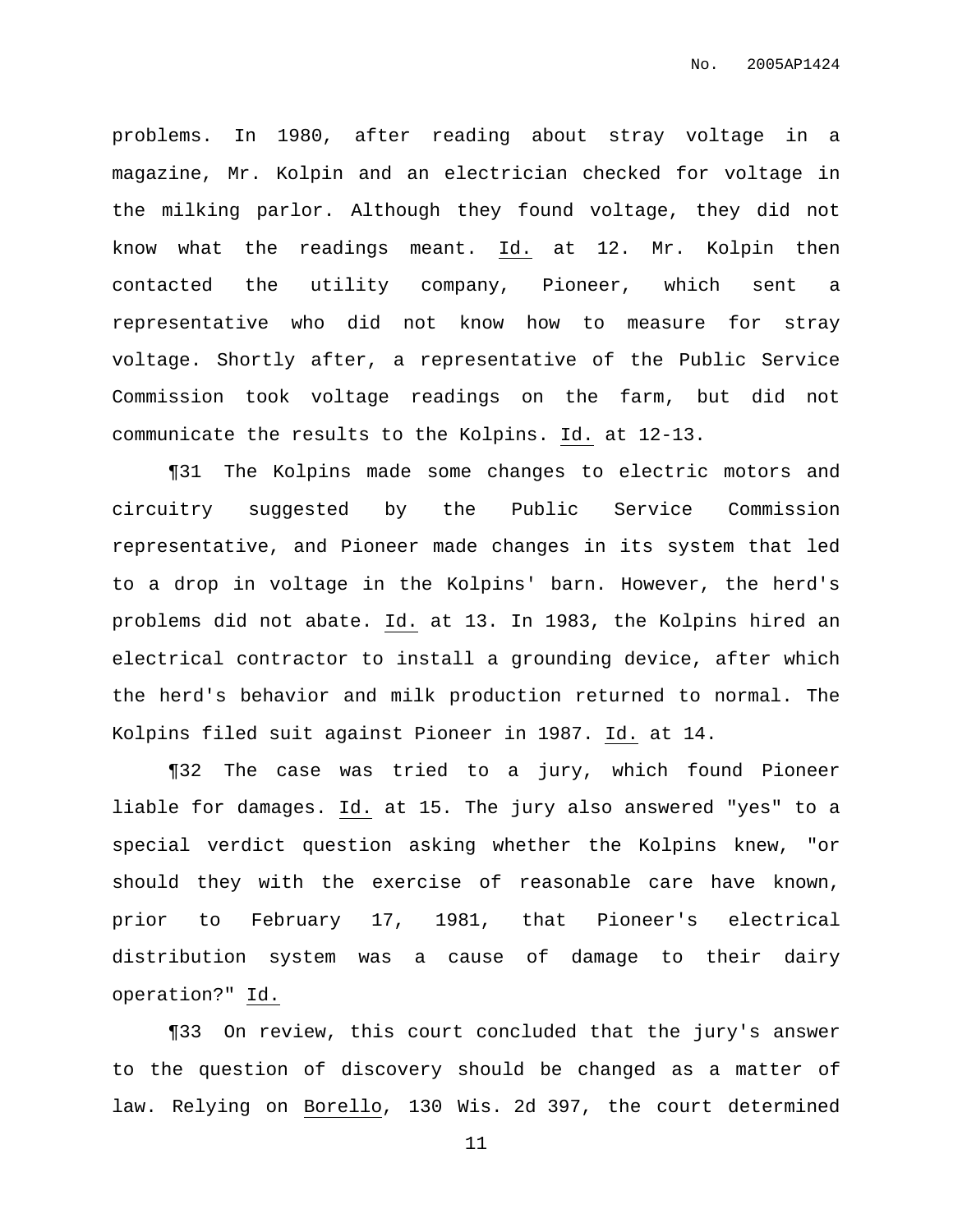that for the Kolpins' action to accrue, "they must have objectively known, at that time, the cause of their injuries and Pioneer's part in that cause." Kolpin, 162 Wis. 2d at 25-26.

¶34 The court recognized that by 1980 Mr. Kolpin knew of the possibility of stray voltage, had discovered voltage readings on his farm, and had a hunch that stray voltage was his problem. However, it was not until the Kolpins installed the grounding device and the herd improved that the Kolpin's "objectively knew that Pioneer's distribution system, and not their own farm operation, was the cause of their problem." Id. at 26. Because of the difficulty of identifying the cause of stray voltage, "[t]he 'discovery' was more of a process of elimination of possible causes rather than a process of determination of the cause." Id. at 27. The court therefore concluded that as a matter of law, the Kolpins neither discovered nor with the exercise of reasonable care should have discovered, prior to February 17, 1981, that stray voltage from Pioneer's distribution system was the cause of the damage to their herd. Id.

¶35 The court of appeals recently applied Kolpin to another stray voltage action in Allen, 279 Wis. 2d 488. The plaintiff in Allen first experienced problems with his dairy herd in 1976. He suspected stray voltage by 1988 and asked Wisconsin Public Service Corporation (WPS) to check his farm. WPS did not discover any stray voltage. Id., ¶3. Between 1984 and 1997, Allen worked with nutritionists, purchased a new mixer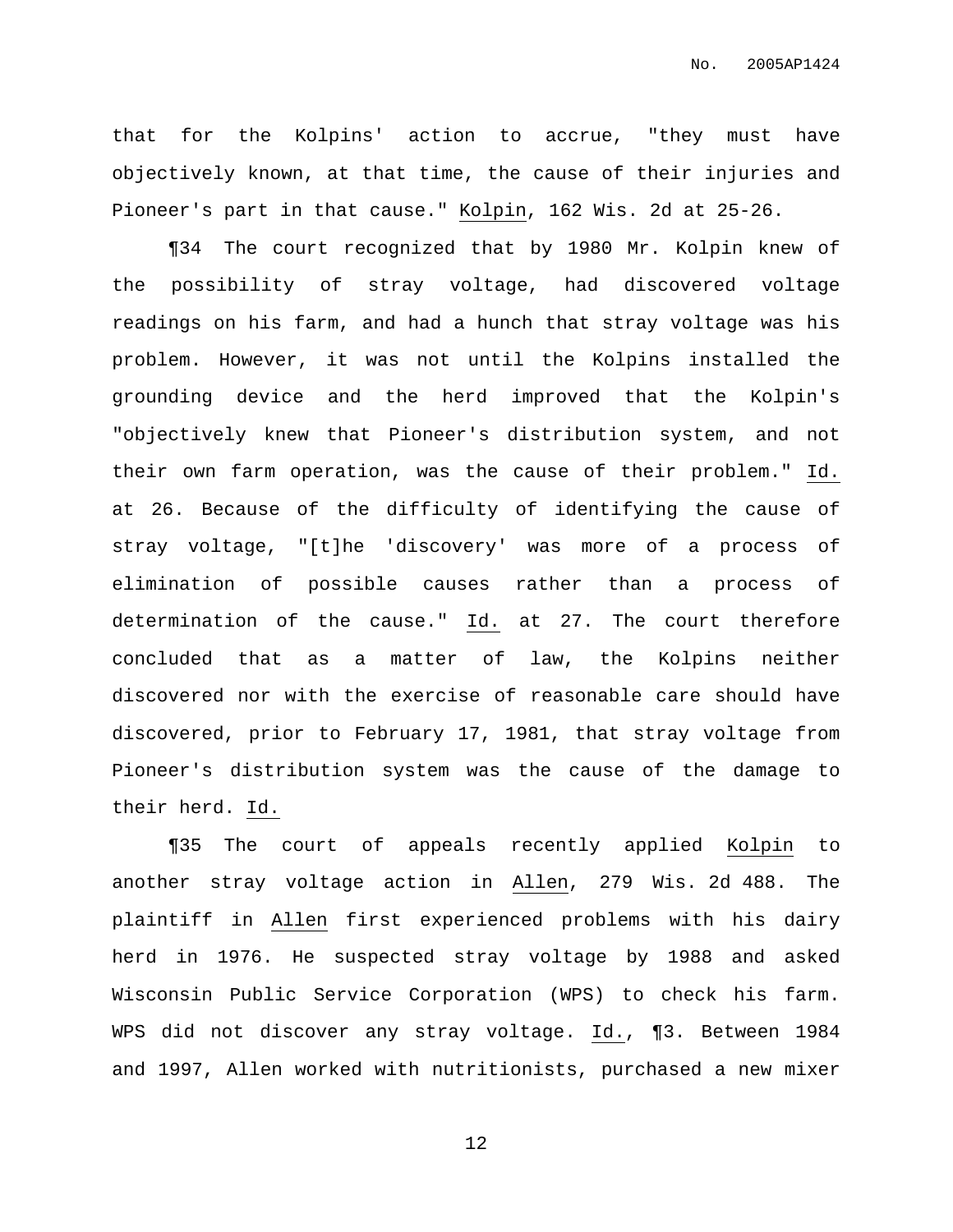feed wagon, and installed a new milking parlor. However, the problems persisted. Id., ¶13.

¶36 In 1997 Allen hired an electrician who concluded that stray voltage from WPS was present on the farm. Id., ¶5. WPS again checked the farm, but it could not find the stray voltage. Id. Also in 1997, Allen installed an isolation unit, which improved production for just a few days. Id. The following year, he installed a different isolation unit, and herd behavior and production finally improved. Id., ¶14. Allen filed suit in November 2000. Id., ¶7.

¶37 WPS argued that Allen's claims were barred by the statute of limitations. It maintained that had Allen acted with reasonable diligence, he would have discovered that stray voltage from WPS was the cause of his problems more than six years prior to the date he filed the lawsuit. Id., ¶9. Relying on Kolpin, the court of appeals determined that Allen exercised reasonable diligence because he went through a reasonable process of elimination to find the source of the problem. Id., ¶16. Thus, it concluded that Allen "did not know nor could he have known through reasonable diligence that WPS was the cause of the herd's problems" until the isolation unit was installed and herd health improved in 1998.  $Id.$ ,  $\P12.$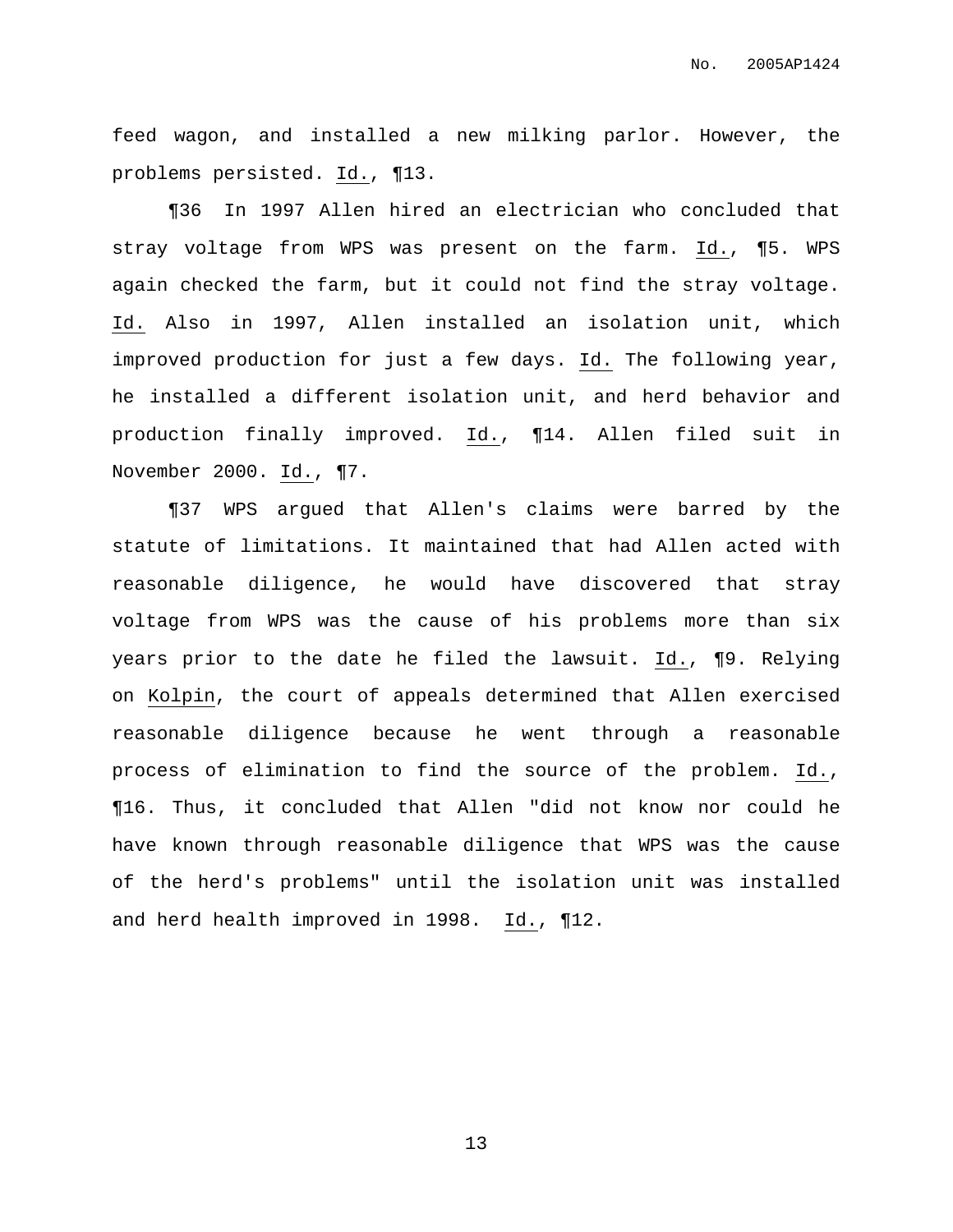¶38 In the present case, the circuit court followed the reasoning in Kolpin and Allen. <sup>4</sup> In its decision on Northern States' motion for summary judgment, the court described the Gumzs' efforts to "root out the cause of the problems" prior to 1996 as a "process of elimination" similar to that of the plaintiffs in Kolpin. Accordingly, it determined that the Gumzs "exercised reasonable diligence in determining the cause of their injuries and the defendant's role in that cause." Further, it concluded that the cause of action did not accrue until 1996, when the farm was tested for stray voltage and the Gumzs installed the isolation transformer.

The dissent also contrasts this case with Kolpin and Allen on the ground that the plaintiffs in those cases "asked the utility to test for stray voltage as part of the process of elimination, [and i]n those cases, the utility's testing indicated the farmer had no excess stray voltage from off-farm sources." Dissent, ¶85. Yet the Gumzs too asked the utility to test for stray voltage as part of the process of elimination, and as in Kolpin and Allen "the utility's testing indicated . . . no excess stray voltage from off-farm sources." We therefore do not see the distinctions between the present case and prior stray voltage cases that the dissent seeks to draw.

<sup>&</sup>lt;sup>4</sup> The dissent distinguishes the present case from Kolpin and Allen on the ground that "[u]nlike the plaintiffs in [Kolpin and Allen], the Gumzs failed to contact the utility until long after they had concerns about stray voltage." Dissent, ¶85. However, it is unclear when the dissent believes that the Gumzs actually suspected that their problem was due to stray voltage. It is also unclear how the dissent has come to a conclusion about how long it was after having concerns about stray voltage that Allen contacted the utility. See dissent, ¶88. The opinion states only that Allen first experienced problems in 1976 and that "by 1988" he suspected stray voltage. Allen v. Wisconsin Public Serv. Corp., 2005 WI App 40, ¶3, 279 Wis. 2d 488, 694 N.W.2d 420. It says nothing whatever about whether he suspected stray voltage as early as 1976.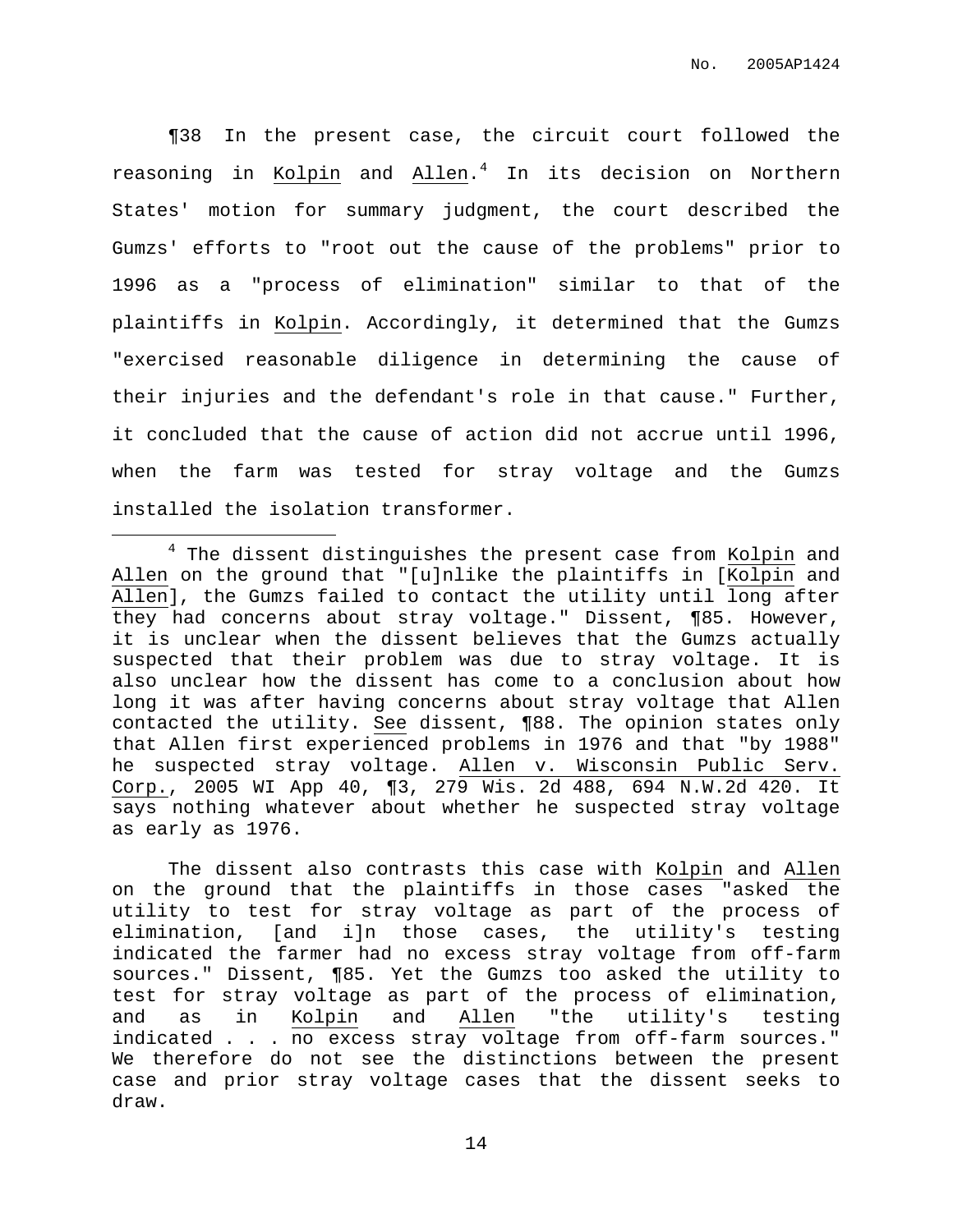¶39 At the jury instruction conference the circuit court reiterated its view regarding the plaintiffs' reasonable diligence. Northern States requested a special verdict question asking "Did the Gumzs know or with reasonable diligence should they have known or discovered that electricity from [Northern States] was a cause of damage to their dairy herd by December 21st, 1995?" The court recounted the Gumzs' efforts to pinpoint the cause of the problems and determined as a matter of law that they had exercised reasonable diligence. It also noted that, similar to Allen, Northern States had conducted tests but was unable to find the stray voltage. The court therefore concluded that under Kolpin and Allen the special verdict question addressing the statute of limitations should not be given.

¶40 Northern States contends that the Gumzs failed to exercise reasonable diligence because they were alerted to the possibility that stray voltage was a cause of damage in 1993, but failed to test for stray voltage until 1996. This argument misses the mark.

¶41 The Gumzs were advised about the possibility of stray voltage by their nutritionist, Dwight Tolk. At the time Tolk suggested stray voltage, there were still many possibilities to be eliminated before they would know that stray voltage from Northern States was causing the problems. The Gumzs exercised reasonable diligence in ruling out the other possibilities. Declining to follow the advice of a single non-expert in such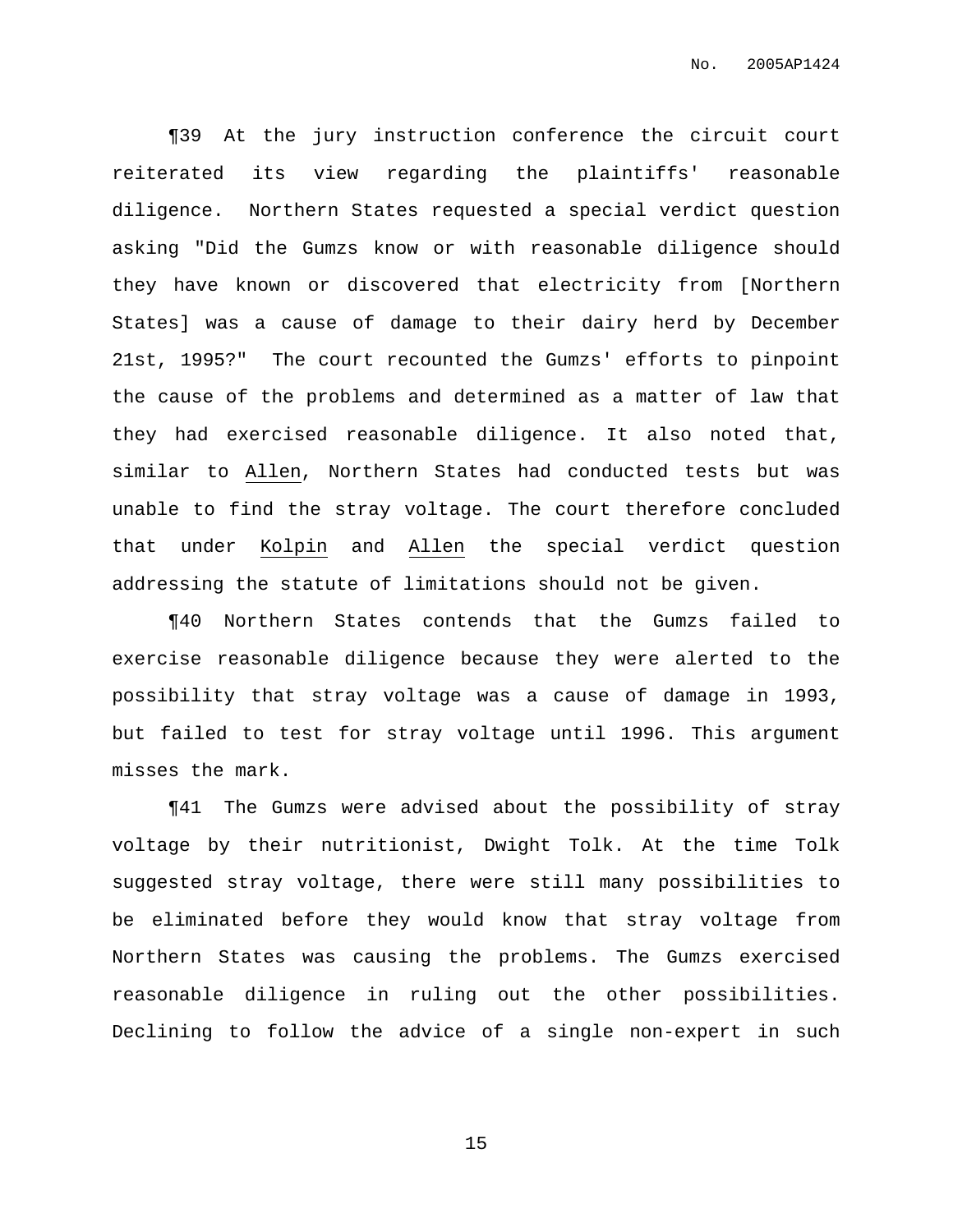circumstances does not demonstrate a failure to exercise reasonable diligence. 5

¶42 Northern States also urges this court to examine the court of appeals decision insofar as it based its statute of limitations determination on the answer to a special verdict question pertaining to negligence. In Allen, the court of appeals offered two rationales for its conclusion that the plaintiff exercised reasonable diligence in investigating his herd's problems. First, as discussed above, the court determined that under Kolpin, Allen exercised reasonable diligence as a matter of law. 279 Wis. 2d 488, ¶16.

¶43 In addition, the court determined that the jury instruction and special verdict had adequately addressed the issue. The jury instruction stated:

The failure to exercise ordinary care to discover an unsafe electrical condition on the farm, even if it does not involve his own equipment, can also be negligence. However, if the defective electrical condition on the farmer's equipment or facilities is such that it was not known or would not have been discovered by the exercise of ordinary care, the farmer is not negligent in permitting it to exist in such condition.

Id., ¶17. The special verdict asked whether Allen was "negligent in the use of electricity on his farm," to which the jury answered "no." Id.

<sup>&</sup>lt;sup>5</sup> The dissent is incorrect that this paragraph implies "that an expert opinion is required for discovery to occur . . . . " Dissent, ¶89 n. 5. The question at hand is reasonable diligence, not discovery. See ¶55 n. 7; Schmidt v. Northern States Power, 2007 WI 136, ¶3 n.5., \_\_ Wis. 2d \_\_, \_\_ N.W.2d \_\_.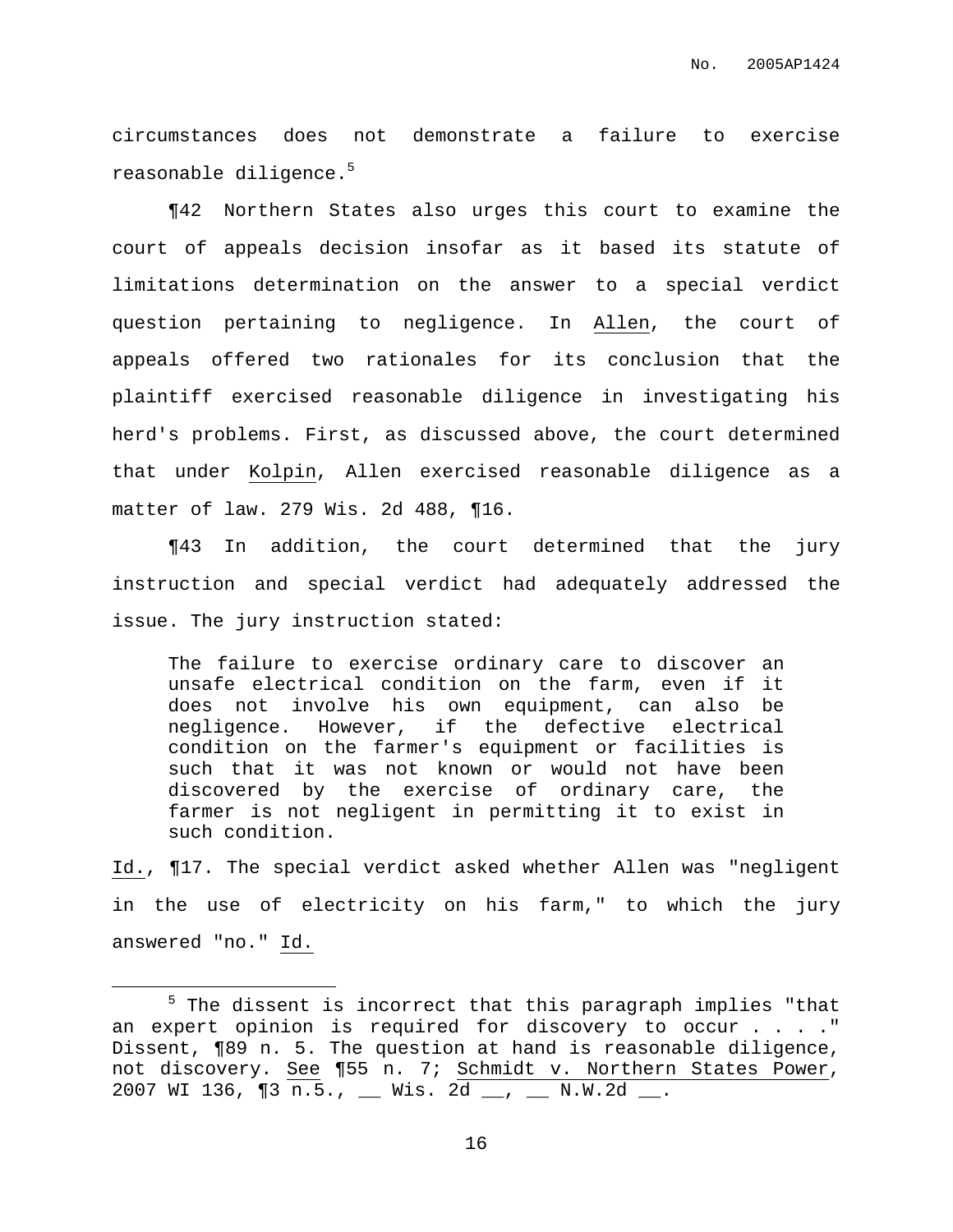¶44 The court of appeals reasoned that for the jury to reach its conclusion, it would have to have determined that Allen exercised ordinary care to discover an unsafe electrical condition on his farm, as per the jury instruction. Id. Thus, the court concluded, the jury had in effect answered the question of whether Allen had exercised reasonable diligence with respect to the discovery rule and the statute of limitations. Id.

¶45 In the present case, the jury was given a similar instruction, followed by special verdict question 3, which asked whether the Gumzs were "negligent in the use and/or discovery of electricity on the farm." As in Allen, the jury answered the question "no." Following Allen, the court of appeals concluded that the instruction and special verdict question "effectively asked whether the Gumz[s] acted with reasonable diligence." 295 Wis. 2d 600, ¶13.

¶46 The court of appeals' approach in Allen and in this case is problematic. It infers that an answer to a negligence special verdict question provides an answer to a statute of limitations special verdict question. In Allen, the answer to whether the plaintiff was negligent in the "use" of electricity does not provide an answer to whether the plaintiff was negligent in the discovery of electricity.

¶47 With respect to the present case, the special verdict question asking whether a plaintiff was "negligent in the use and/or discovery of electricity" asks three questions: (1) is the plaintiff negligent in the use of electricity, (2) is the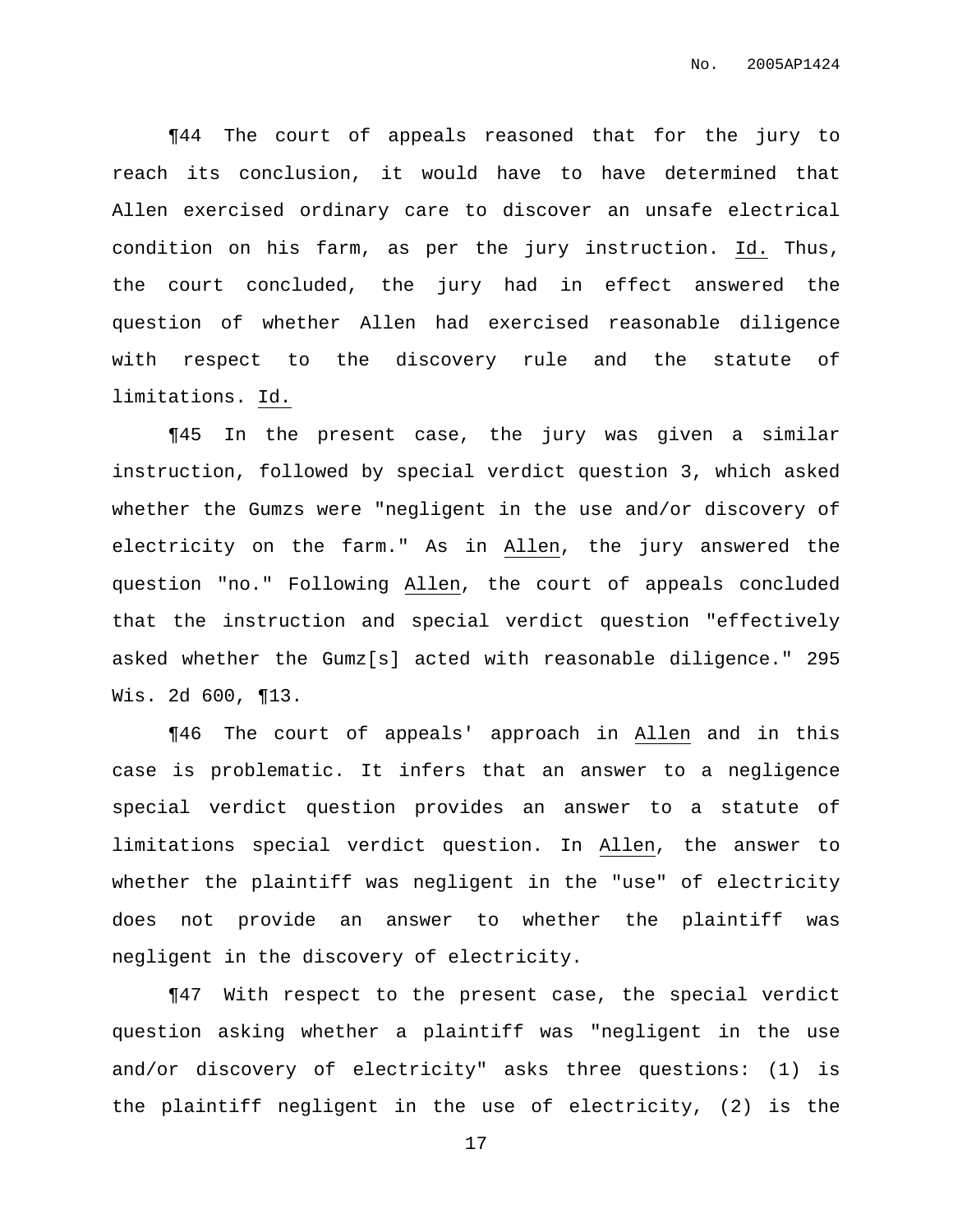plaintiff negligent in the discovery of electricity, and (3) is the plaintiff negligent in both the use and discovery of electricity?

¶48 Here, the jury answered the special verdict question "no," which implies a negative answer to each of the three subquestions. However, if the jury had answered the special verdict question "yes," it would have been unclear which of the three sub-questions the jury was addressing. That is, the jury could have answered "yes" to the special verdict question because the plaintiff was negligent in the use of electricity, in the discovery of electricity, or in both the use and discovery of electricity. Thus, an affirmative answer to the special verdict question here does not necessarily provide an answer to the question of whether the plaintiff was negligent in the discovery of electricity.<sup>6</sup>

¶49 Statute of limitations defenses based on failure to exercise reasonable diligence will often present questions of fact appropriate for a jury. When they do, courts should provide separate questions for negligence and reasonable diligence in discovery. To the extent that Allen and the court of appeals decision in this case imply otherwise, they are incorrect.

¶50 In the present case, however, the circuit court did not include special verdict question three to determine whether

 $6$  Because we determine as a matter of law that the Gumzs exercised reasonable diligence, we need not address the question of whether the special verdict question provides an answer to the statute of limitations question in the present case.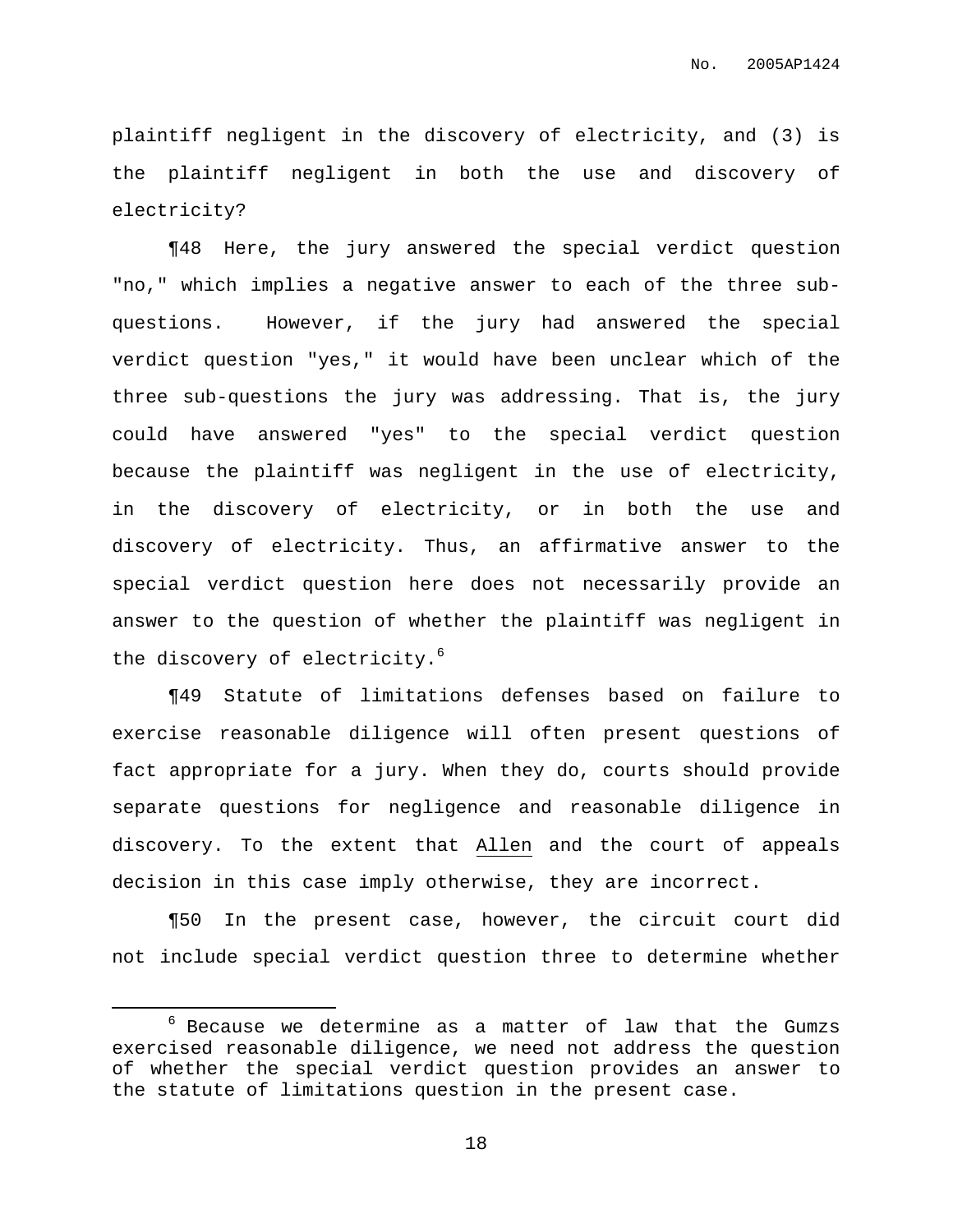the Gumzs exercised reasonable diligence in discovering electricity. Rather, it determined as a matter of law that they exercised reasonable diligence and that the action was not time barred. Having determined the statute of limitations question as a matter of law, there was no need to include such a question in the special verdict.

¶51 The circuit court's analysis is correct. The Gumzs were as diligent in their efforts to learn the cause of their herd's problems as the plaintiffs in Kolpin and Allen. They worked with different nutritionists, tried different feeds, and changed feeding systems. They changed milking equipment. They had an electrician check the barn's electrical system to see if it was the cause of problems. They sought the help of Dr. Peterson, who looked for underlying diseases.

¶52 After ruling out these possibilities, the Gumzs had Northern States and another specialist check for stray voltage. They installed an isolation transformer when a single test indicated that stray voltage from Northern States was present. Because the herd's health improved after the installation of the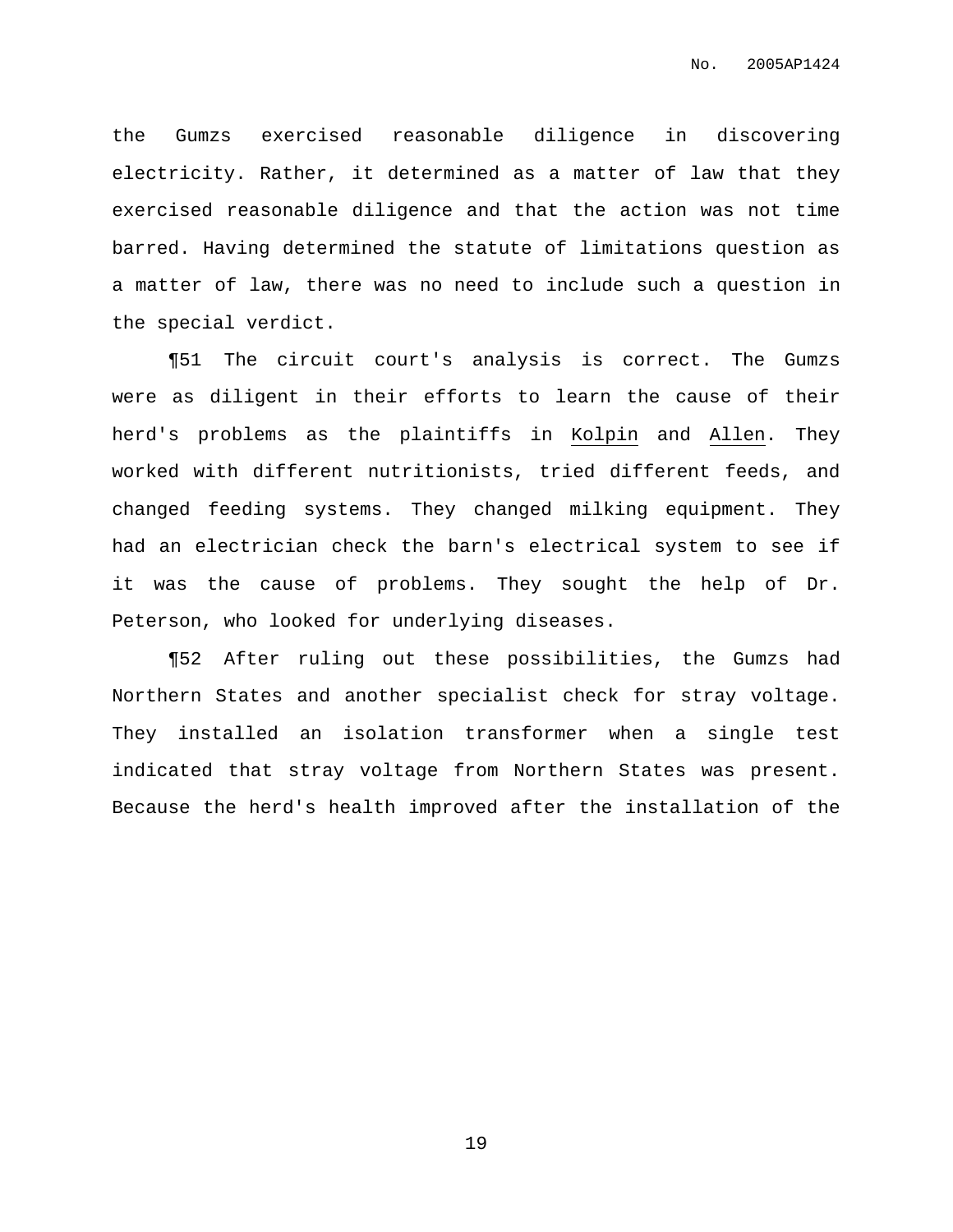isolation transformer, the Gumzs were finally able to pinpoint the cause of the problems.<sup>7</sup>

¶53 As in Kolpin, the Gumzs' discovery "was more of a process of elimination of possible causes rather than a process of determination of the cause." 162 Wis. 2d at 27. Further, the Gumzs' efforts constitute "a reasonable process of investigating the cause of [their] problems by eliminating other possible causes." Allen, 279 Wis. 2d 488, ¶16.

¶54 Also like Kolpin, the Gumzs did not have objective knowledge that stray voltage from Northern States was a cause of damages to their herd until the herd improved upon the installation of the isolation transformer in 1996. See Kolpin, 162 Wis. 2d at 27. Further, similar to Allen, the defendants had the opportunity to discover the stray voltage on the Gumzs' farm. Their inability to do so is at odds with the claim that with reasonable diligence the Gumzs should have known that stray voltage was a cause of damages.

¶55 In sum, we determine as a matter of law that the Gumzs exercised reasonable diligence. Prior to May 1996 the Gumzs did not know, nor with reasonable diligence should they have known,

 $7$  The dissent states that we "seem[] to create or approve of a bright-line rule that discovery cannot occur in a stray voltage case until the farmer finds a remedy for the stray voltage problem." Dissent, ¶91. We do not create such a brightline rule. Rather, the rule for discovery remains the rule enunciated in Borello v. U.S. Oil Co., 130 Wis. 2d 397, 388 N.W.2d 140 (1986). However, under the facts of this case, it was not until a remedy was found for the problems that it could be determined that "the injury was probably caused by the defendant's conduct . . . . " Id. at 411.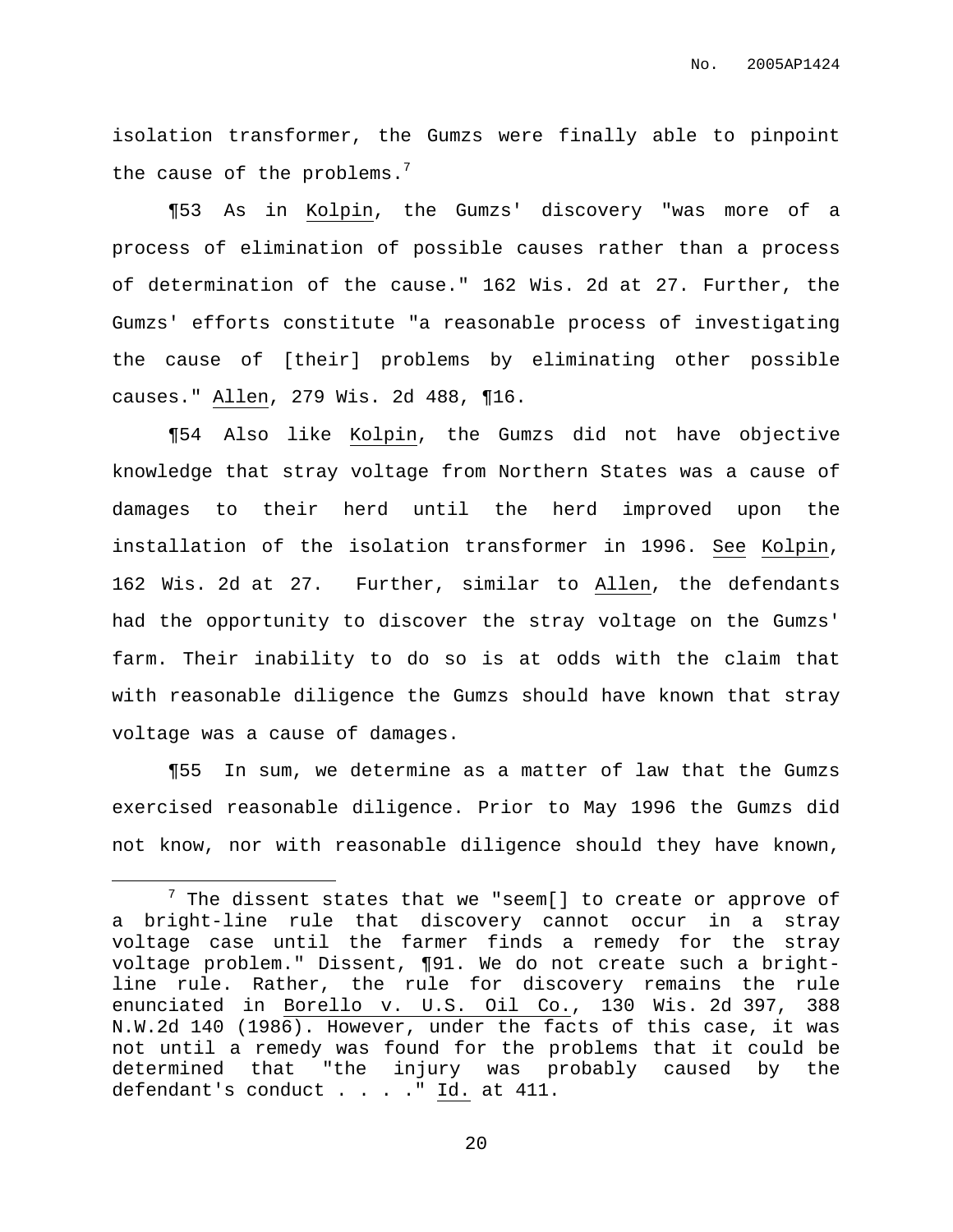that stray voltage from Northern States was a cause of damages to their herd. Accordingly, we determine that the circuit court did not erroneously exercise its discretion in declining to include a special verdict question concerning the statute of limitations. 8

Under the discovery rule, tort claims "accrue on the date the injury is discovered or with reasonable diligence should be discovered, whichever occurs first." Hansen v. A.H. Robins, Inc., 113 Wis. 2d 550, 560, 335 N.W.2d 578 (1983). In the present case, the date of actual discovery is not at issue. Rather, the issue is whether the Gumzs exercised reasonable diligence. For the reasons outlined in the text, we determine that as a matter of law the Gumzs exercised reasonable diligence.

In contrast, whether the Schmidts exercised reasonable diligence is not at issue. Rather, the issue is when they actually discovered that stray voltage from Northern States was causing problems to their herd.

Moreover, there are important factual differences between the Gumzs' and the Schmidts' actions in discovering stray voltage and its link to damages to their respective herds. The Gumzs began their process of elimination by looking for problems in nutrition, machinery, farming practices, personnel, disease, and on-site electricity before narrowing the cause of their problems to Northern States' lines. That process was reasonable, and did not result in isolating the source of the problem as electricity from Northern States until they installed the isolation transformer in 1996.

 $8$  Here, we affirm the circuit court's determination that there is no question of fact with respect to the statute of limitations question. However, another case involving discovery of stray voltage, Schmidt v. Northern States Power, 2007 WI 136, \_\_ Wis. 2d \_\_, \_\_ N.W.2d \_\_, is also released today. In Schmidt we reverse the circuit court's determination that there is no question of fact with respect to the statute of limitations question. The apparent difference stems from the different aspects of the discovery rule involved and the factual differences in the cases.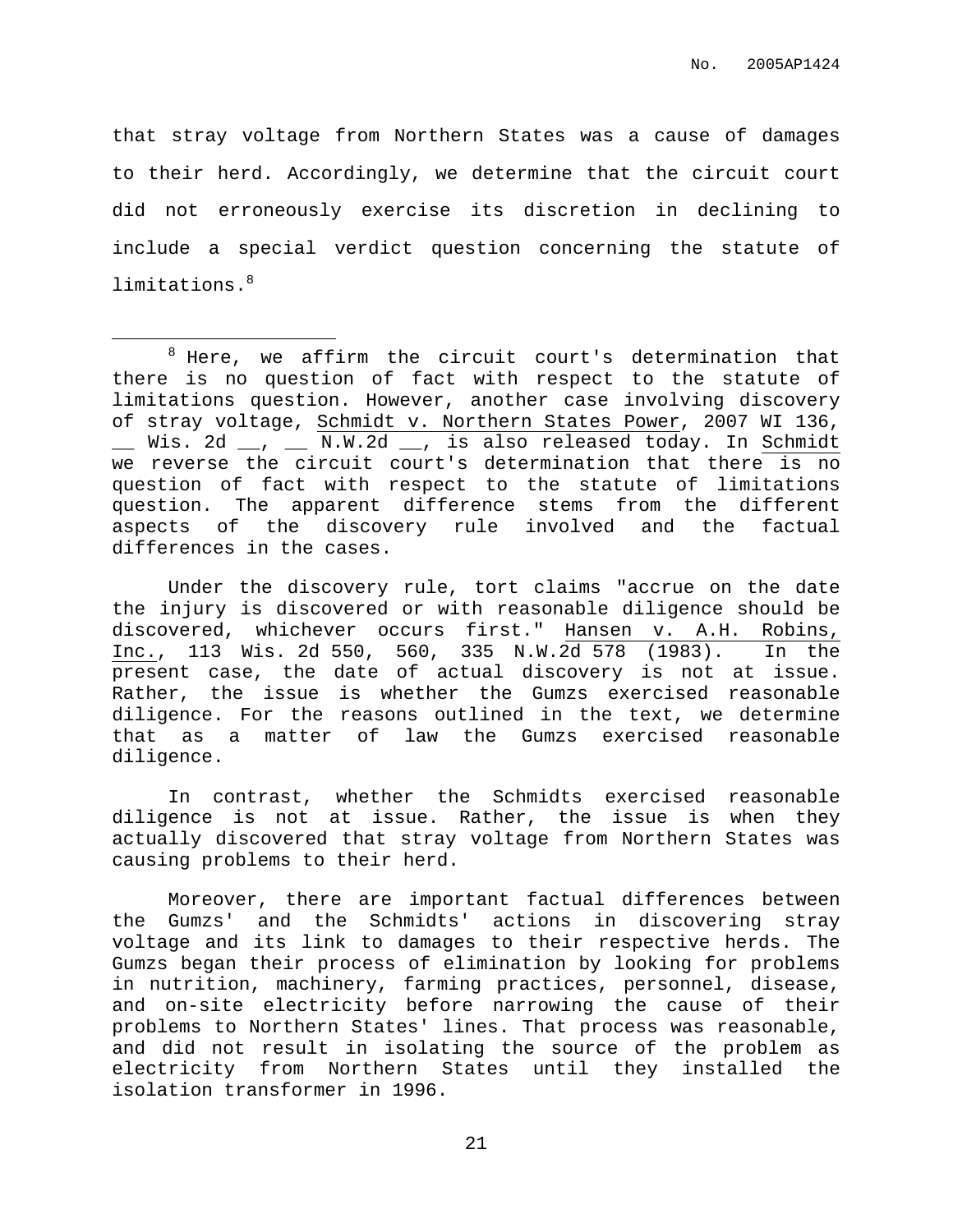¶56 We consider next Northern States' contributory negligence argument. Northern States contends that the circuit court erred by framing a special verdict question that was limited to the Gumzs' negligence "in the use and/or discovery of electricity on the farm." It argues that it was entitled to a broader question of whether the Gumzs were "negligent in the operation, maintenance or management of their dairy enterprise."

¶57 At the jury instruction conference Northern States asserted that a negligence question limited to electricity was too narrow. It maintained that the case is primarily about all of the Gumzs' lost productivity, that the Gumzs' management of the farm was negligent, and that their negligence contributed to their overall lost productivity. In contrast, the circuit court determined that the case is about damage caused by stray voltage. The court explained its position as to the form of the question as follows:

In contrast, the Schmidts looked at electricity problems early in their process of elimination. They had Northern States check for stray voltage multiple times, installed plastic water tanks, attached rubber tires to their feed bunks, had an electrician test the farm, sought test results from Northern States' monitors, and installed a device to isolate their herd from stray voltage. Schmidt, \_\_\_ Wis. 2d \_\_\_, ¶¶6-19. The question is whether the improvement in herd health after the installation of the equipotential plane, which occurred more than six years prior to suit being filed, constitutes an objective basis for a belief that the stray voltage was the cause of damage to the Schmidts' herd. No such question exists in the present case, for the isolation device in the present case was installed less than six years prior to the Gumz filing suit.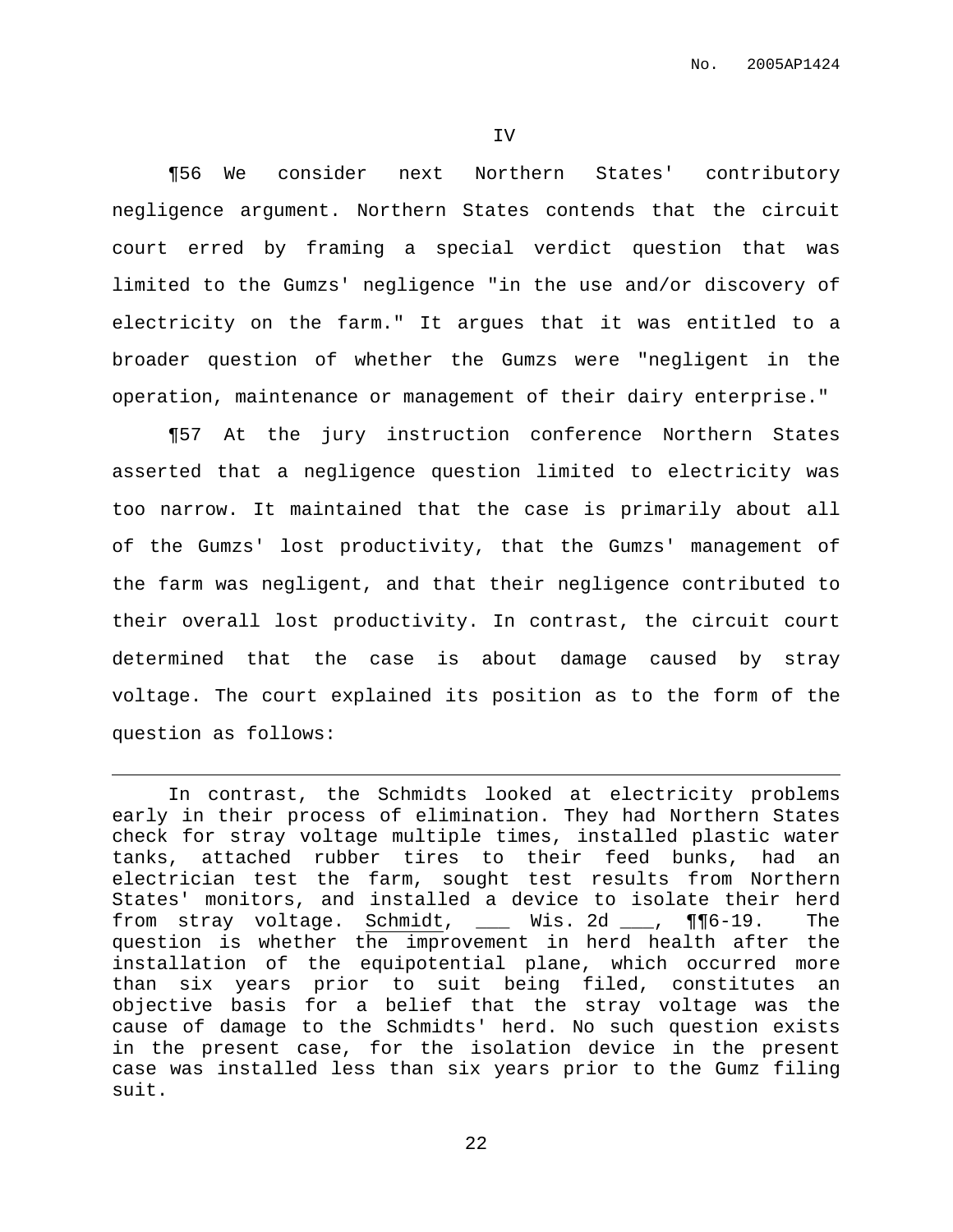It seems to me that where this case is at is there is the argument that the electrical services and facilities have caused damage, and in large part the defense is that it was not the electrical services or facilities that caused the damages, rather it was a litany of things . . . The number of cows, lactation, history, the management of the herd, genetics, feed, water intake, herd health, mastitis, and perhaps other things. But that captures the essence of a significant part of the defense put forward. And it seems to me that the jury is going to be asked to answer what, if any, damage electricity caused, and certainly the defense is free to argue that there was none, or it was minimal. It was all of these factors.

¶58 The court emphasized that the defense could argue that any damages sustained were caused by the Gumzs' negligent operation of the farm and not by stray voltage:

[M]y ruling on that is that the issue in this case is damages that were caused, if any, by electricity - and the defense can argue from a cause standpoint that the electricity didn't cause any damage or was minimal and these other factors went into it, but in terms of contribution, I'm not instructing that those other factors that we've talked about earlier can enter into a determination as to contribution. It's just the Gumzs' responsibility concerning the electricity that figures into the contribution.

. . . .

I think you can still explore your theory, argue your theory that electricity didn't cause these damages, that something else did, and you reinforce to the jury that the only thing that the plaintiffs can recover for . . . are damages caused by the negligent service or facilities provided relative to electricity.

¶59 The circuit court's reasoning is reflected in the negligence questions in the special verdict, which concern negligence regarding electricity and electrical service. The special verdict provides in relevant part: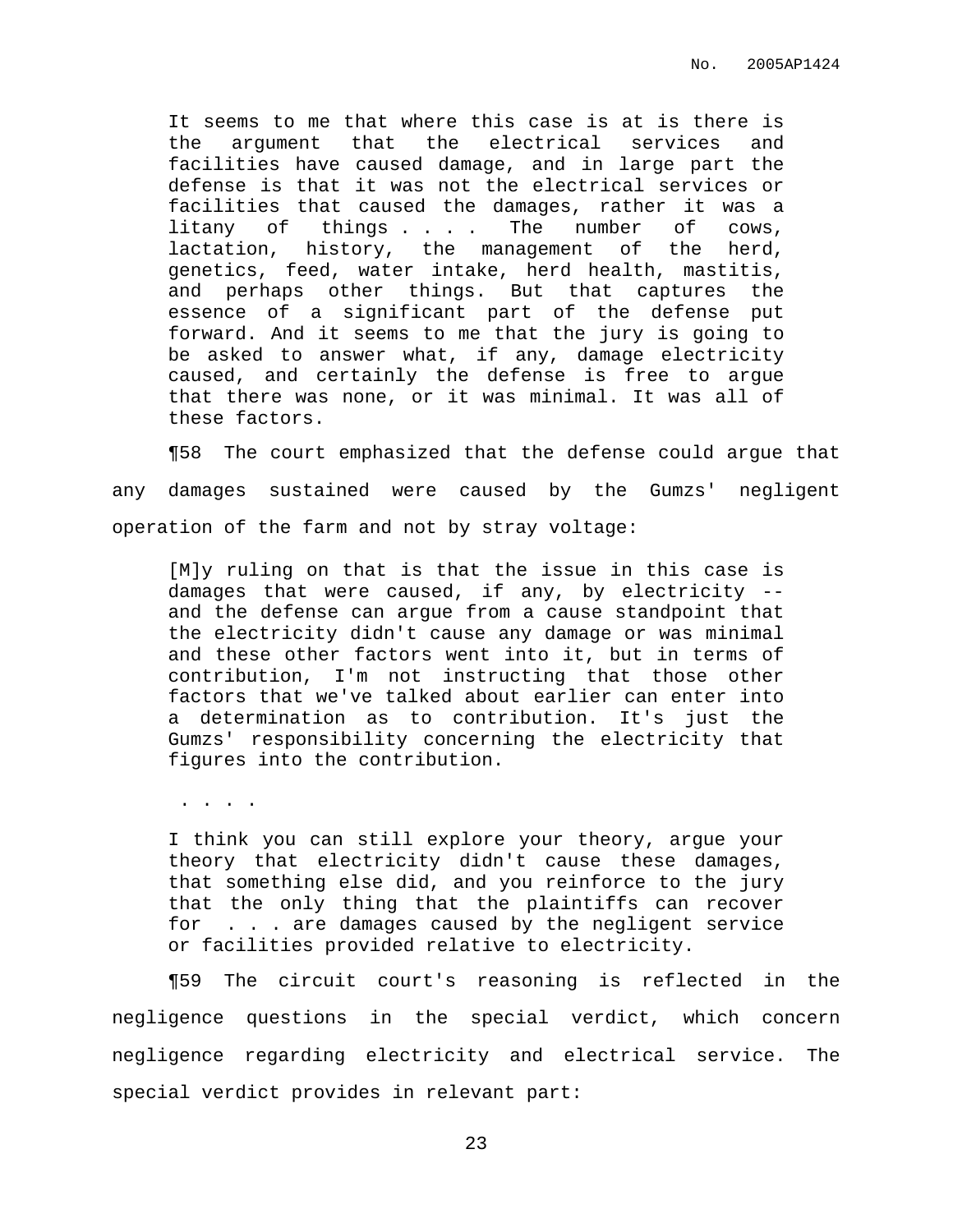Question 1: Was Northern States Power Company negligent with respect to the electrical service or facilities which it provided to the Gumz farm? [Jury answered "Yes."] . . . . Question 2: If you answered Question 1 "yes," then answer this question: Was this negligence a cause of damages, attributable to harmful levels of electricity, to the Gumzs? [Jury answered "Yes."] Question 3: Were the Gumzs negligent in the use and/or discovery of electricity on their farm? [Jury answered "No."] Question 4: If you have answered Question 3 "yes," then answer this question: Was the Gumzs' negligence a cause of damages, attributable to harmful levels of electricity, to the plaintiffs? [Jury did not answer.] . . . . Question 7: If you have answered Questions 2 and 4 "yes," then answer this question: Assuming that the total cause of damages attributable to harmful levels of electricity is 100 percent, what percentage of the causal negligence which you have found do you attribute to: A. Northern States Power Company  $\frac{1}{8}$ B. The Gumzs  $\frac{1}{8}$ [Jury did not answer.] With respect to damages, the special verdict explicitly limited

the potential damages to those resulting from electricity:

Question 8: What sum of money will fairly and reasonably compensate the Gumzs for damages attributable to harmful levels of electricity as to: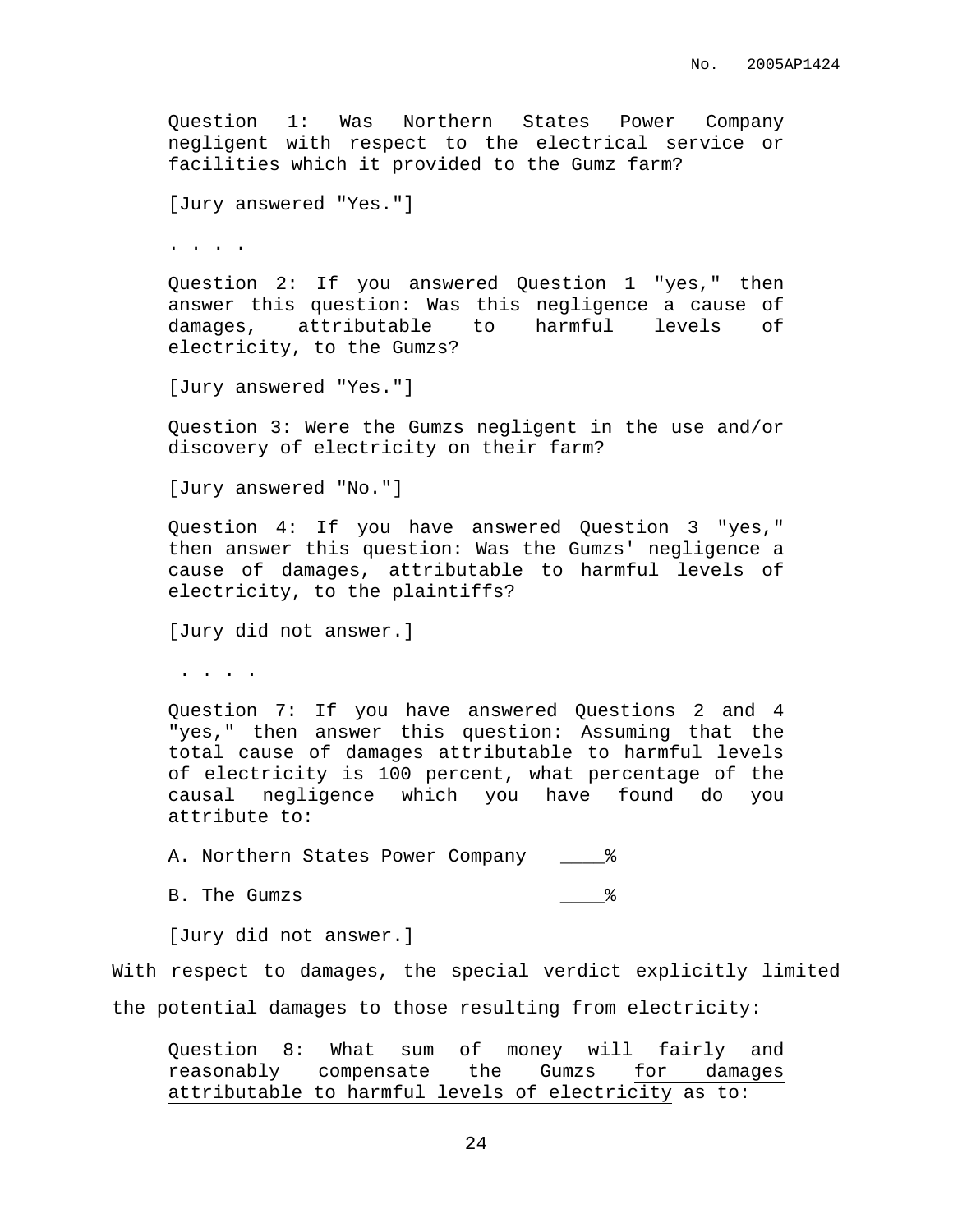A: Lost milk production [Jury answered \$249,086.]

B. Loss of fair market value to their dairy herd [Jury answered \$33,250.]

C. Excess costs [Jury answered \$50,000.]

. . . .

D. For annoyance, inconvenience, and loss of use and enjoyment of their real property [Jury answered \$200,000.]

(Emphasis added.)

¶60 The jury instruction also was explicit that damages could be awarded only for harms due to electricity. The instruction provides in relevant part:

As to [special verdict questions] 8A, 8B and 8C,

If you are satisfied that plaintiffs have in the past experienced damages because their dairy herd was exposed to harmful levels of electricity, you shall award such sum of money as will reasonably compensate plaintiffs for the loss attributable only to that electricity. You cannot award any damages for any condition of the Gumzs' herd except insofar as you are satisfied that the herd's condition has been aggravated by harmful levels of electricity. If you find that the plaintiffs had a condition which was aggravated because of harmful levels of electricity, then you should include an amount which will fairly and reasonably compensate the plaintiffs for such damages the plaintiffs suffered as a result of such aggravation.

Any damages that the plaintiffs may have suffered, or have, which is not the natural result of harmful levels of electricity, is not to be considered by you in assessing damages. You cannot award damages for any condition which has resulted from consequences which are attributable to causes other than harmful levels of electricity. . . .

If livestock has been damaged, and the injury to the livestock has ceased, the compensation to be awarded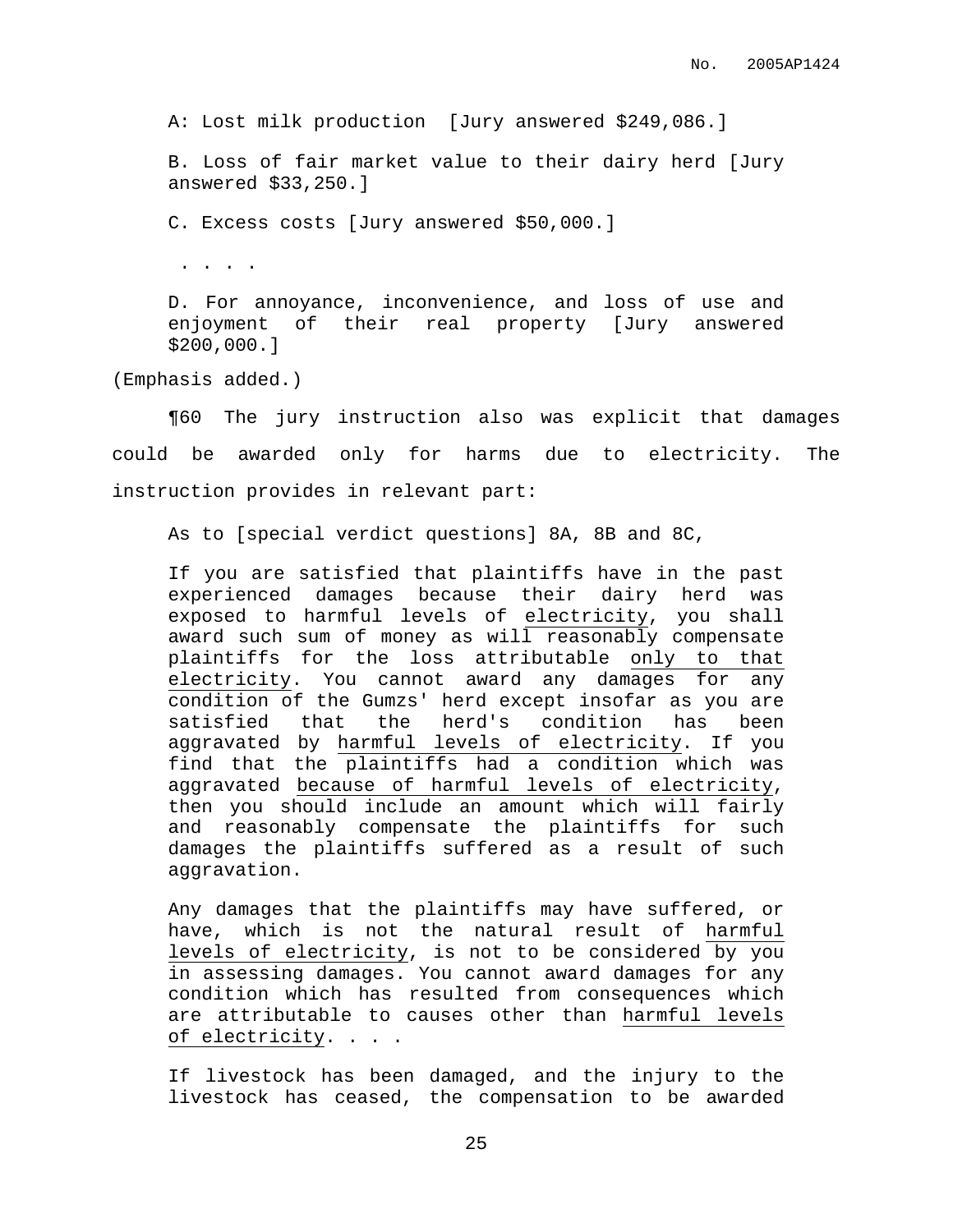to the owner is the difference between the fair market value of the cattle had the herd not been exposed to harmful levels of electricity, and the value of the dairy herd after the harmful levels of electricity ceased.  $\cdot \cdot \cdot$   $\cdot$   $\cdot$ 

(Emphasis added.)

¶61 The jury instruction was carefully tailored to match the special verdict questions. The instruction advised the jury eight times that damages due only to harmful electricity could be awarded. $^{\rm 10}$ 

¶62 While the special verdict did not ask whether the Gumzs were negligent in managing their farm, neither did it allow that damages could be awarded for any injury due to their farm management. Similarly, the jury instruction explained repeatedly that damages were limited to damages from electricity. Thus, the special verdict was tailored to allow the Gumzs to recover for damages due to Northern States' negligence

 $9$  The instruction is a modified version of Wis JI--Civil 1804/1806.

 $10$  We note that question 3 would have been better stated had the use of "and/or" been avoided. It is preferable to divide the question into separate inquiries rather than asking a compound question in a single inquiry. We do not conclude that the question was misleading or could have caused jury confusion such that a new trial is warranted here. See Runjo v. St. Paul Fire & Marine Ins. Co., 197 Wis. 2d 594, 603, 541 N.W.2d 173 (Ct. App. 1995).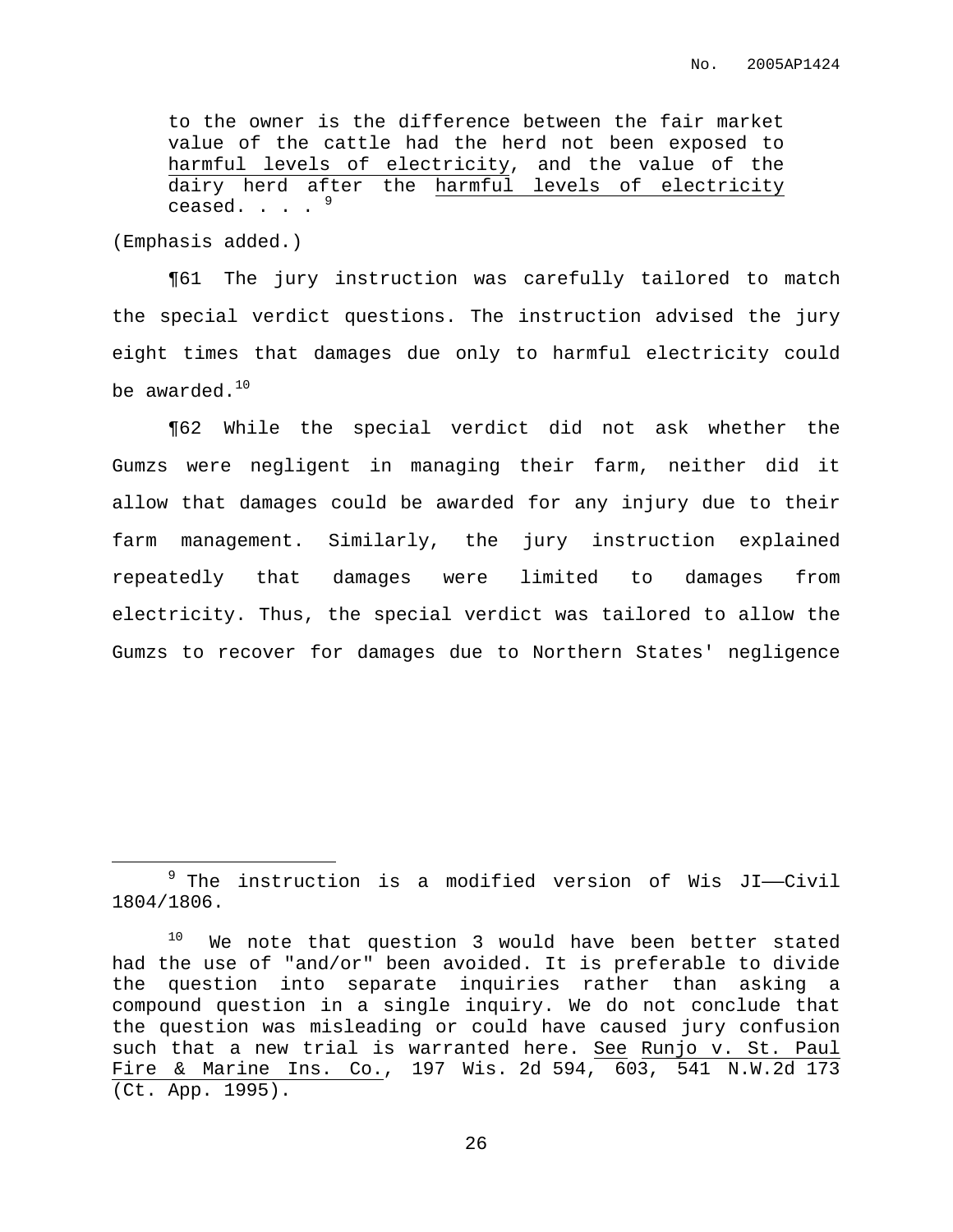while preventing them from receiving any award for lost productivity due to their farm management. $^{\rm 11}$ 

 $11$  The dissent inaccurately describes the positions of both the circuit court and the majority. The circuit court explicitly advised the jury that when considering damages, it could take into consideration the testimony regarding the Gumzs' farm practices. Thus, the circuit court instructed the jury to consider all of the evidence presented. Nevertheless, the dissent avers that the majority "provides no reason for excluding those matters from the jury's consideration." Dissent, ¶94. We provide no reason for excluding those matters from jury consideration because the jury did consider them, as the circuit court directed in the special verdict and jury instruction.

In addition, the dissent maintains that the jury should "consider all relevant harms causing damages and then detail its findings in the special verdict," and that "relevant harms" include lost productivity due to farm management. Dissent, ¶96. Surprisingly, the dissent cites as support a case in which the question of a plaintiff's contributory negligence was limited to whether the plaintiffs were negligent "in the design, maintenance, and operation of their electrical equipment." Vogel v. Grant-LaFayette Elec. Coop., 201 Wis. 2d 416, 420, 548 N.W.2d 829 (1996)(emphasis added). Further, it provides no reason for determining that the "relevant harms" include decreased productivity due to farm management rather than being limited to damages caused by electricity.

The dissent also maintains that limiting the contributory negligence question to electricity is an error of law and advocates the view that "a circuit court must ask a comparative negligence question, which is not limited to use of electricity, unless it can determine as a matter of law that the plaintiff could not have contributed to the herd's condition." Dissent, ¶93. It reasons that if the plaintiffs are at least 51 percent negligent, then they are not entitled to recover at all. Dissent, ¶¶98-99, 101. The dissent simply assumes that whether the plaintiffs were at least 51 percent negligent pertains to all lost productivity. However, the scope of contributory negligence and whether the relevant harms in the case include all lost productivity are the very issues before this court. Thus, the dissent's approach merely begs the question.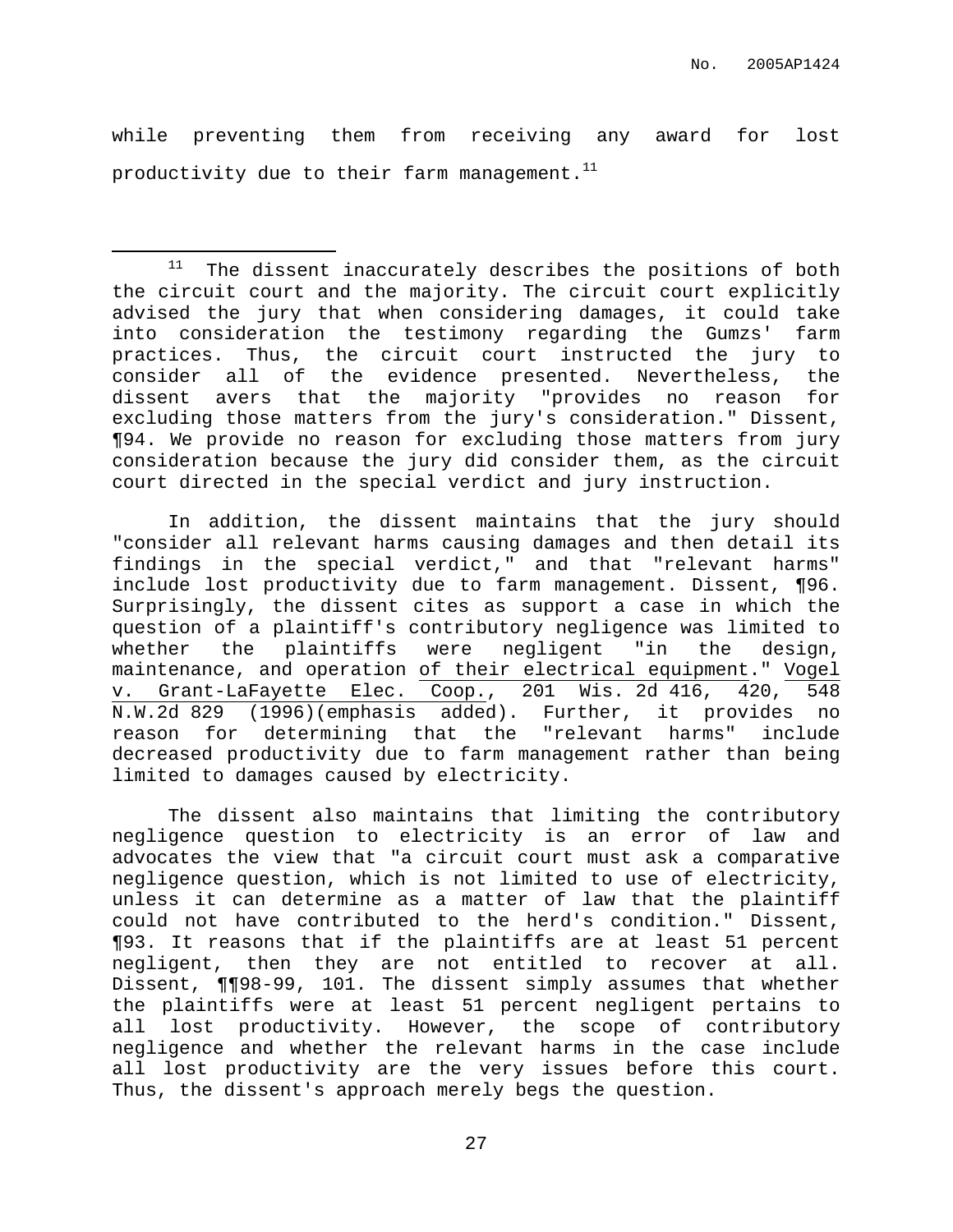¶63 Nonetheless, Northern States contends that the circuit court's approach is erroneous. Relying on this court's decision in Morgan v. Pennsylvania Gen. Ins. Co., 87 Wis. 2d 723, 275 N.W.2d 660 (1979), Northern States maintains that there can be multiple "causes in fact" of an injury and that the Gumzs' poor management of the farm is a "cause in fact" of the damages. Northern States argues that it is therefore entitled to a special verdict question on negligent management.

¶64 Northern States' argument is unpersuasive. To begin, the primary case Northern States adduces for support is not on point. Morgan involved property damage caused by a motorist who ran into the plaintiff's trees. Following the advice of the motorist's insurance adjuster, the plaintiff drove stakes into the ground next to the damaged trees for support. Id. at 728-29. In doing so, the plaintiff suffered a hernia. Id. The circuit court dismissed the complaint, but this court reversed. It determined that if the adjuster's conduct was a substantial

Finally, despite advocating for an expansive comparative negligence question, the dissent expresses no similar concern for the scope of the jury instruction regarding damages. As discussed in the text, it is important that both the comparative negligence question and the damages were limited to electricity. Given that the circuit court defined the relevant damages as "damages attributable to harmful levels of electricity," it would be error for the contributory negligence question to address negligence other than that associated with electricity. The dissent's view appears to require a circuit court to both limit damages to those caused by electricity and then to divide any damage award by a percentage of comparative negligence not attributable to electricity.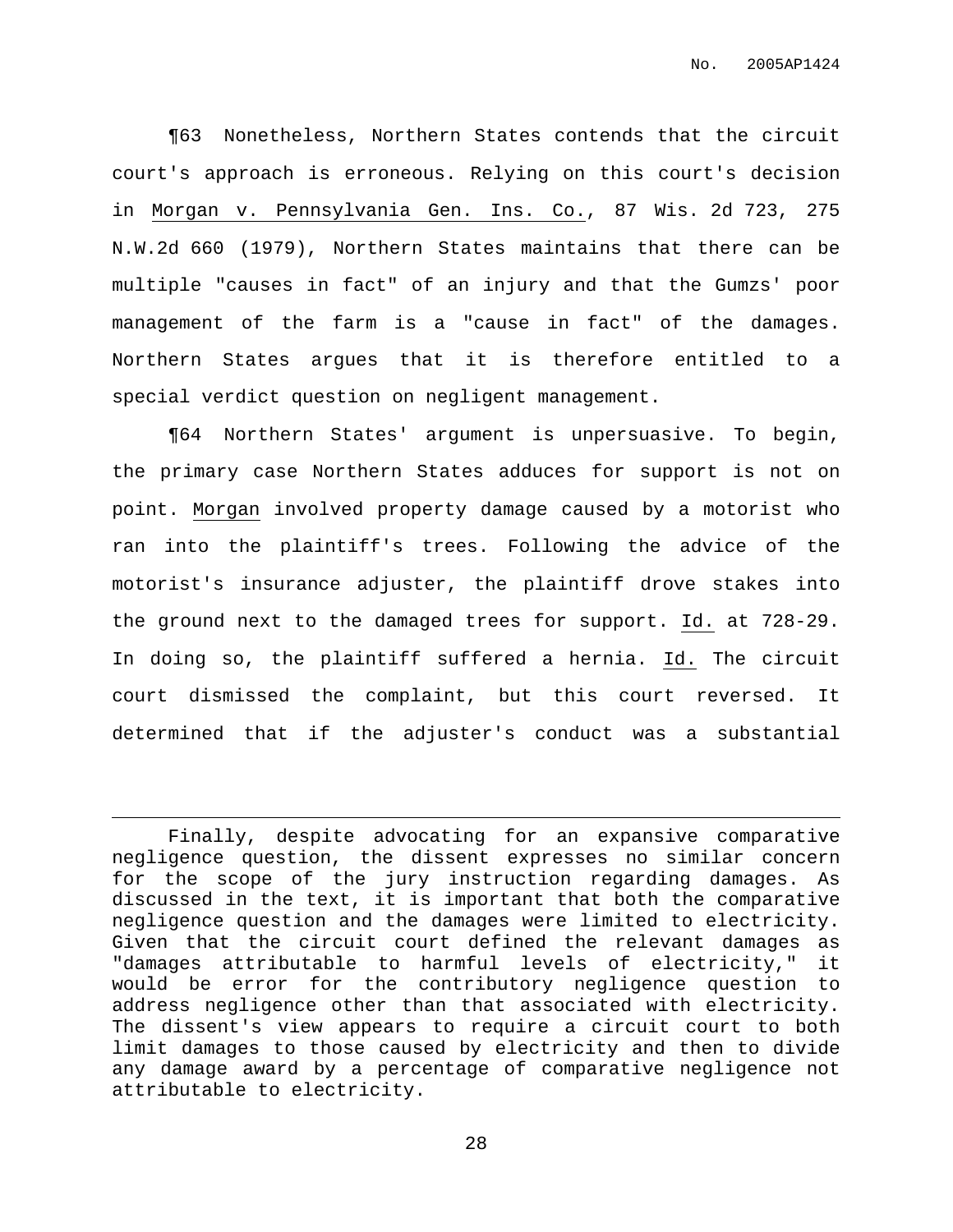factor in producing the injury, it could constitute cause-infact for the purpose of negligence. Id. at 735.

¶65 The issue presented here, however, is not whether poor farm management could be a substantial factor in producing an injury or whether there can be multiple causes in fact for an injury. Rather, the issue is whether the relevant inquiry in this case can focus narrowly on management of the electricity or must look more broadly at the Gumzs' management of their farm. Morgan provides no guidance whatever on that question.

¶66 Next, Northern States argues that it is entitled to a special verdict question on negligent management because the damages cannot be separated. It asserts that there is a single injury caused "concurrently" by electricity and the Gumzs' farm management, and that the Gumzs' management is therefore contributory to the damages sought. This argument is also unpersuasive. It is common in Wisconsin law that juries must differentiate damages due to the defendant's negligence from the plaintiff's prior condition or from damages caused by other parties.

¶67 For example, medical malpractice cases often require that juries separate the damages caused by a physician's negligence from damages that are "the result of the natural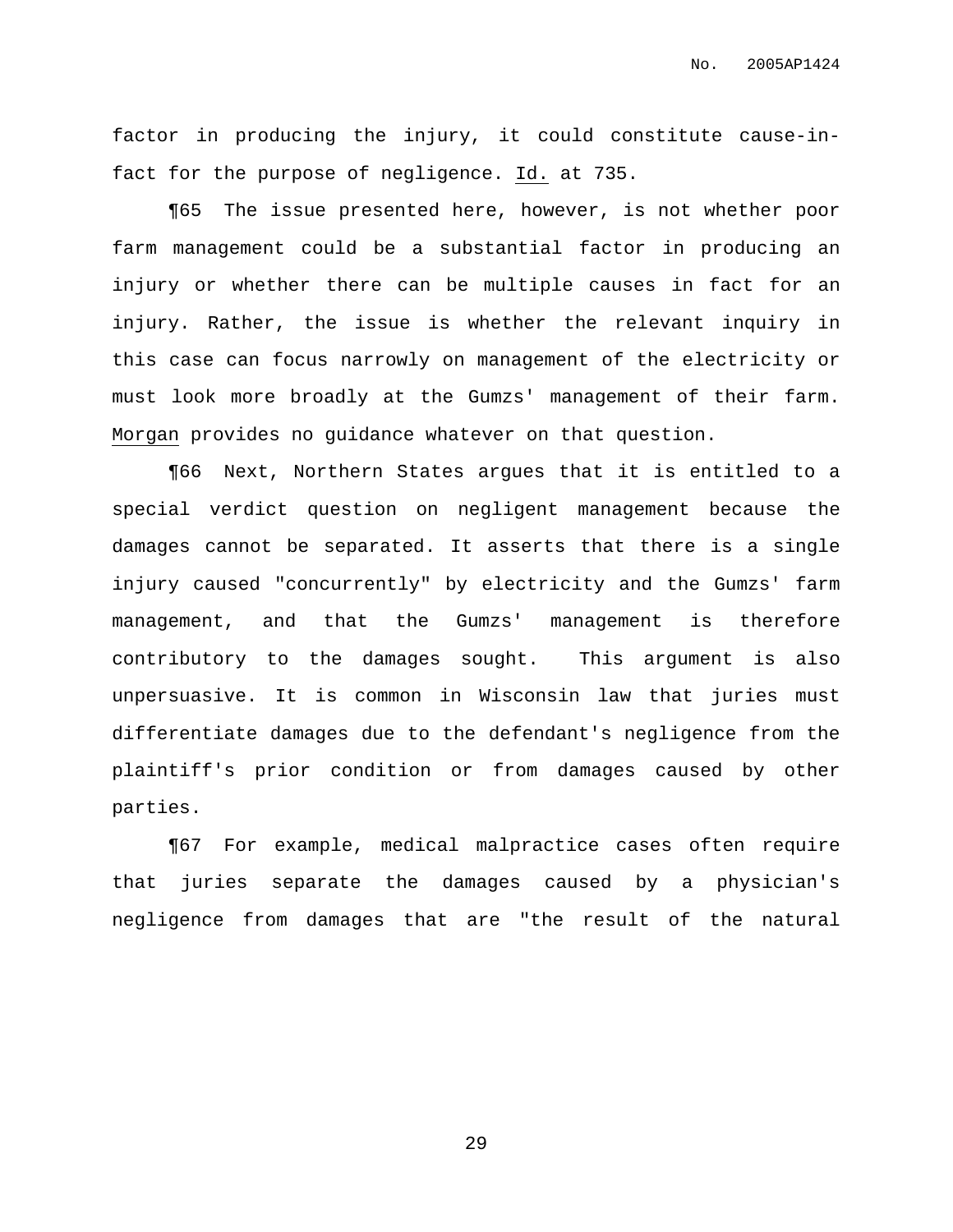progression" of the condition or injury. $^{12}$  Where negligence aggravates a plaintiff's pre-existing injury, Wisconsin juries must separate out the prior injury and provide compensation only for the aggravation.<sup>13</sup> In enhanced injury cases, juries must distinguish damages from a plaintiff's initial accident from the damages caused by a defendant's actions that "produc[e] injuries over and above what probably would have been sustained in the [accident]."<sup>14</sup>

 $12$  Wis JI—Civil 1023; see Fischer v. Ganju, 168 Wis. 2d 834, 854, 485 N.W.2d 10 (1992)(allowing instruction requiring the jury "to separate the damages flowing from the defendant's negligence and the damages flowing from [the plaintiff's] original physical condition"); Young v. Professionals Ins. Co., 154 Wis. 2d 742, 749-50, 454 N.W.2d 24 (1990)(concluding that a jury instruction implying that there may be only one cause of an injury in a medical malpractice case is error).

 $13$  Wis JI— $C$ ivil 1710, Wis JI— $C$ ivil 1715, Wis JI—1720; see Coryell v. Conn, 88 Wis. 2d 310, 316, 276 N.W.2d 723 (1979) (upholding jury award for injury aggravating pre-existing condition despite "[t]he fact that the doctors could not specifically delineate the pain [plaintiff] claimed resulted from the accident, as opposed to the pre-existing" injury.); Kablitz v. Hoeft, 25 Wis. 2d 518, 523-25, 131 N.W.2d 346  $(1964)$ (determining that the extent to which injury is attributable to accident and to pre-existing condition is an appropriate question for jury).

<sup>14</sup> Wis JI——Civil 1723; see Sumnicht v. Toyota Motor Sales U.S.A., Inc., 121 Wis. 2d 338, 366, 360 N.W.2d 2 (1984) (upholding circuit court determination that there was sufficient evidence for jury to discern injuries plaintiff would have received in an accident if defendant's product had been properly engineered and those caused by defendant's defective product); see also Farrell v. John Deere Co., 151 Wis. 2d 45, 60-62, 443 N.W.2d 50 (Ct. App. 1989).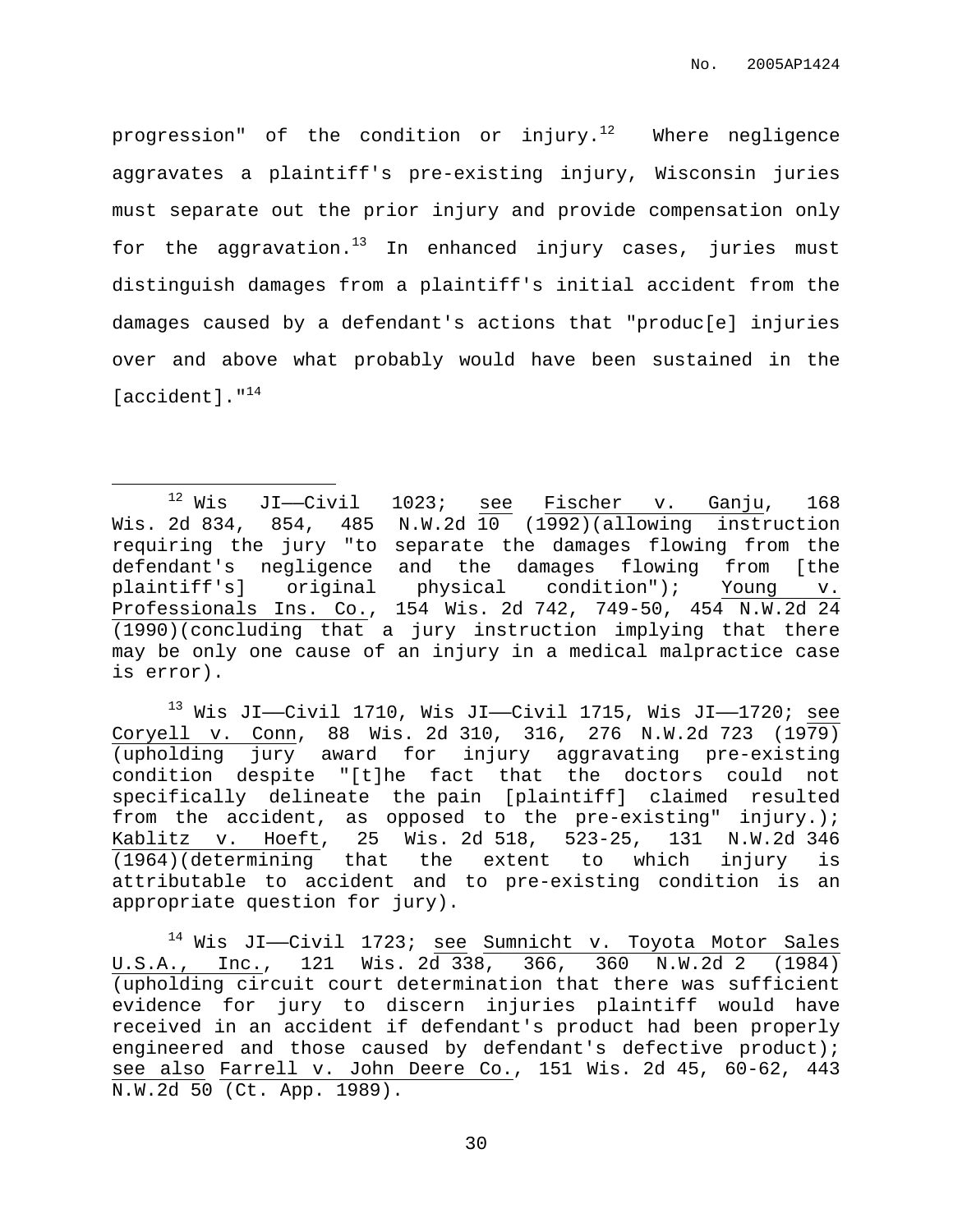¶68 Similarly, the special verdict in the present case requires the separation of damages to the herd stemming from different conduct. The damages to the Gumzs' herd caused by Northern States' negligence may be "concurrent" with damages to the herd resulting from the Gumzs' management of their farm. Nonetheless, the jury was required to assess damages attributable only to harmful levels of electricity.

¶69 Generally we accord wide discretion to the circuit court in framing the special verdict as long as it covers all issues of fact in the case and is consistent with the applicable principles of law. Hegarty, 297 Wis. 2d 70, ¶46. While we acknowledge that the circuit court could have framed the question more broadly, it was not required by the facts or law to do so here. Instead, the court exercised its discretion by carefully tailoring the questions to have a consistent focus. Both the negligence and damage questions were focused on electricity. Accordingly, we determine that the circuit court did not erroneously exercise its discretion in declining to give Northern States' proposed question regarding the contributory negligence of the Gumzs' management of their farm.

V

¶70 Finally, we turn to Northern States' argument that the circuit court erred in refusing to limit damages only to those that occurred after Northern States had notice that stray voltage could be harming the Gumzs' cows. The Gumzs contend that Northern States has waived the issue under Wis. Stat.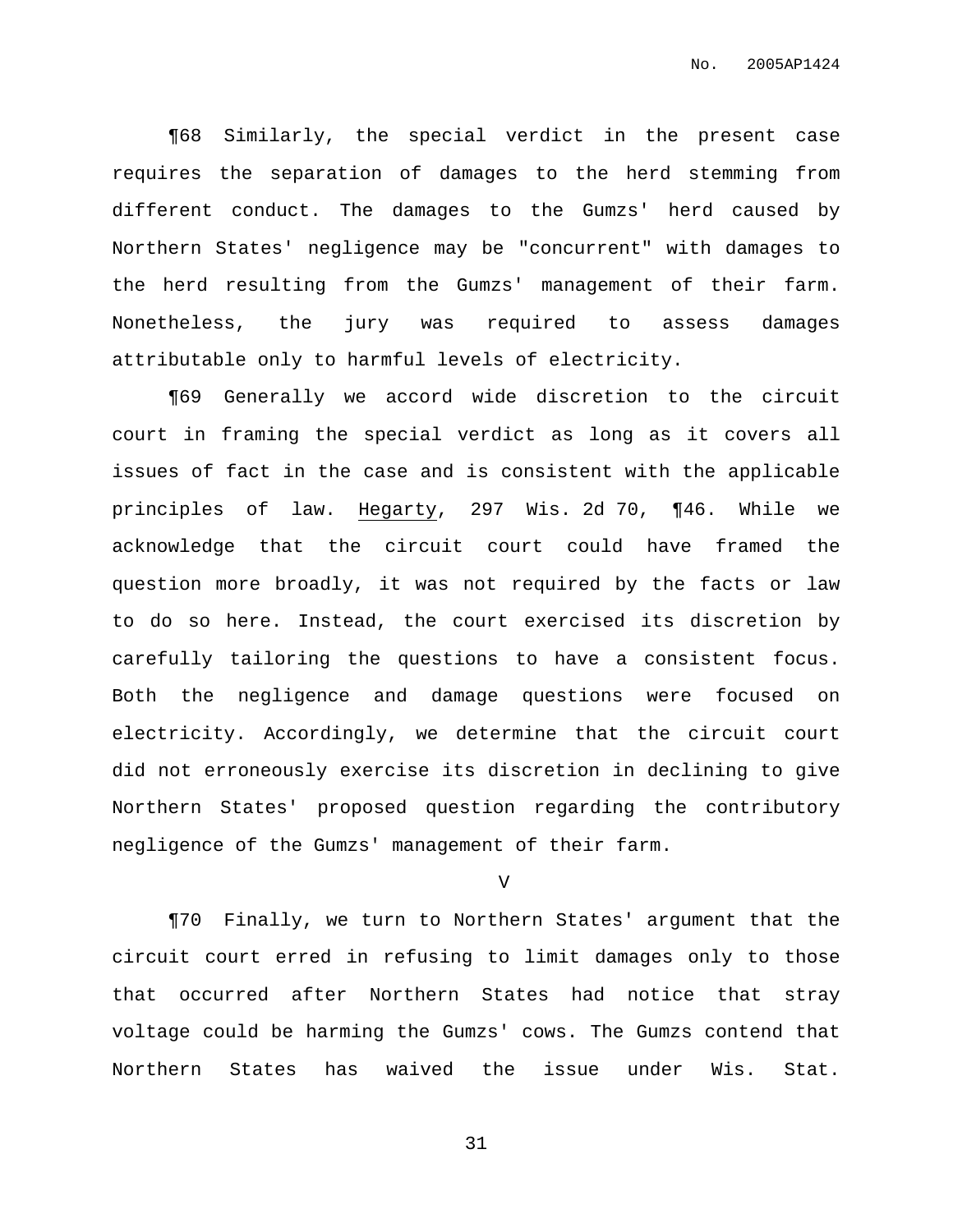§ 805.13(3) because it failed to raise it at the jury instruction conference.

¶71 Wisconsin Stat. § 805.13(3) provides in relevant part:

(3) Instruction and Verdict Conference

. . . .

The court shall inform counsel on the record of its proposed action on the motions and of the instructions and verdict it proposes to submit. Counsel may object to the proposed instructions or verdict on the grounds of incompleteness or other error, stating the grounds for objection with particularity on the record. Failure to object at the conference constitutes a waiver of any error in the proposed instructions or verdict.

¶72 In our review of the transcript of the jury instruction conference we could not discern that Northern States sought a special verdict question limiting damages. Further, our review indicates that Northern States did not raise an objection based on failure to limit damages. We therefore conclude that Northern States' failure to preserve the issue at the jury instruction conference constitutes a waiver under § 805.13(3).

¶73 This court has the discretion to review an issue that has been waived when it involves a question of law, has been briefed by the opposing parties, and is of sufficient public interest to merit a decision. Apex Elecs. Corp. v. Gee, 217 Wis. 2d 378, 384, 577 N.W.2d 23 (1998); Wirth v. Ehly, 93 Wis. 2d 433, 444, 287 N.W.2d 140 (1980). The present issue is one of law, the parties have briefed it, and stray voltage cases are of substantial public interest. We therefore address the issue to provide guidance to litigants in future cases.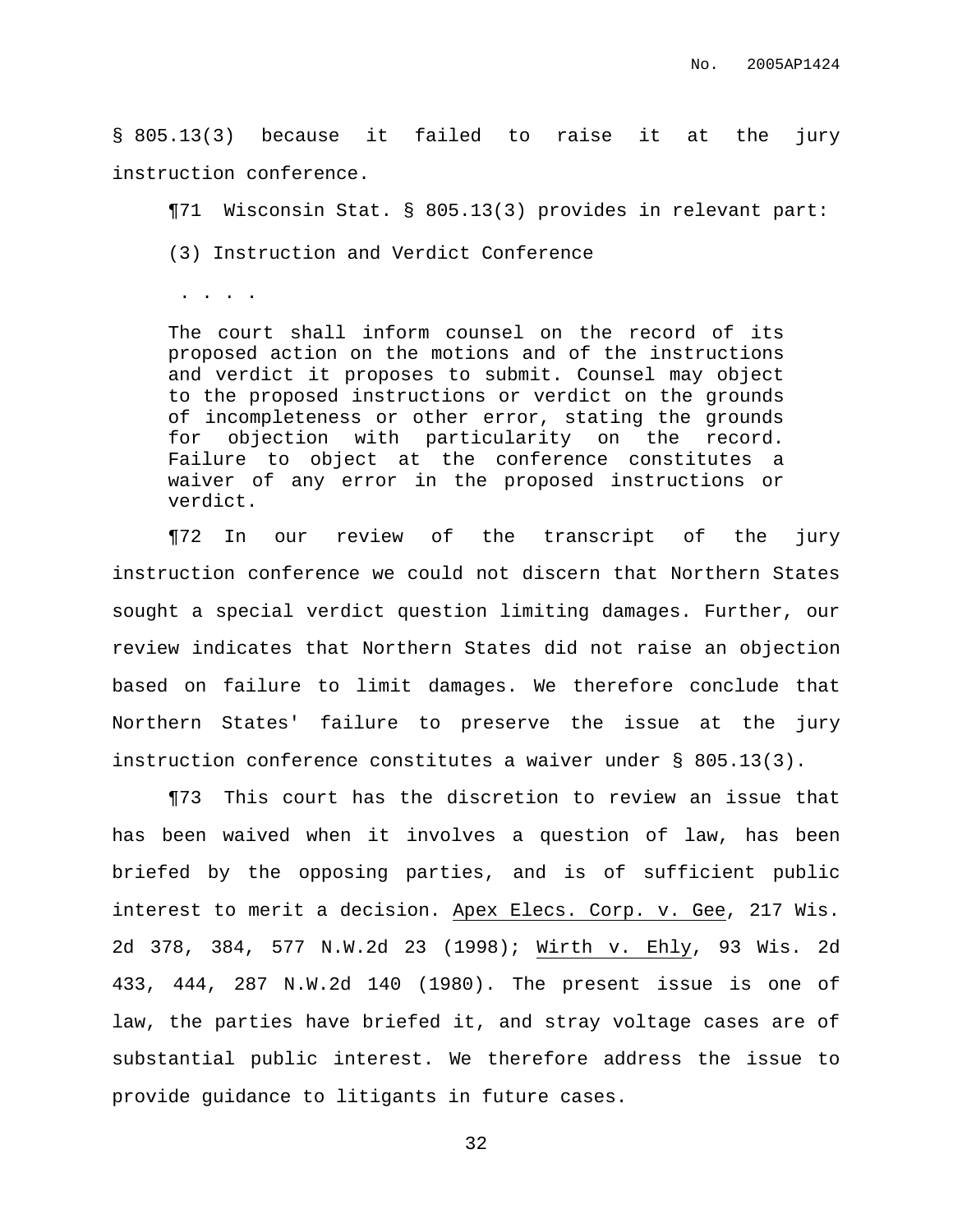¶74 Northern States contends that under Snyder v. Oakdale Co-op Elec. Ass'n, 269 Wis. 531, 69 N.W.2d 563 (1955), a utility is not required to inspect customer premises unless the utility has notice of a problem, and that a utility may be liable for damages only when it supplies electricity knowing of a condition that causes injury. Snyder, however, is inapt.

¶75 The plaintiff in Snyder requested electrical service from the defendant utility. An inspection report filed with the defendant indicated that there were defects in the plaintiff's electrical system. However, the defendant provided service, causing a fire which damaged the plaintiff's property. Id. at 531-32. The court determined that a company providing electricity "for use in a private wiring system is not under obligation to inspect such system before supplying the current nor is it obligated to respond in damages for injuries sustained by reason of the defective condition of such system" unless the company knew of the defects. Id. at 533.

¶76 Thus, Snyder concerns obligations of utilities in supplying electricity to defective private wiring systems. The present case, however, does not involve a defective private wiring system. Rather, the stray voltage causing damage to the Gumzs' herd came from Northern States' system. The fact that a utility must have notice of defects in private electrical systems in order to be responsible for damages is irrelevant to the question of whether notice is required for a utility to be responsible for damages caused by the utility's system.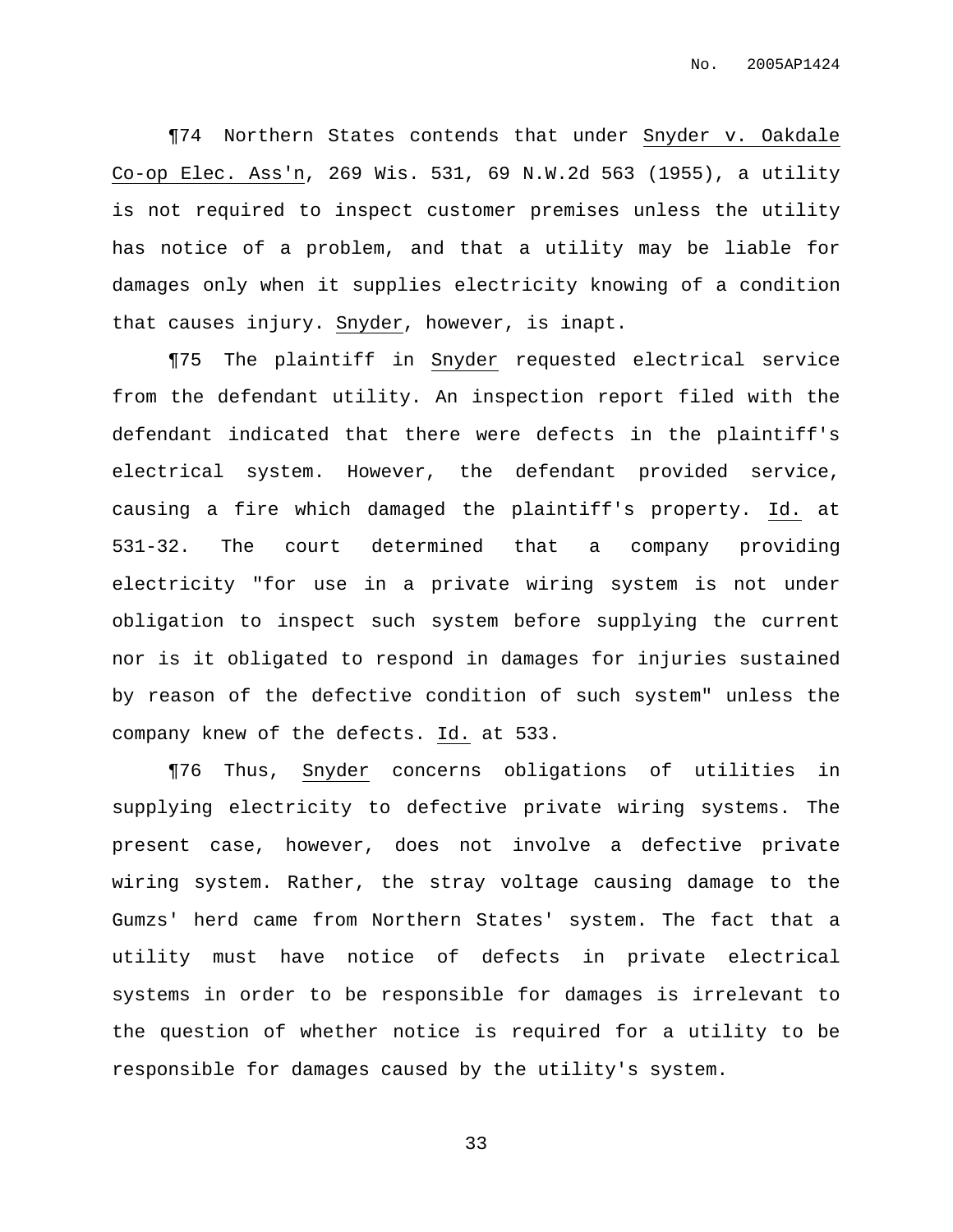¶77 Moreover, Northern States' argument that it cannot be liable for negligence without notice of a problem understates the standard of care. As stated in the jury instruction, the electric company must exercise "ordinary care to discover any unsafe or defective condition of its distribution system . . . ." It is contradictory to predicate the requirement to exercise ordinary care in discovering unsafe or defective conditions in its distribution system on having notice of those unsafe or defective conditions.

¶78 Northern States' argument is also inconsistent with Kolpin, Allen, and Vogel v. Grant-Lafayette Elec. Coop., 201 Wis. 2d 416, 548 N.W.2d 829 (1996). In each of those cases, utilities were found liable for damages caused by stray voltage, even though the utilities did not know that stray voltage from their systems was causing damage to the plaintiffs. Kolpin, 162 Wis. 2d at 11-14; Allen, 279 Wis. 2d 488, ¶¶3-7; Vogel, 201 Wis. 2d at 419-21. Consistent with these cases, we determine that the circuit court appropriately allowed damages to be awarded for the period before Northern States had notice that stray voltage from its system was harming the Gumzs' cows.

#### VI

¶79 In sum, we conclude that the circuit court did not erroneously exercise its discretion in the formulation of the special verdict. Following precedent, we determine that the circuit court did not err in failing to include in the special verdict a question addressing the statute of limitations. Based on the facts of this case, the circuit court correctly concluded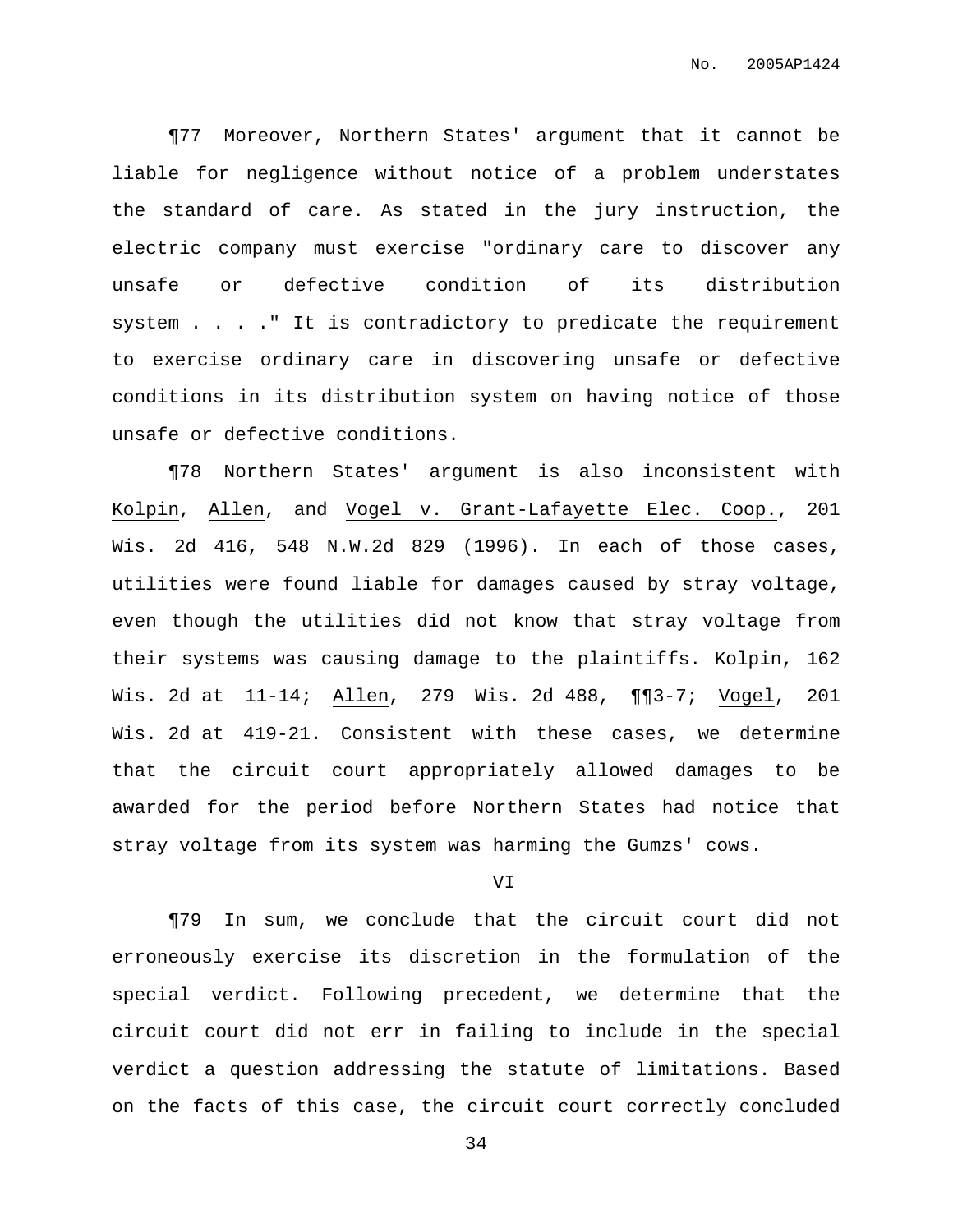as a matter of law that the Gumzs' action was not time barred because they had exercised reasonable diligence in discovering that stray voltage from Northern States' distribution system was a cause of damages to their herd.

¶80 We also determine that the circuit court did not err in declining to give Northern States' proposed special verdict question regarding whether the Gumzs were contributorily negligent in the management of their farm. Finally, we determine that the circuit court appropriately allowed damages to be awarded for the period before Northern States had notice that stray voltage from its distribution system was harming the Gumzs' cows. Accordingly we affirm the court of appeals.

By the Court.—The decision of the court of appeals is affirmed.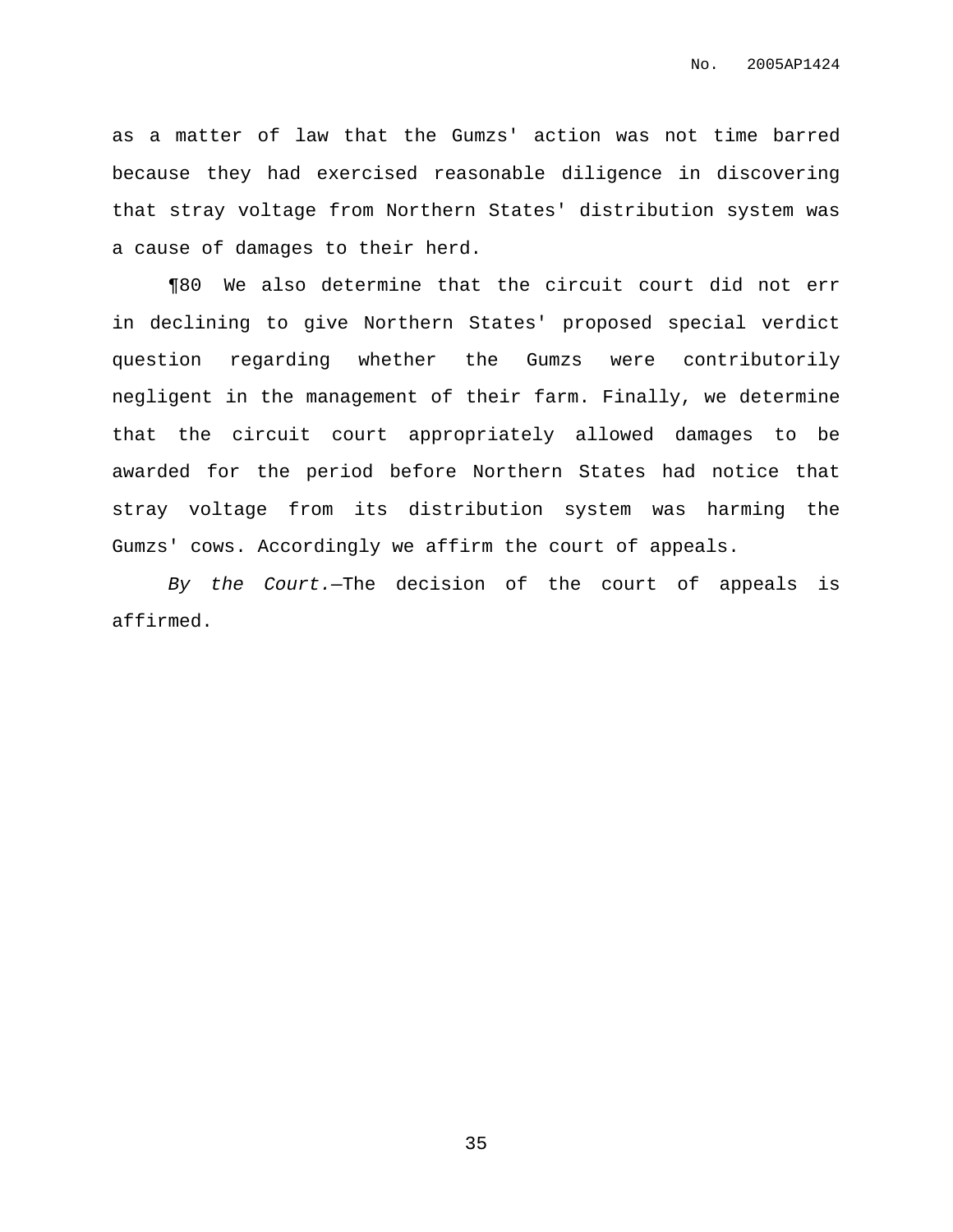¶81 ANNETTE KINGSLAND ZIEGLER, J. (dissenting). Two possible defenses——statute of limitations and contributory negligence——have not been considered by the jury even though the record contains competing evidence regarding those issues.

¶82 The majority opinion endorses the conclusion that the Gumzs were reasonably diligent in attempting to discover their injury and its cause and that no reasonable jury could have found otherwise. I respectfully disagree because competing inferences can be drawn from the record with regard to whether the Gumzs were reasonably diligent in attempting to discover their injury and its cause. A majority of this court further concludes that a comparative negligence question was unnecessary because special verdict questions were limited to inquiries regarding electricity. However, because the record contains facts that support both poor farm management and excess stray voltage as causes of the herd's poor health, the circuit court should have asked a comparative negligence question, which was not limited to use of electricity, in order to allow the jury to assess cause and damages fairly.

I

¶83 The relevant inquiry here pertains to whether the Gumzs, subject to a six-year statute of limitations, were reasonably diligent in discovering their injury and its cause, i.e., discovering excess stray voltage from Northern States, prior to December 21, 1995. In 1987, Northern States sent the Gumzs, as well as its other customers, general information about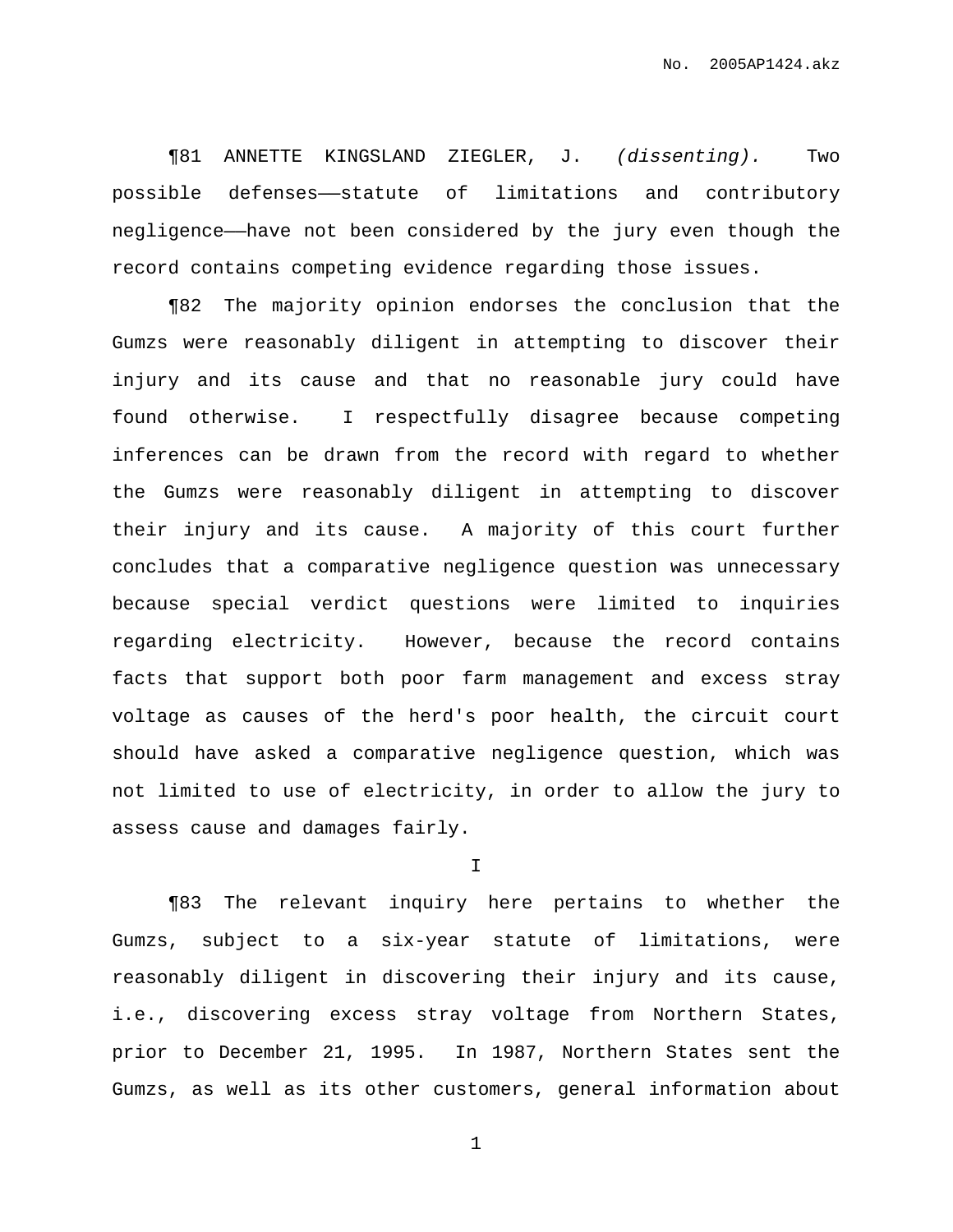stray voltage including information about free investigation by Northern States, financial assistance from Northern States, and possible on and off-farm causes of stray voltage. In 1991, the Gumzs began to notice problems with their herd. In 1992, Mr. Gumz hired a nutritionist to evaluate his herd, and Mr. Gumz inquired with the nutritionist about possible stray voltage problems on his farm. In 1993, the nutritionist eliminated any nutrition-related problems, and he told the Gumzs that they had a stray voltage problem and thus referred them to an electrician. In 1994, an electrician wired the barn addition and concluded that the Gumzs' on-farm wiring was very good. However, they did not ask the utility to conduct stray voltage testing until 1996 and did not file suit until December 21, 2001, despite a six-year statute of limitations.

¶84 While a reasonable person could conclude that the Gumzs were reasonably diligent in their actions and did not discover their injury and its cause until after December 21, 1995, a reasonable person could also conclude that the Gumzs should have called the utility prior to December 21, 1995. A jury should have considered whether the Gumzs' chosen course was a reasonable process of elimination. A determination as a matter of law is not proper when reasonable inferences leading to conflicting results can be drawn from the undisputed facts. See Cameron v. City of Milwaukee, 102 Wis. 2d 448, 459, 307 N.W.2d 164 (1981).

¶85 Unlike the plaintiffs in previous stray voltage cases, the Gumzs failed to contact the utility until long after they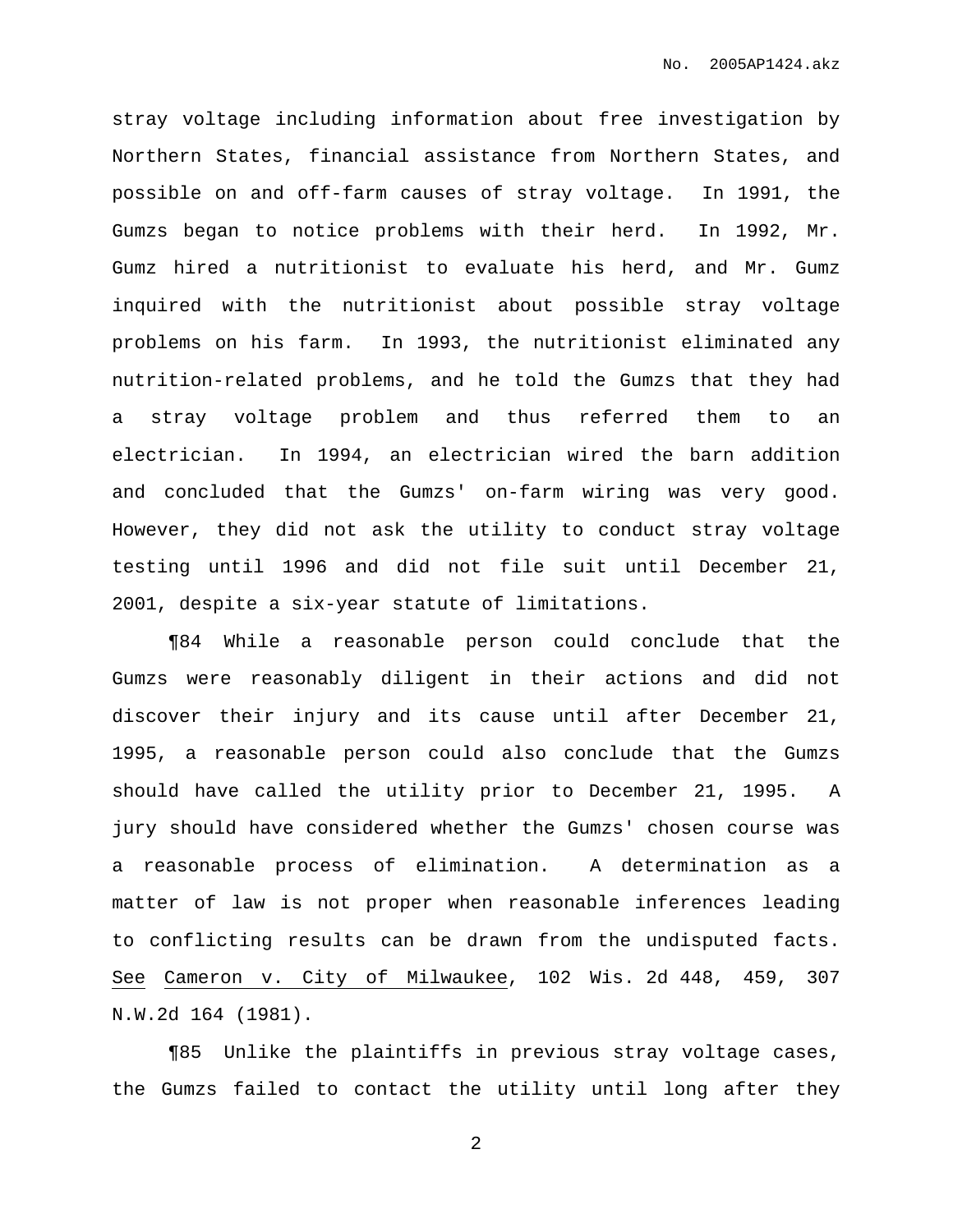had concerns about stray voltage. In Kolpin $^1$  and Allen, $^2$  the plaintiffs asked the utility to test for stray voltage as part of the process of elimination. In those cases, the utility's testing indicated the farmer had no excess stray voltage from off-farm sources. Thus, the farmers continued to look elsewhere for a solution. In the case now before the court, the Gumzs did consult with an electrician, a nutritionist, a veterinarian, and had suspicions about stray voltage; however, they did not make an inquiry with the utility before December 21, 1995. One can receive the benefit of the discovery rule only if that person has been reasonably diligent in discovering the injury and its cause. Spitler v. Dean, 148 Wis. 2d 630, 638, 436 N.W.2d 308 (1989). Whether the Gumzs exercised reasonable diligence depends on a jury's view of the strategy they pursued prior to December 21, 1995.

¶86 The majority asserts that the statute of limitations question falls squarely within the scope of Kolpin and Allen. See majority op., ¶28. This case, however, is distinguishable from those cases because the Gumzs did not ask the utility to test for stray voltage until long after they had concerns that stray voltage might be a problem on their farm. In Kolpin, the court determined that the plaintiffs did not know, nor should the plaintiffs have known with the exercise of reasonable

 $1$  Kolpin v. Pioneer Power & Light Co. Inc., 162 Wis. 2d 1, 469 N.W.2d 595 (1991).

<sup>2</sup> Allen v. Wisconsin Public Serv. Corp., 2005 WI App 40, 279 Wis. 2d 488, 694 N.W.2d 420.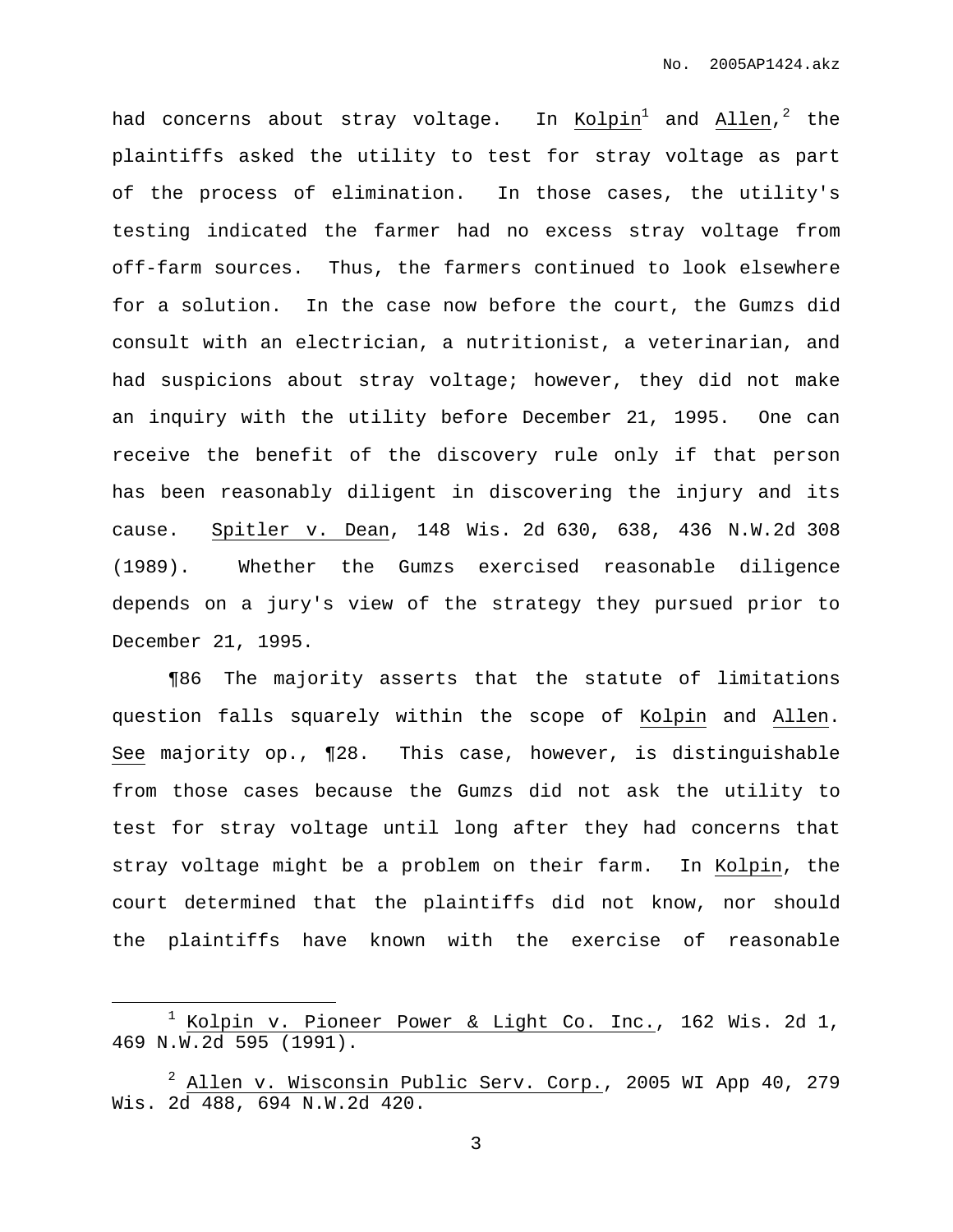diligence, their injury and its cause prior to February 17, 1981. Kolpin, 162 Wis. 2d at 27. Prior to this date, the Kolpins read articles about stray voltage, called their veterinarian, had experts evaluate their equipment, conducted their own voltage testing, called an electrician to conduct stray voltage testing, and called the utility company to conduct stray voltage testing. Id. at 12-13. There was no doubt as to whether the Kolpins were reasonably diligent at that time. Unlike the Gumzs, the Kolpins pursued possible electrical (on and off-farm) and non-electrical causes to their problems.

¶87 In addition, information regarding stray voltage was not as prevalent in the 1980s, when the Kolpins undertook these efforts.<sup>3</sup> We should recognize that the reasonable diligence analysis can change over time as the phenomenon of stray voltage becomes less elusive and more generally understood or recognized.<sup>4</sup>

 $4$  See PSC Docket 05-EI-115, at 1-8 (updating the docket in 1996 in light of new research on stray voltage); see also R.D. Appleman and R.J. Gustafson, Sources of Stray Voltage and Effect on Cow Health and Performance, 68 J. Dairy Sci. 1554, 1565-66 (1985) (identifying several questions about stray voltage that remain unanswered).

<sup>&</sup>lt;sup>3</sup> The plaintiff in Kolpin undertook a diligent investigation to find the cause of his problem. It may be significant that the Kolpins did more than the Gumzs at a time when the stray voltage "phenomenon" may not have been as widely known. See Kolpin, 162 Wis. 2d at 12 (describing how neither the electrician nor the utility's representative knew how to test for stray voltage or how to read the measurements taken). See also R.D. Appleman and R.J. Gustafson, Sources of Stray Voltage and Effect on Cow Health and Performance, 68 J. Dairy Sci. 1554, 1554 (1985) (stating that "[a]bout 1980, problems from stray voltages were being identified throughout much of the U.S. and Canada")(emphasis added).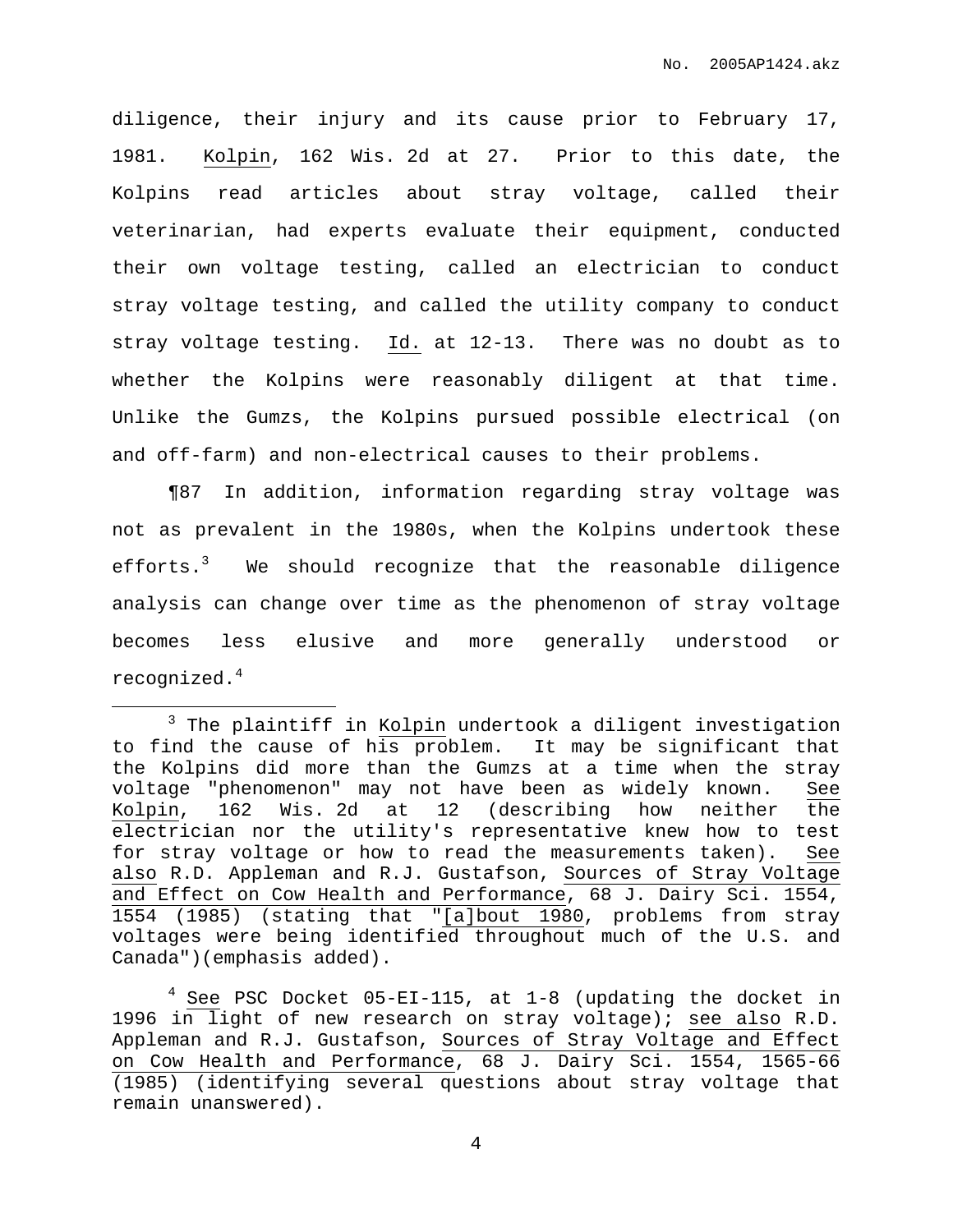¶88 In Allen, the plaintiff suspected stray voltage in 1988 but did not file a lawsuit until 2000. Unlike the Gumzs, when the Allens had concerns about stray voltage, they called the utility company to conduct testing. Allen, 279 Wis. 2d 488, ¶3. When the utility company found no stray voltage problem, Allen looked to other possible avenues for relief, such as the cows' nutrition, on-farm electrical problems, and off-farm electrical problems. Id., ¶13. Hence, Allen is distinguishable because, in Allen, the plaintiff promptly called the utility after there were indications and he had suspicions of stray voltage problems.

¶89 The majority asserts that declining to follow the advice of a single non-expert does not demonstrate a failure to exercise reasonable diligence. See majority op., ¶41. However, while a nutritionist alone may not be an expert in stray voltage, he or she may supply information worthy of consideration in the analysis. <sup>5</sup> Moreover, the record indicates that the Gumzs had more than just a single non-expert pointing them towards a stray voltage problem from off-farm sources. Their herd was sick, Northern States reportedly sent them

<sup>5</sup> The majority opinion seems to assert that an expert opinion is required for discovery to occur and that failing to follow a non-expert's opinion cannot demonstrate a failure to exercise reasonable diligence. See majority op., ¶41. However, an expert opinion is not required for discovery to occur. See Fritz v. McGrath, 146 Wis. 2d 681, 690, 431 N.W.2d 751 (Ct. App. 1988) (concluding that an expert opinion is not a prerequisite to discovery). A farmer need only have what a court would conclude as an objective basis as to the injury and its cause. This may occur in a number of different ways, and it does not necessarily follow that an expert opinion is required.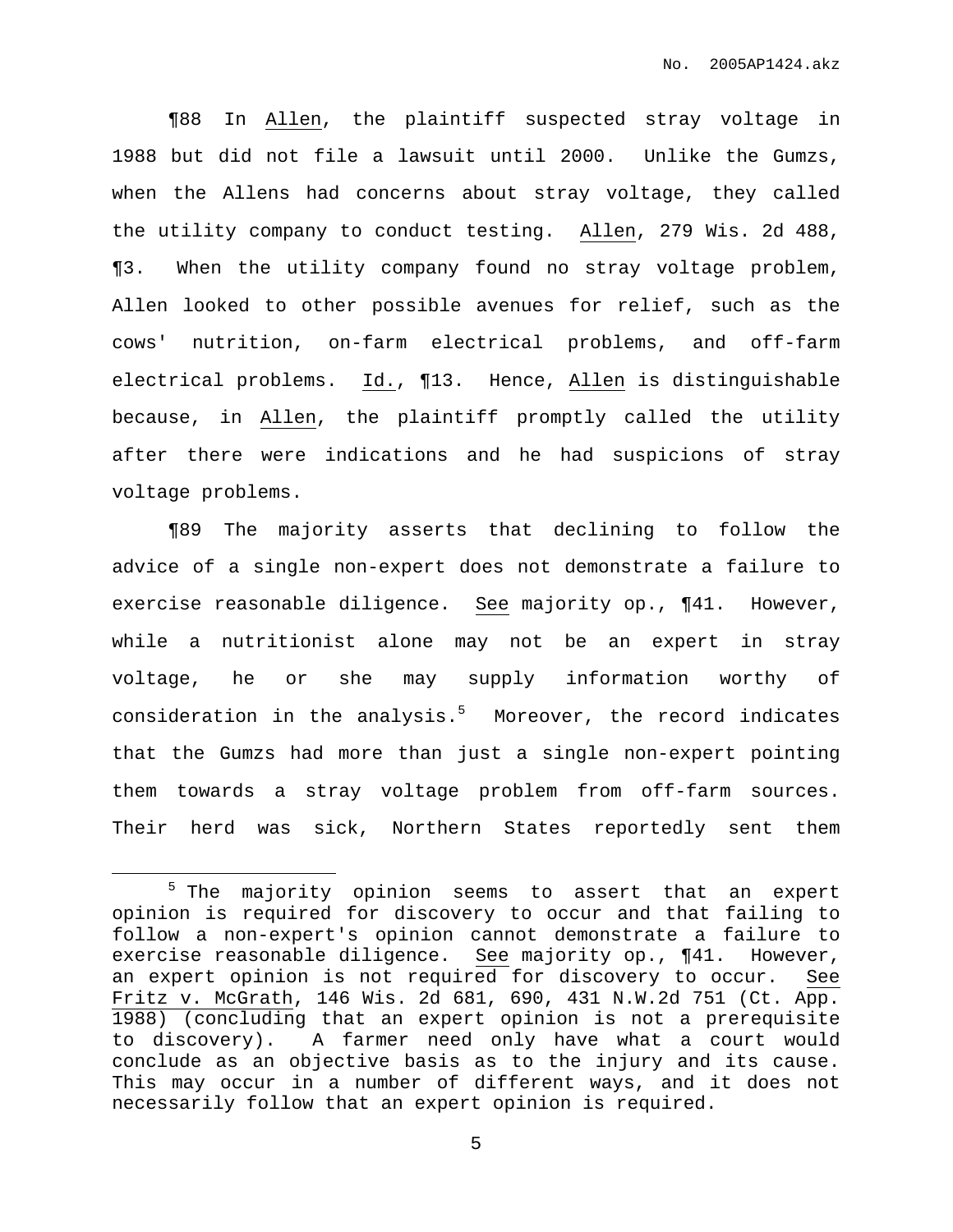information regarding stray voltage, Mr. Gumz inquired about stray voltage with his nutritionist, and an electrician concluded that their on-farm wiring was in good condition. Nonetheless, they waited two years from the electrician's conclusion that their on-farm wiring was in good condition before they contacted the utility to do off-farm testing.

¶90 The majority asserts that the Gumzs undertook a process of elimination, which is not subject to question. See majority op., ¶41. The Gumzs' efforts may be commendable; however, it is a jury question as to whether they exercised reasonable diligence in the discovery of stray voltage when they did not contact the utility company for approximately two years after the electrician's conclusion, three years after the nutritionist's conclusion, and four years after they became concerned about stray voltage.

¶91 The majority opinion seems to create or approve of a bright-line rule that discovery cannot occur in a stray voltage case until the farmer finds a remedy for the stray voltage problem. See majority op., ¶¶34, 37, 50-51. While in some stray voltage cases discovery may not occur until one finds a remedy, this is not always the case. A plaintiff need only have what a court would view as an objective basis as to the injury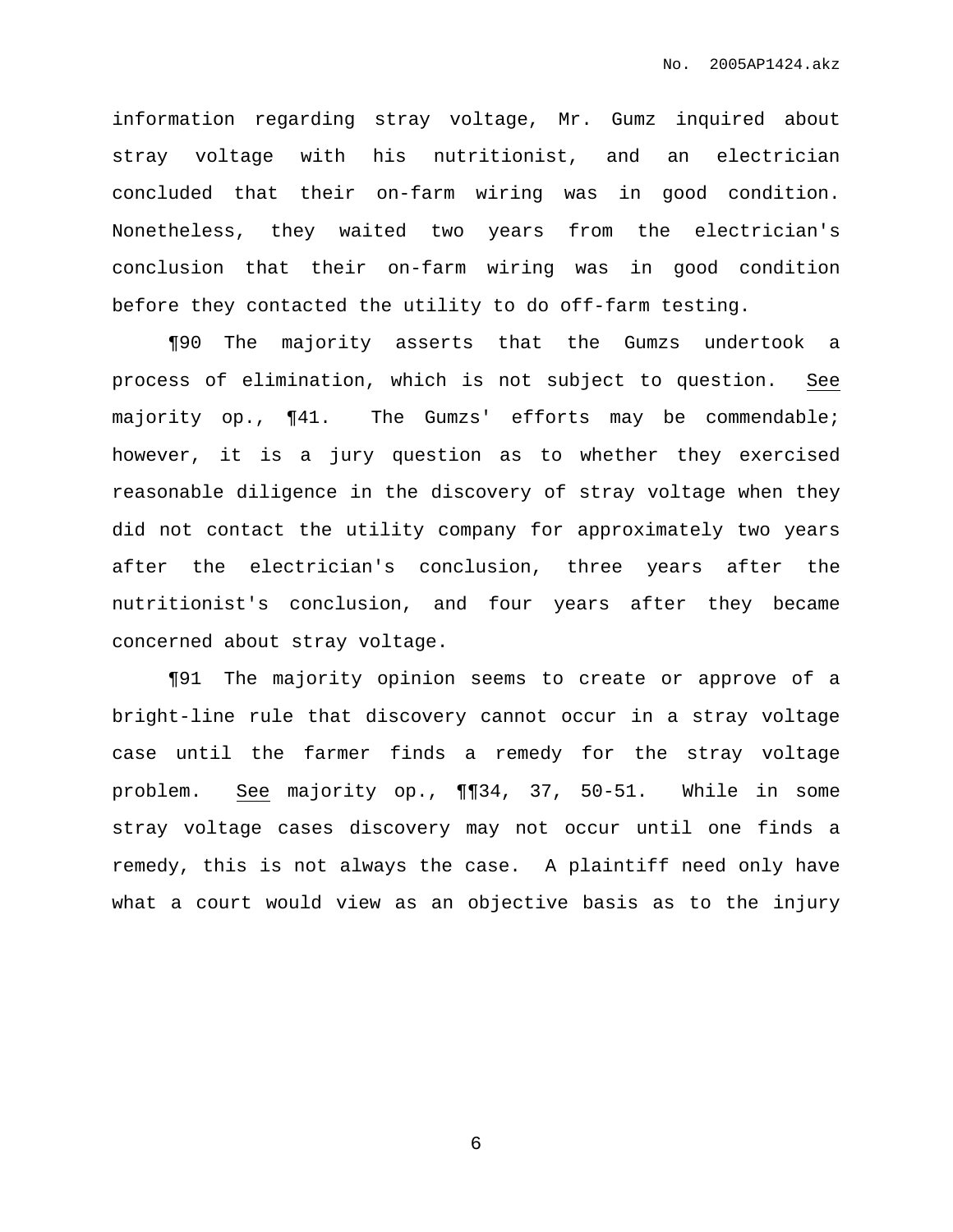and its cause. <sup>6</sup> Claypool v. Levin, 209 Wis. 2d 284, 300, 562 N.W.2d 584 (1997).

¶92 Here, competing inferences can be drawn from the undisputed facts in the record about whether the Gumzs were reasonably diligent in discovering their injury and its cause. I make no determination as to whether the Gumzs were reasonably diligent or when discovery occurred; I merely conclude that the record does not support only one conclusion as a matter of law.

II

¶93 The majority also concludes that the circuit court correctly declined to ask a comparative negligence question, which would have included the jury's consideration of the testimony it heard with regard to poor farm management practices. $^7$  . The majority endorses the circuit court's limitation of the special verdict questions, which addressed only those damages arising out of electricity, rather than a question that would have addressed all of the evidence presented. See

 $6$  For example, if a farmer asks the utility to test for stray voltage and the utility finds excess stray voltage attributable to the utility, the plaintiff has likely discovered his or her injury and its cause. No reason exists for the exact remedy to be found, implemented, and successful before discovery could occur.

 $7$  The majority concludes that question three of the special verdict, which can be found in ¶59 of the majority opinion, is problematic——but not an error——because the circuit court was addressing only negligence in question three and not the statute of limitations. See majority op., ¶¶46-49. Because I conclude that the circuit court should have given a statute of limitations question, I conclude special verdict question three is deficient. However, I agree with the majority's conclusion in ¶¶46-49; circuit courts should separate questions addressing statute of limitations and negligence.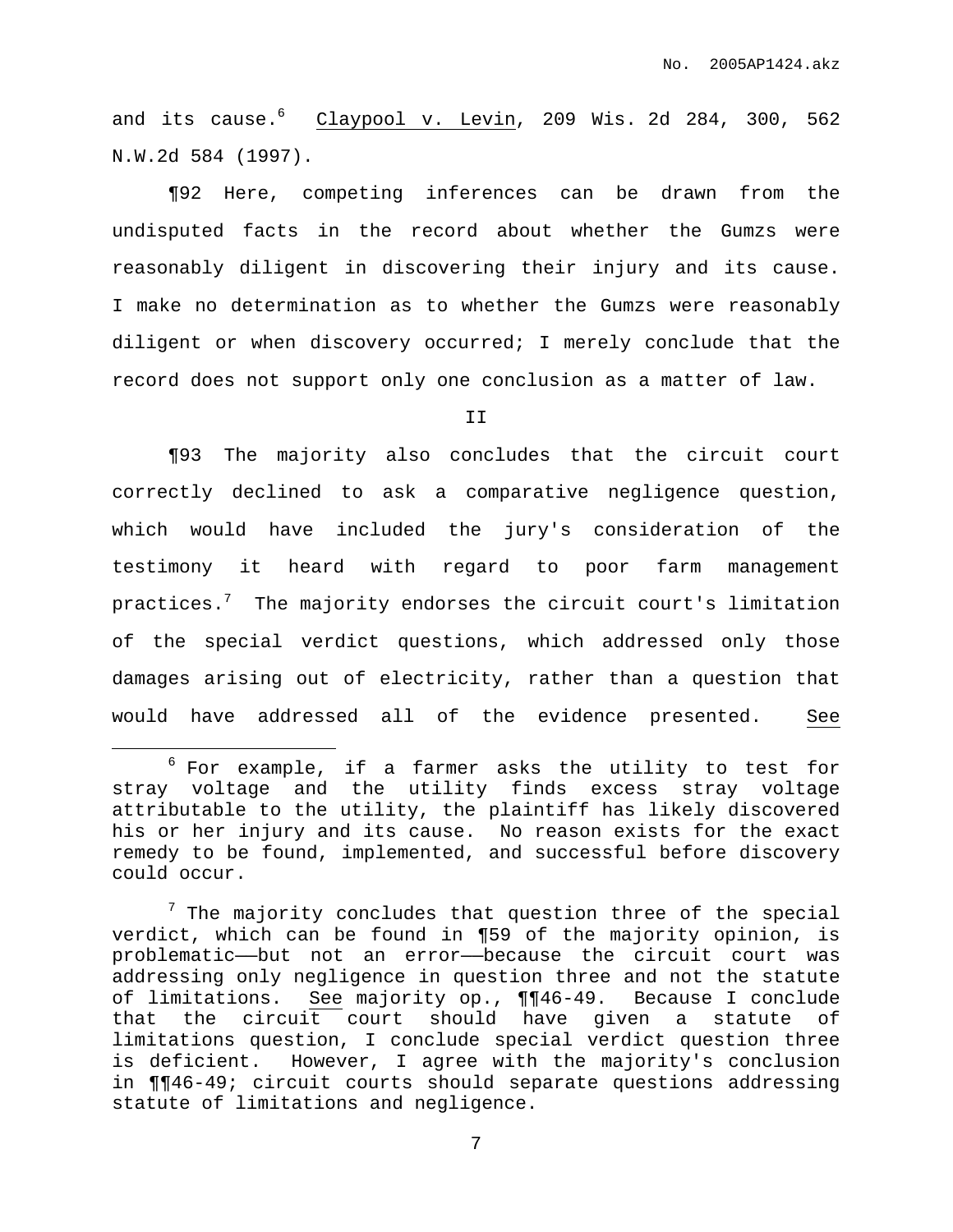majority op., ¶68. The majority can only reach the result it sets forth by refusing to give the jury a question based upon the testimony presented. Because of the testimony in this case, I disagree with the majority and conclude that a circuit court must ask a comparative negligence question, which is not limited to use of electricity, unless it can determine as a matter of law that the plaintiff could not have contributed to the herd's condition. To conclude otherwise may lead to an economic windfall for the plaintiff because it could eliminate the jury's response to a significant defense.

¶94 The majority opinion approves of the circuit court's decision to withhold Wis. Stat. § 895.045(1) (2005-06), Contributory negligence—as it pertained to poor farming practices——from the jury's consideration. In the case at issue, the jury heard testimony about poor farm management, and it heard evidence that the Gumzs' farm practices contributed to the poor health of the herd. $^8$  – Despite that evidence, the majority

Q: Do you have an opinion to a reasonable degree of certainty as to whether or not this herd is adversely affected by electricity?

- A: Yes, I do.
- Q: What is your opinion?
- A: That it was not.
- Q: Why do you say that, Dr. Huston?

A: Well, for multiple reasons. First of all, what we're looking at up there, if you're going to have a

<sup>8</sup> Relevant testimony of Northern States' expert, Dr. Richard Huston: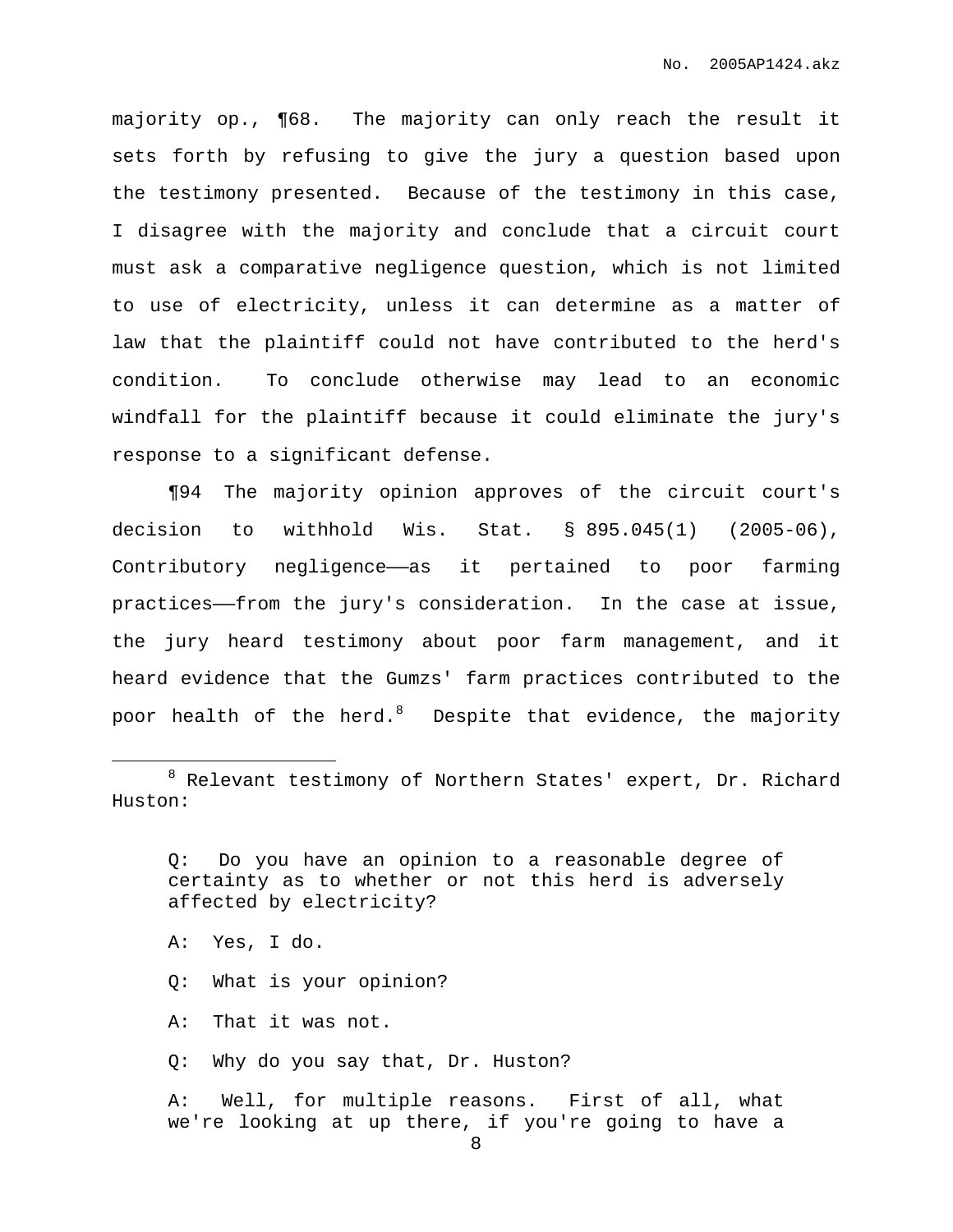opinion provides no reason for excluding those matters from the jury's consideration.

¶95 The jury heard evidence from Northern States' expert, Dr. Huston. He identified several problems on the Gumzs' farm, besides the alleged stray voltage, that caused poor milk production. Dr. Huston testified that the Gumzs were responsible for the herd's low milk production in the following ways: (1) poor bio-security in that the Gumz did not properly isolate new animals coming to the farm, used dirty needles, did not wear rubber gloves, and failed to disinfect milking equipment between cows; (2) poor feeding practices because of low relative feed value of hay, lack of food in front of cows, and no transition ration; (3) poor record keeping such as no reproduction records and no individual records for cows; (4) poor breeding practices because the Gumzs used inexpensive bulls, untested bulls, and a bull with physical defects that were not conducive to producing good animals; (5) poor cow comfort because the Gumzs used stanchion stalls instead of tie stalls, and no bedding such as sand or straw; and (6) inconsistent milking practices among workers. Based on the

stray voltage problem, you would expect things to get better, and they do. I've seen that many times, that things get better when you correct the problem. So that would be the purest and most simple answer.

In addition to that, there's a lot of management things that have gone on in this farm that are contributing to the production levels that are in place and have been in place throughout this entire period of time.

(Emphasis added.)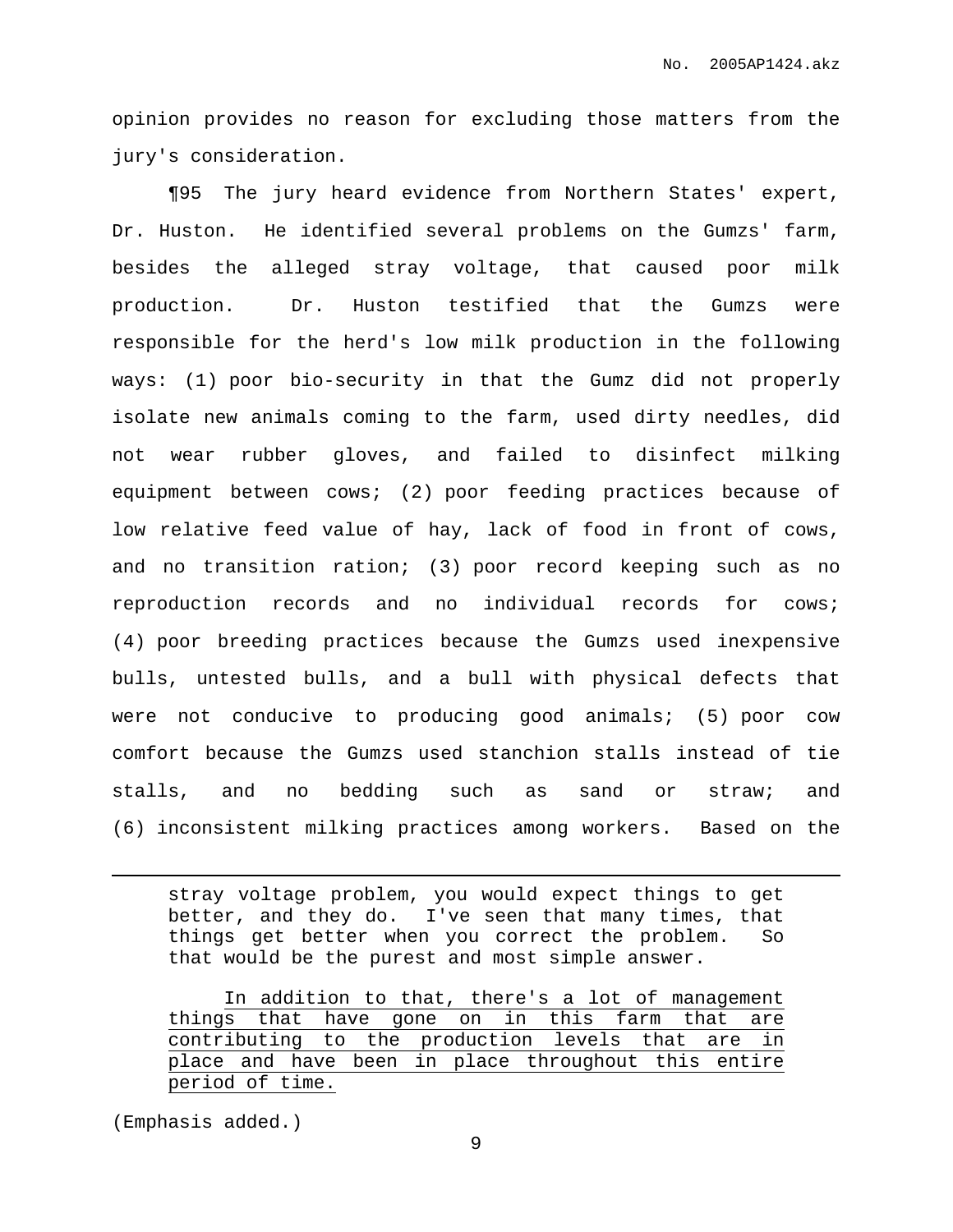verdict submitted to the jury, we can only speculate as to what the jury may have done with this information.

¶96 The majority opinion assumes that a jury will appropriately focus only on "electrical" damages and thus reduce the total damages to only those due to electrical problems. However, to allow for appropriate judicial review and a fair verdict, it is a better practice for the jury to consider all relevant harms causing damages and then detail its findings in the special verdict. For example, in another stray voltage case, Vogel v. Grant-Lafayette Electric Cooperative, the defendant-utility argued the plaintiffs were negligent in design, maintenance, and operation of their electrical equipment. Vogel v. Grant-Lafayette Elec. Coop., 201 Wis. 2d 416, 420, 548 N.W.2d 829 (1996). The jury awarded \$300,000 in damages and found the Vogels were one-third negligent. Id. at 421. The circuit court appropriately reduced the damage award by one-third to \$200,000.  $\,$  Id. $^9$ 

 $9$  The circuit court's action on contributory negligence was not called into question in Vogel. However, it is seemingly common practice to allow such apportionment. See Fox v. Interstate Power Co., 521 N.W.2d 762, 764 (Iowa Ct. App. 1994) (finding that the jury's apportionment of fault, 80 percent to plaintiff-farmer and 20 percent to defendant-utility, was supported by the record because the evidence showed poor biosecurity such as failing to wash hands, sanitize milking equipment between cows, provide clean environment for cows, and the farmer failed to keep mastitis records); Case v. Consumers Power Co., 615 N.W.2d 17, 19 (Mich. 2000) (stating that the jury heard evidence on stray voltage and problems on the plaintiff's farm, and it found the plaintiff-farmer 55 percent at fault and thus the defendant-utility 45 percent at fault); Otte v. Dayton Power & Light Co., 523 N.E.2d 835, 837-38 (Ohio 1988) (stating that the jury found the plaintiff-farmer 49 percent at fault and the defendant-utility 51 percent at fault).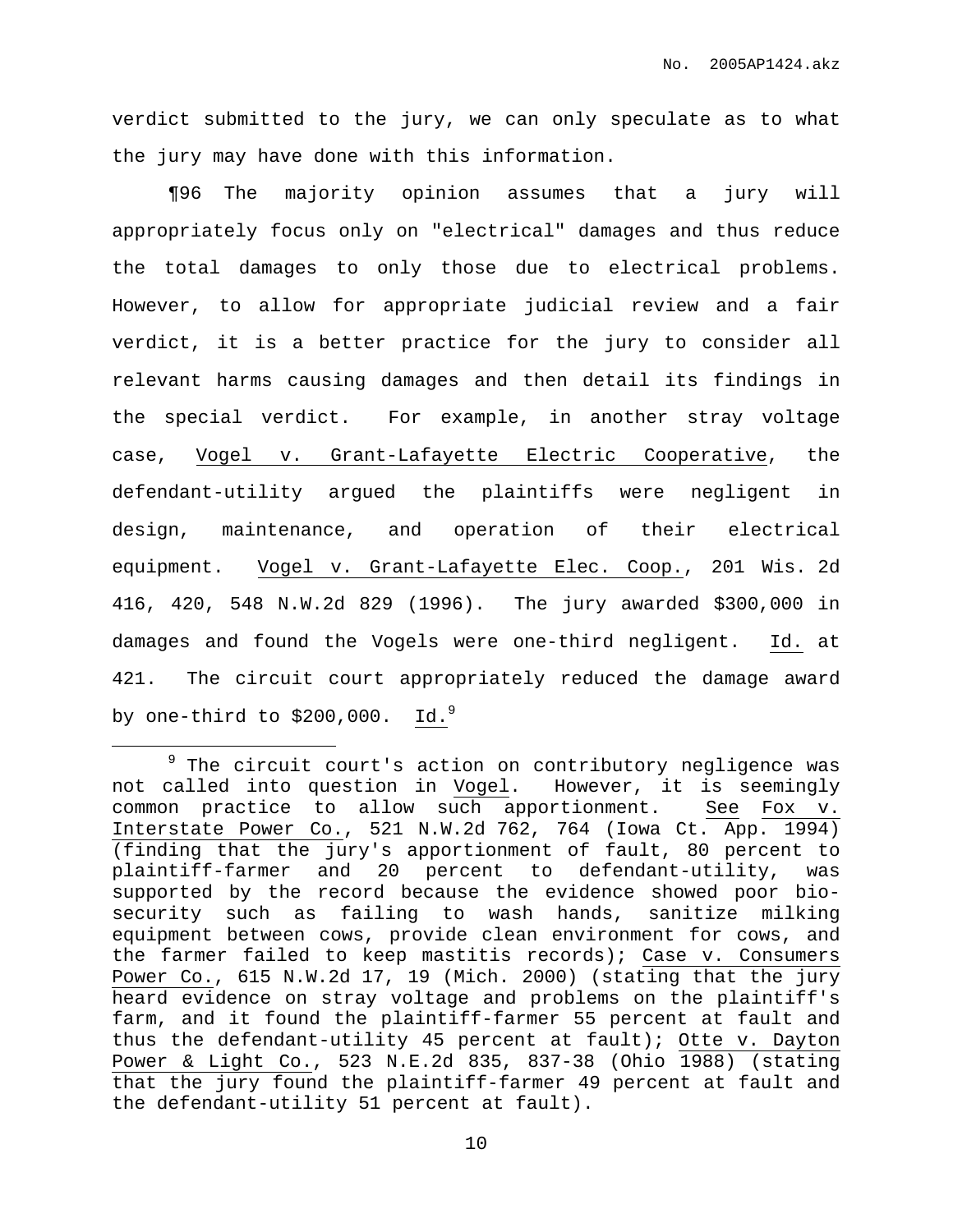¶97 The outcome of the case at hand illustrates why a jury must consider both the plaintiff and defendant's conduct. Northern States claims the Gumzs were negligent in the management of their farm, which led to decreased milk production and poor herd health. Northern States produced evidence and testimony at trial to support its assertion. On the other hand, the Gumzs claimed their problems were due to stray voltage from Northern States. An agricultural economist testified that the total economic damages due to lost productivity were \$901,183.

¶98 However, the jury awarded only about one-half of that requested figure, \$532,336. Why? Did the jury conclude that the Gumzs' farm practices contributed to the herd's harm in that percentage? Did the jury award the entire amount for lost productivity that it thought was proven by the evidence? What did the jury do, if anything, with the information regarding poor herd management? We do not know why the jury awarded about half of what the Gumzs requested. This case illustrates that the respective responsibility for negligence may be close to that critical 51 percent threshold, which could result in Wis. Stat. § 895.045, Contributory negligence, barring or reducing the plaintiffs' damage award.

¶99 Consider the following hypothetical: A dairy herd is harmed because of both electricity-i.e., stray voltage from the utility——and poor farm practices by the farmer. Damages total \$100,000 and the plaintiff is 75 percent at fault due to poor farm management, while the defendant is 25 percent at fault for providing stray voltage. Under this scenario, if the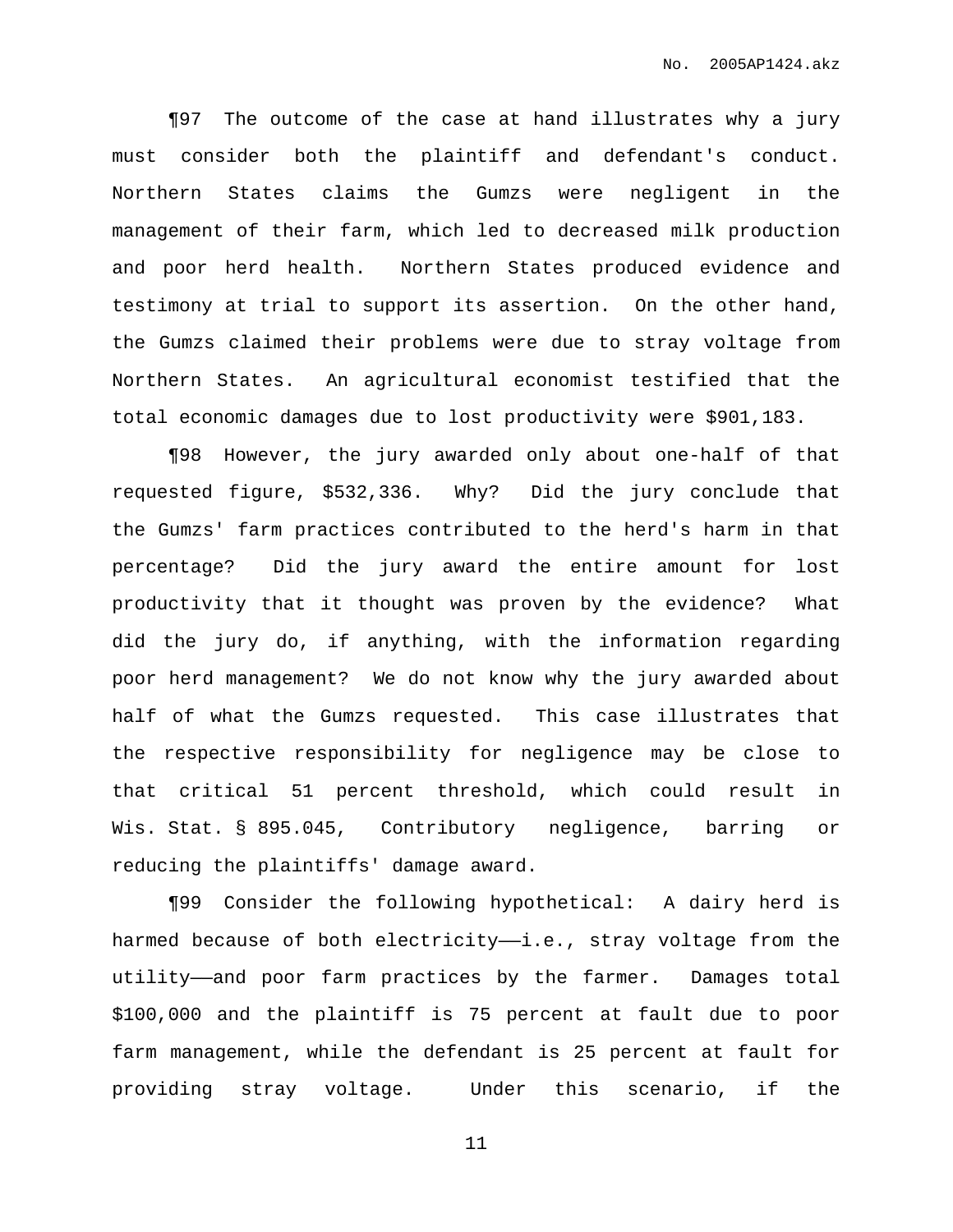comparative negligence question is not asked, the plaintiff recovers \$100,000, but if the comparative negligence question is asked, the plaintiff recovers nothing.

¶100 One may argue that if the special verdict questions address only electricity, the jury awards damages only arising out of electricity. E.g., under the above hypothetical, \$25,000. However, this may not be the appropriate legal outcome if a plaintiff is more responsible for the harm than the defendant. As a result, the circuit court should have given a comparative negligence question to the jury that was not limited to the use of electricity: an overall damages question and then calculate damages accordingly.

¶101 To allow for appropriate judicial review, a jury must consider the different causes and specify on the special verdict each party's responsibility, if any, for the harm. Allowing a jury to focus narrowly on electricity may create an economic windfall for the plaintiff, unless the court determines as a matter of law that the plaintiff could not have been negligent. Moreover, while a verdict limiting the inquiry to electricity does account for the utility's negligence with respect to stray voltage, it does not account for a defense relating to the owners' negligent treatment of the herd. Finally, it leaves the jury without an adequate accounting of its reaction to the testimony concerning the plaintiffs' farm practices. These issues directly relate to cause and damages; thus, they are important for a jury to assess.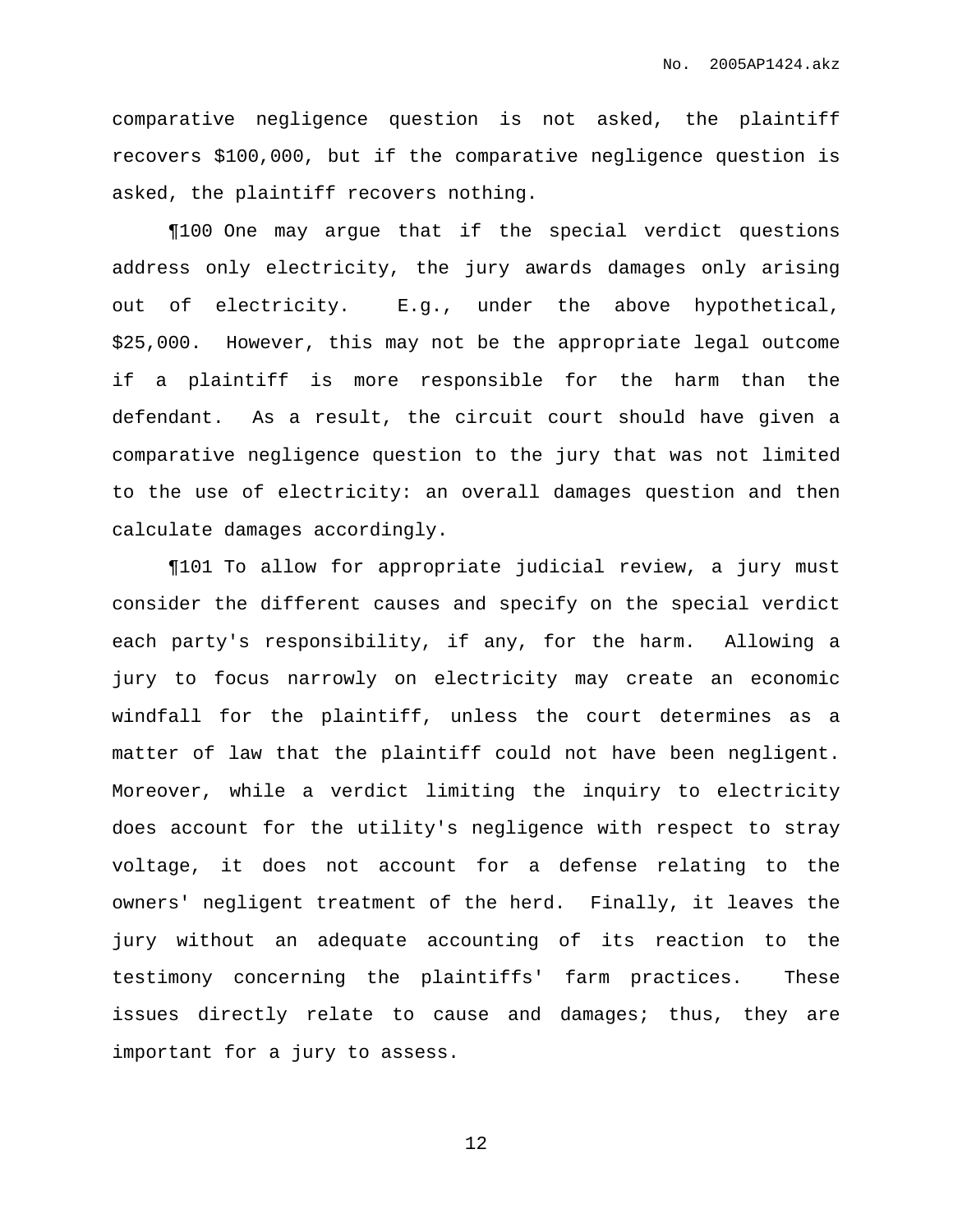¶102 The Gumzs' lawsuit is distinguishable from a medical malpractice lawsuit. In a medical malpractice suit, a jury must distinguish and separate the natural result in damages that flow from the plaintiffs' original injury from the damages that naturally resulted from the doctor's treatment. See Wis JI—— Civil 1023. In a medical malpractice action, the court instructs the jury to "entirely exclude" from its consideration "all damages which resulted from the original injury" and consider only the damages plaintiff sustained because of the treatment by the doctor. Id. Here, we have no original injury to exclude. Rather, we have two competing, simultaneous causes for the same harm-lost milk production.

¶103 In medical malpractice, the jury is instructed to find that the doctor's negligence was a cause of the present condition if it concludes that the present condition was caused jointly by the doctor's negligence and the natural progression of the plaintiff's injury. Id. We have no "natural progression" of the plaintiff's injury in this case. Rather, the evidence seemingly supports two competing, simultaneous causes for the herd's health problems. The testimony in this case supported the possibility that both the farmer and the utility contributed to the injury. The majority decision eliminates the traditional assessment of negligence and damage that has stood the test of time in tort law. I would not carve out such a niche in stray voltage cases.

III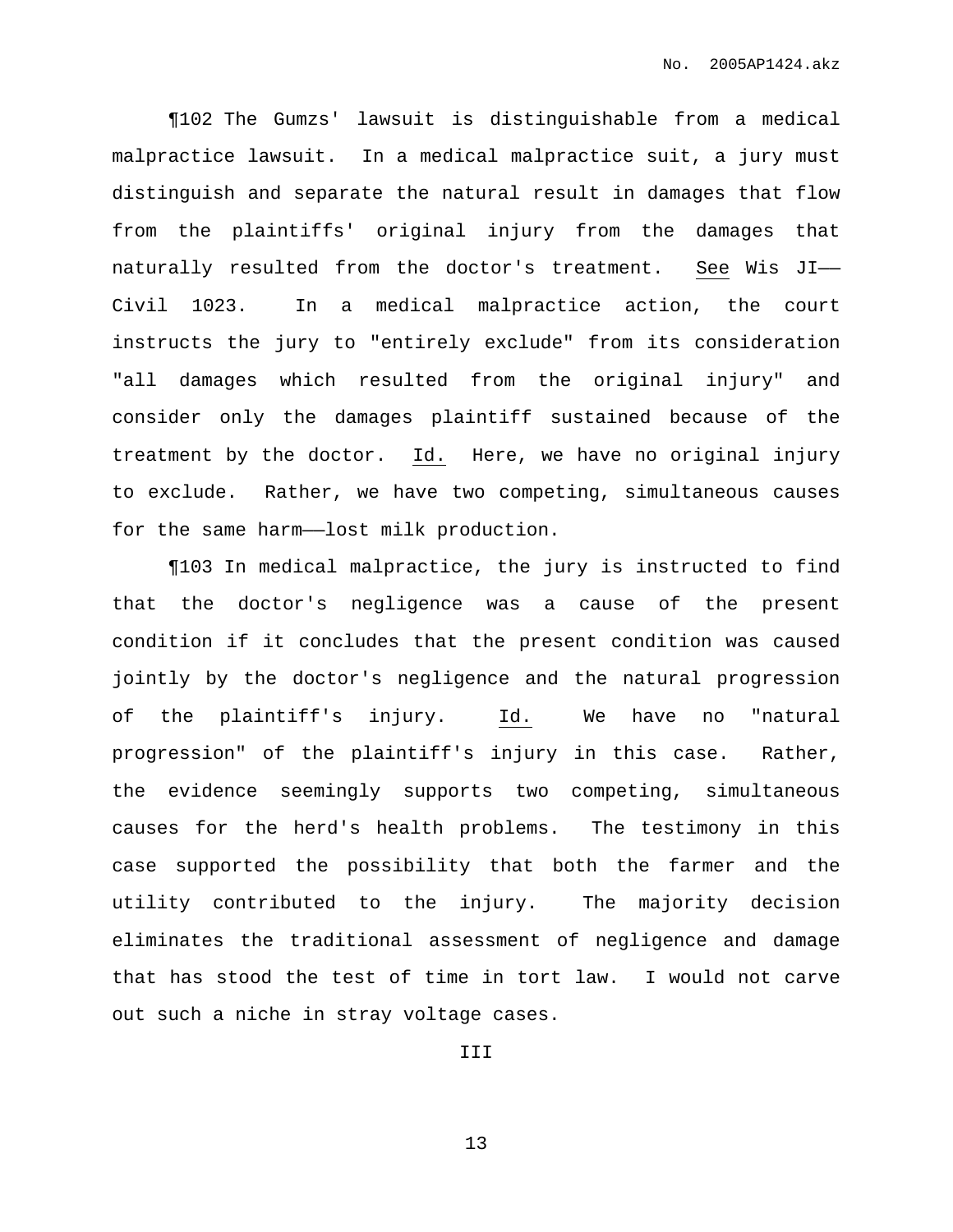¶104 Two possible defenses——statute of limitations and contributory negligence——have been taken from the jury's consideration. Because competing inferences can be drawn from the undisputed facts in the record about whether the Gumzs were reasonably diligent in discovering their injury and its cause, the statute of limitations issue should not have been determined as a matter of law. Moreover, because the record contains facts that could support both poor farm management and excess stray voltage as causes of the herd's poor health, the circuit court should have asked a comparative negligence question, which was not limited to electricity, in order to allow the jury to assess cause and damages fairly.

¶105 For the foregoing reasons, I respectfully dissent.

¶106 I am authorized to state that Justices DAVID T. PROSSER and PATIENCE DRAKE ROGGENSACK join this dissent.